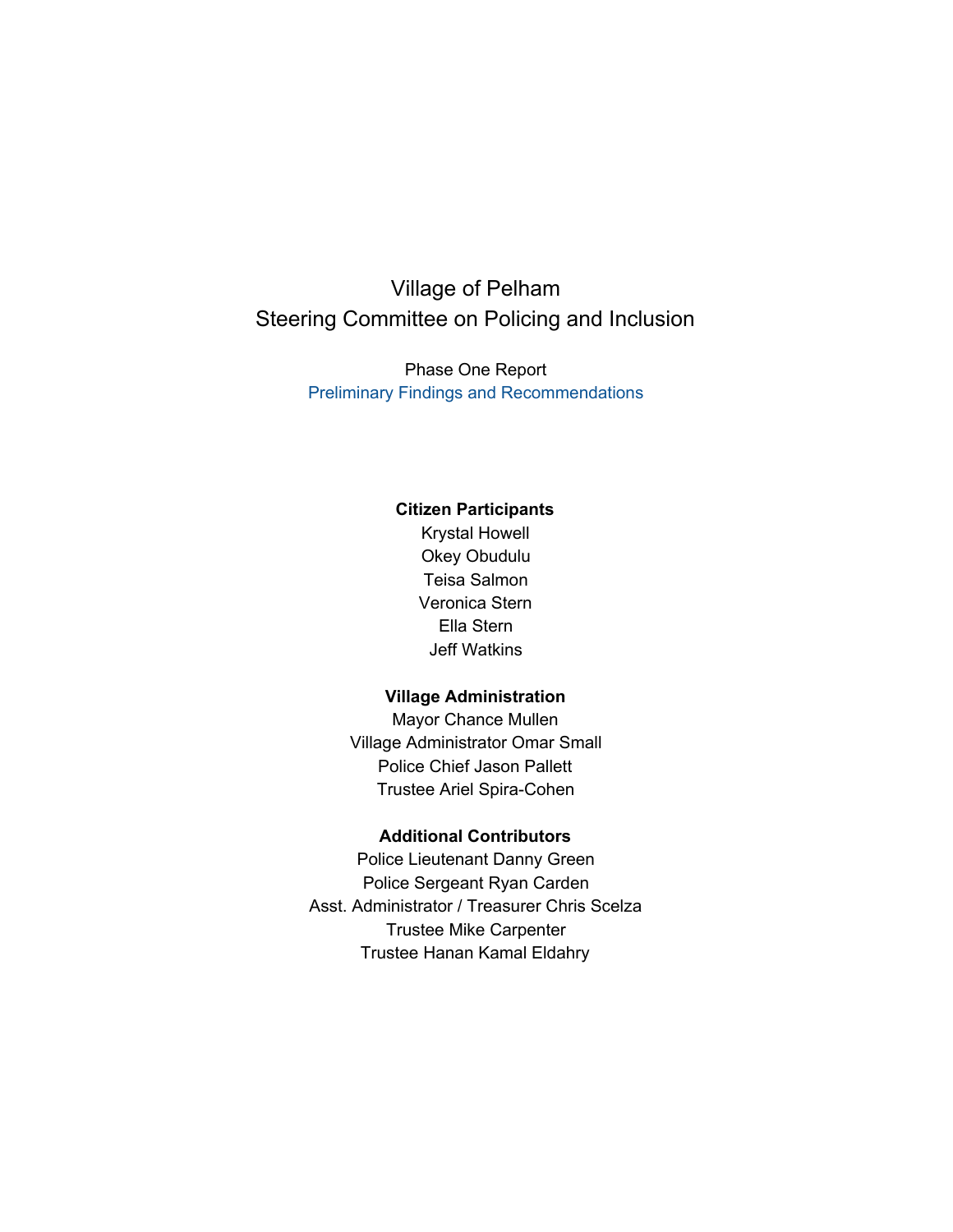# **Table of Contents**

| <b>Overall Roadmap for Review</b>                  | $\mathbf{3}$ |
|----------------------------------------------------|--------------|
| <b>Background</b>                                  | 5            |
| <b>Pelham's Governance Structure</b>               | 8            |
| <b>Police Department Scope and Annual Activity</b> | 12           |
| <b>Police Department Budget</b>                    | 15           |
| <b>Demographics and Hiring Practices</b>           | 18           |
| <b>Standards for Police Conduct</b>                | 22           |
| <b>Misconduct Reporting and Internal Affairs</b>   | 25           |
| <b>Body-Worn Cameras</b>                           | 27           |
| <b>Operating Policy: Use of Force</b>              | 28           |
| <b>Operating Policy: Immigrant Protections</b>     | 29           |
| <b>Operating Policy: Mental Health Response</b>    | 31           |
| <b>Required Training (Academy and Annual)</b>      | 33           |
| <b>School Residency Investigations</b>             | 36           |
| <b>Housing Protections for Renters</b>             | 40           |
| <b>Public Art</b>                                  | 42           |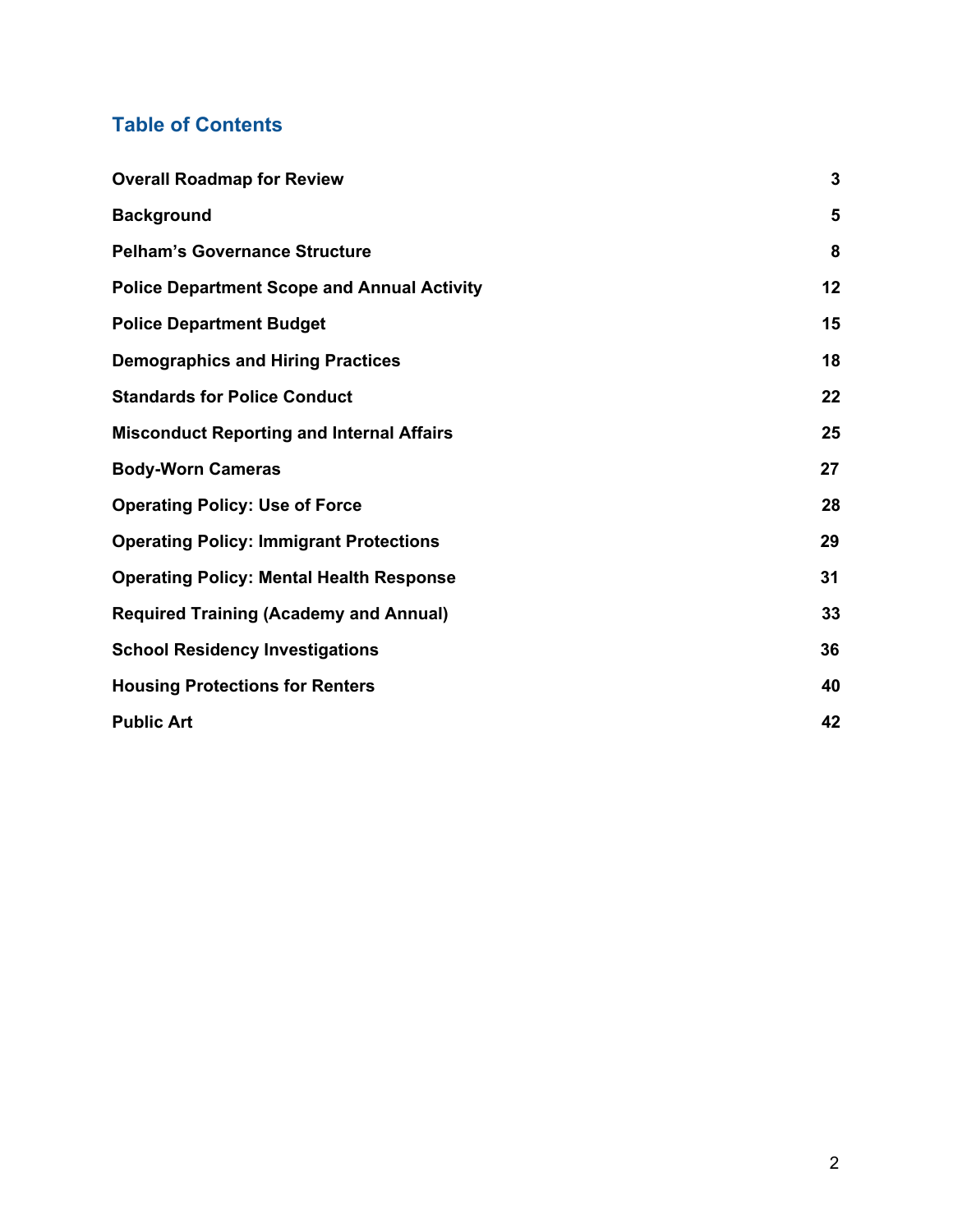# <span id="page-2-0"></span>**Overall Roadmap for Review**

### **NYS Police Reform and Reinvention Collaborative**

On June 12, Governor Cuomo issued an executive order requiring all municipalities with their own police departments to draft an action plan to ensure that local police departments were operating in a way that built and restored trust within the community. Action plans were to be developed in consultation with various community stakeholders and ratified by local boards no later than April 1, 2021.

In consultation with the Steering Committee on Policing and Inclusion, Mayor Mullen released the following roadmap on September 24, 2020, designed to provide residents a full sense of the process being followed.

#### **PHASE ONE** *(tentative time frame: July 2020 - December 2020)*

*Preliminary Scoping and Desk Review (driven by public via BIPOC focus group / steering committee)*

#### **Goals:**

- Ensure that scope of review is determined by BIPOC members of the public, not Village officials
- Create a space that protects and prioritizes BIPOC perspectives
- Ensure confidentiality and candid dialogue
- Ensure productive and efficient collaboration
- Provide a foundation for broader community discourse in Phase Two

#### **Objectives:**

- Establish initial scope of review (administration serving as facilitators/clarifiers)
- Develop preliminary findings and recommendations
- Release preliminary findings and recommendations
- Organize necessary documentation to support community forums in Phase Two

### *TRANSITION: Planning for Phase Two should include input from broader public (1-2 sessions)*

#### **PHASE TWO** *(tentative time frame: December 2020 - January 2021)*

*Community Visioning (driven by public via series of community forums, facilitated by Mayor, Board and Steering Committee)*

**Goals:**

- Foster a shared understanding of existing local systems (governance structure, policies, practices, systems of accountability and responsibility, etc.)
- Allow for public participation in identifying gaps and proposing solutions
- Invite and empower community partners (nonprofits, businesses, individuals)
- Transition responsibility from public to Village Board of Trustees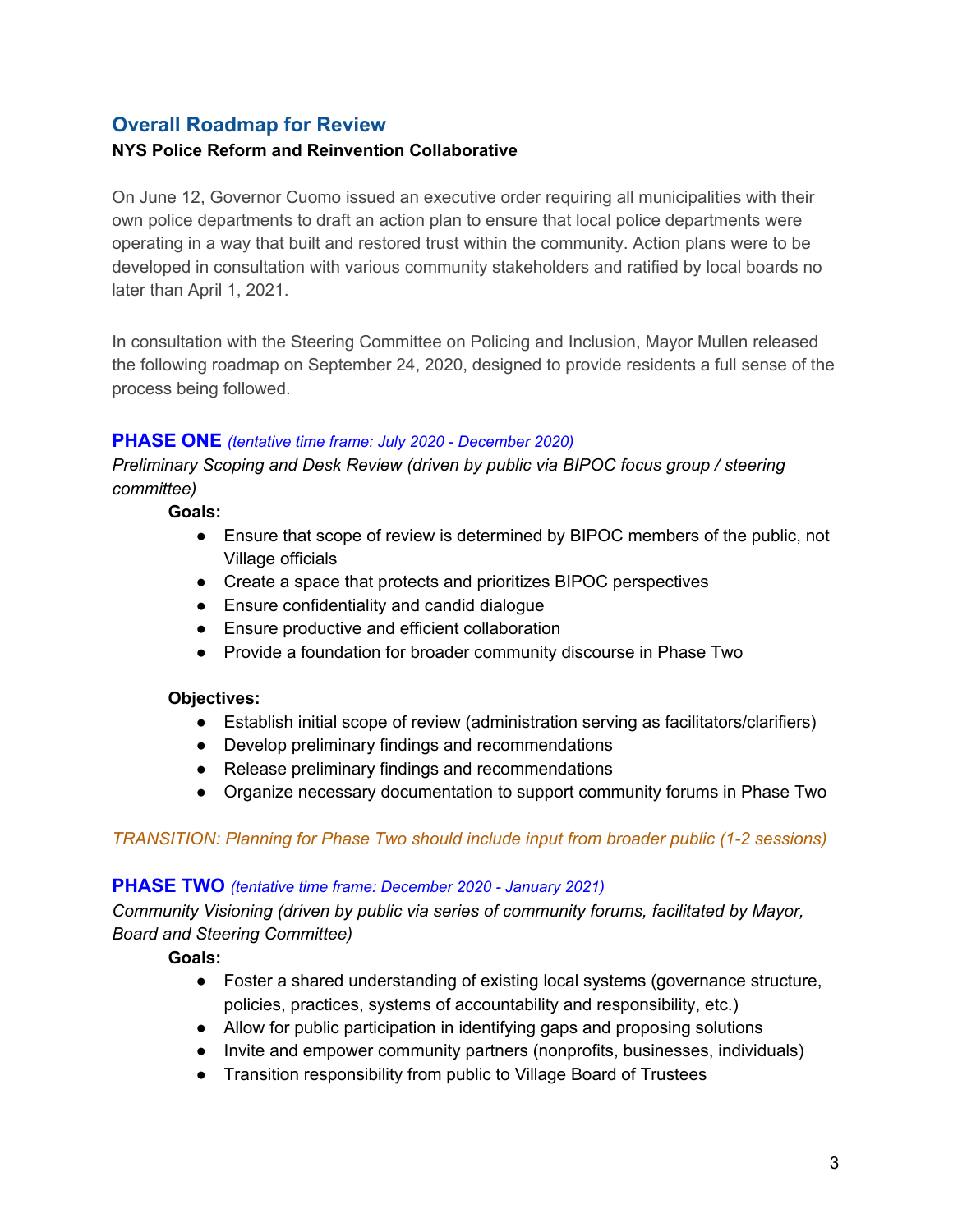#### **Objectives:**

- Utilize first phase documentation to present details of existing local systems
- Share preliminary findings and recommendations
- Confirm (or expand) scope of review
- Generate additional recommendations and reactions from the broader community
- Identify areas that require community and individual action
- Identify areas that require action from the Village Board

#### *TRANSITION: Phase Three should commence with acknowledgement of public feedback*

#### **PHASE THREE** *(tentative time frame: January 2021 - March 2021)*

*Formalize and implement Village's action plan (driven by Village Board of Trustees via Regular Meetings)*

#### **Goals:**

- Ensure the Village Board can commence its formal process with understanding of residents' desires
- Create the conditions for enduring change by fostering buy-in and consensus
- Ensure clarity of purpose for Village's action plan
- Promote community commitment to racial equity

#### **Objectives:**

- Prioritize key commitments
- Identify necessary budget adjustments
- Elicit feedback from Village staff
- Establish timelines for implementation
- Release draft action plan and invite further feedback from public
- Ratify action plan by April 2021
- Implement action plan according to established timelines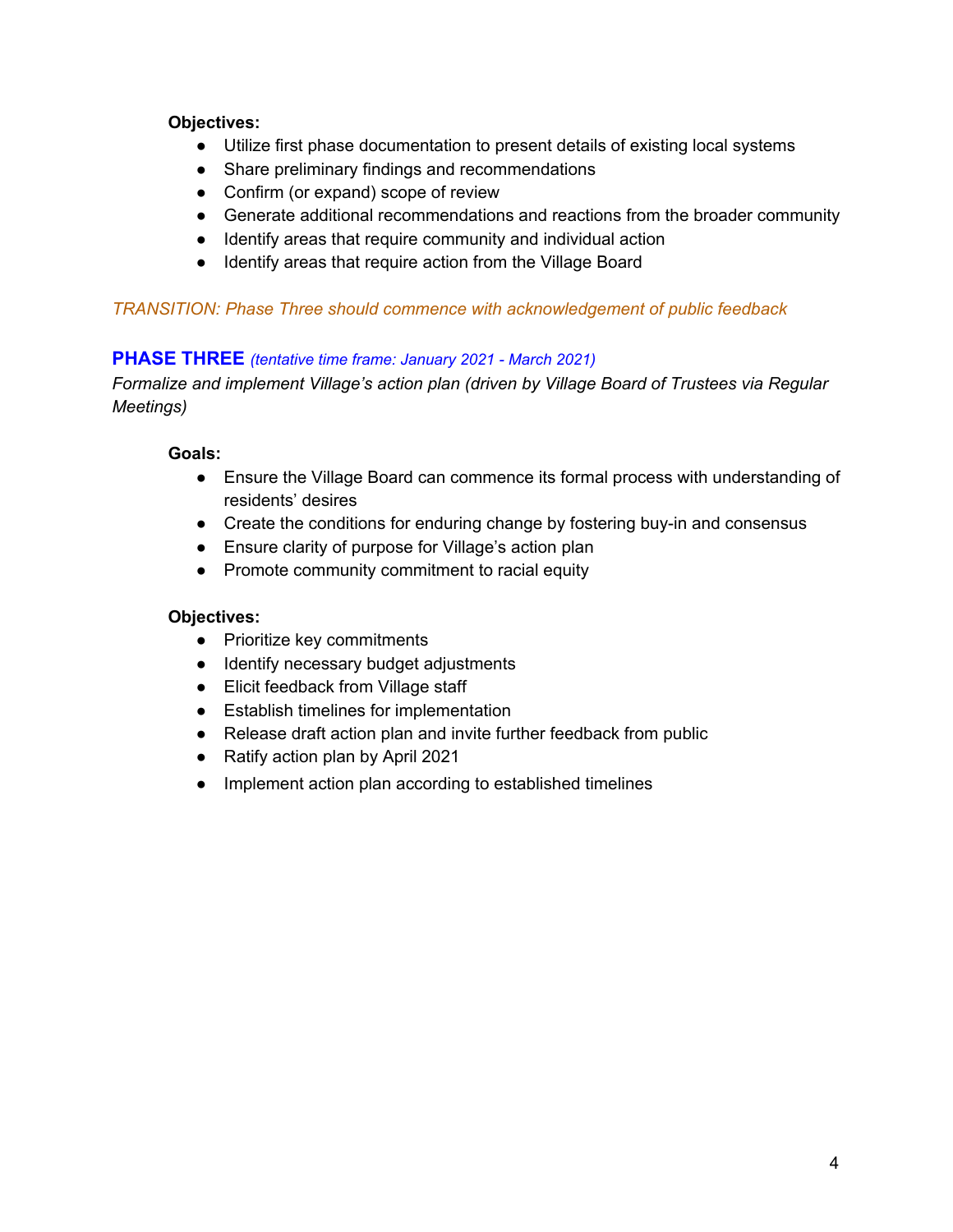### <span id="page-4-0"></span>**Background**

On May 25, George Floyd was killed by a Minneapolis police officer who held his knee on Mr. Floyd's neck for 8 minutes and 46 seconds. This event echoed many other killings that had come before - and others that have happened since, by both police officers and non-police officers (Trayvon Martin was killed by George Zimmerman, a non-police officer who was acquitted under Florida's "Stand Your Ground" laws, and this sparked the creation of the Black Lives Matter movement in 2012). The death of Mr. Floyd led to outrage and protests throughout the United States calling for a renewed focus on the laws, policies, cultural narratives and other American systems that disproportionately impact BIPOC citizens (Black, Indigenous, people of color). Pelham was not immune to the outcry, as residents organized nightly vigils, marches, rallies and art exhibits, sent emails to Pelham governmental leaders and wrote articles published in local newspapers.

On June 1, over 100 residents attended the first vigil organized by local residents, in Wolfs Lane Park. Attendees knelt in silence for 8 minutes and 46 seconds, and speakers were invited to share personal stories of how their lives have been impacted by inequity and discrimination. These vigils continued each evening for 27 consecutive days, and speakers included various local residents and leaders, including the Superintendent of Pelham Schools Dr. Cheryl Champ and Mayor Chance Mullen, among many others.

On June 2, the Progressive Women of Pelham, in collaboration with Pelham United, organized a march in support of equitable policing,where participants practiced social distancing by lining up every 6 feet along the sidewalk in the Village's downtown corridor, prior to congregating at the nightly vigil in Wolfs Lane Park.

On June 12, 500 Westchester County residents marched for justice down Lincoln Avenue from Mount Vernon through Pelham to New Rochelle, chanting "Pelham, Do Better!"

On June 13, Pelham United organized a march and rally that ended in Wolfs Lane Park, in collaboration with leaders from Pelham Together.

On June 18, Mount Vernon residents marched in the "Empower Black Mount Vernon" rally from Mount Vernon City Hall through Pelham to Huguenot Memorial Church in Pelham Manor.

On June 19, the Pelham Art Center sponsored a local art exhibit, entitled "Pelham Laundry," co-curated and organized by Sabrina Harrison, facilitated by Astiney Montiel and produced by Paula Wood. The exhibit included large printed placards containing social media posts that were written using the hashtag #ThanksPelham, which detailed personal accounts of racism in Pelham. Harrison's stated goal for the exhibit was "to better equip Pelham to become an inclusive society for all of those within and around its community." The exhibit was devastating and frank in its delivery. Each anecdote in the exhibit was seen and read by Mayor Mullen,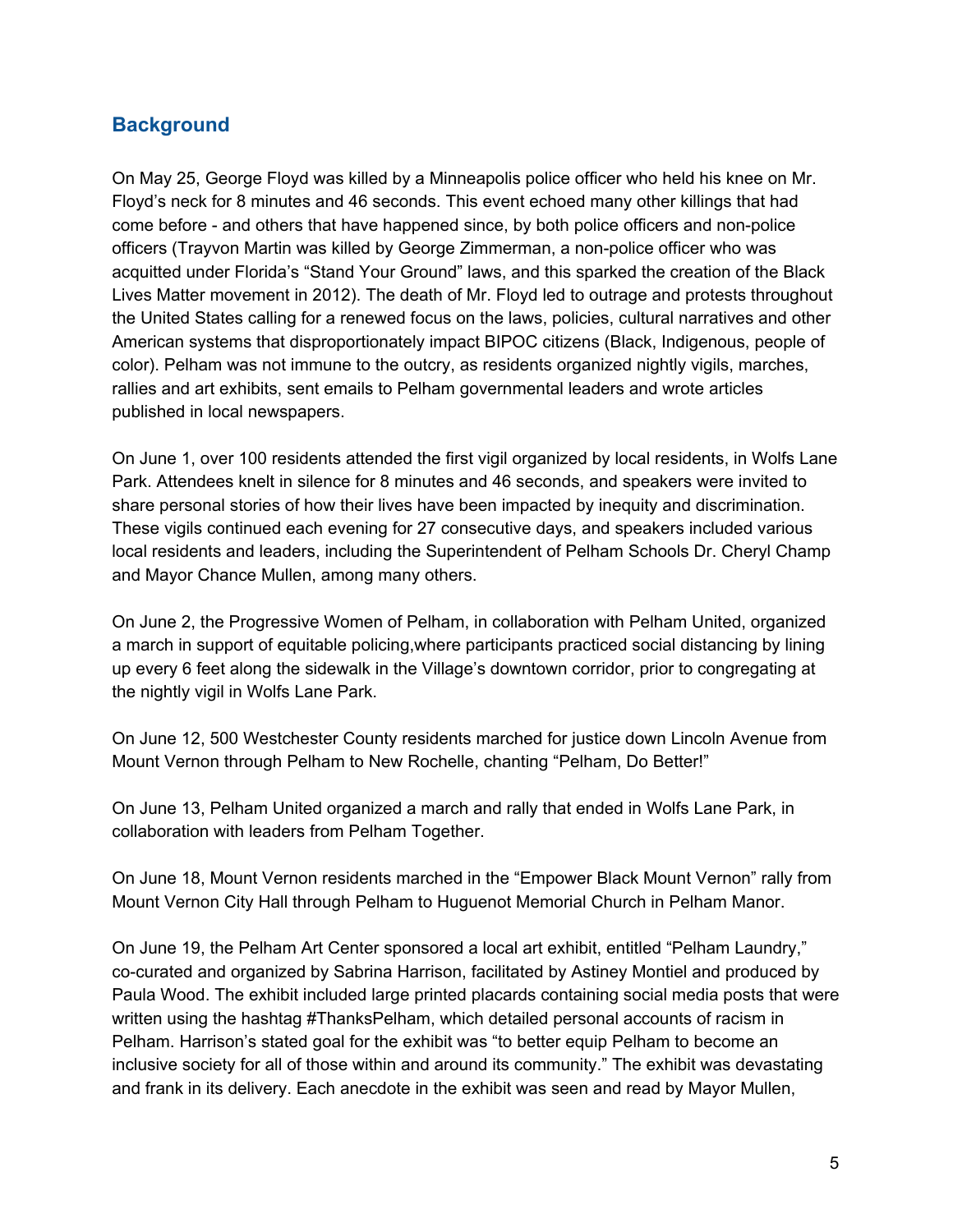Police Chief Pallett, Lt. Danny Green, various members of the police department and various members of the Village Board - in addition to residents and visitors to Pelham who learned of the exhibit through local social media forums and from news reports issued by CBS and News 12. The exhibit remained at the Pelham Art Center until July 5.

In addition to these events, letters were sent by local residents and organizations, including a letter from Progressive of Women of Pelham on June 13 and a letter from the Pelham Democratic Committee on June 25. These actions that occurred throughout the summer months of 2020 all expressed a desire for Pelham's local leaders (Town, School, Village, Manor) to engage in honest dialogue about the unjust and inequitable treatment often experienced by people of color, and embrace the need for systemic changes that can ensure racial equity.

Civil action like this requires a response from local government officials, and Village leadership sought to engage at the outset. On June 3, local police officers in the Village of Pelham conducted their final "first responders' tour." These tours had become a nightly ritual for our community to share in our grief and strength as we navigated the devastating impact of COVID-19. This final tour was led by Police Chief Jason Pallett and was conducted in silence, in solidarity with our BIPOC neighbors. This message of solidarity was supplemented by letters from Mayor Mullen and Chief Pallett, promising integrity in local policing and committing to the work of creating a more just society. (Letters from Village leadership are attached as an exhibit to this report).

On June 12, Governor Cuomo issued an executive order requiring all municipalities with their own police departments to draft an action plan to ensure that local police departments were operating in a way that built and restored trust within the community. Action plans were to be developed in consultation with various community stakeholders and ratified by local boards no later than April 1, 2021.

On June 26, Mayor Mullen announced his intention to form the Steering Committee on Policing and Inclusion, which would be the first step in the process of developing an action plan. Rather than following the minimum process required under the Governor's Order, this first phase would not be controlled by the Village Board. Instead, it would be controlled by residents, and it would be designed explicitly to center the experiences of BIPOC citizens to prioritize their voices in the evaluation of local systems that create the conditions for inequitable treatment. While no committee will ever be able to represent all perspectives within the community, and no individual should be expected to speak for everyone who may share their personal characteristics, it was essential that the first phase of this process start with a group of residents who are among those most likely to be impacted by the outcome of the work.

Many of America's systems - our economy, our justice system, zoning laws - were established at a time when black Americans, indigenous peoples and other Americans of color were enslaved or otherwise excluded from participating in our democracy at the same levels enjoyed by white Americans. Mayor Mullen reached out to individuals who had been involved with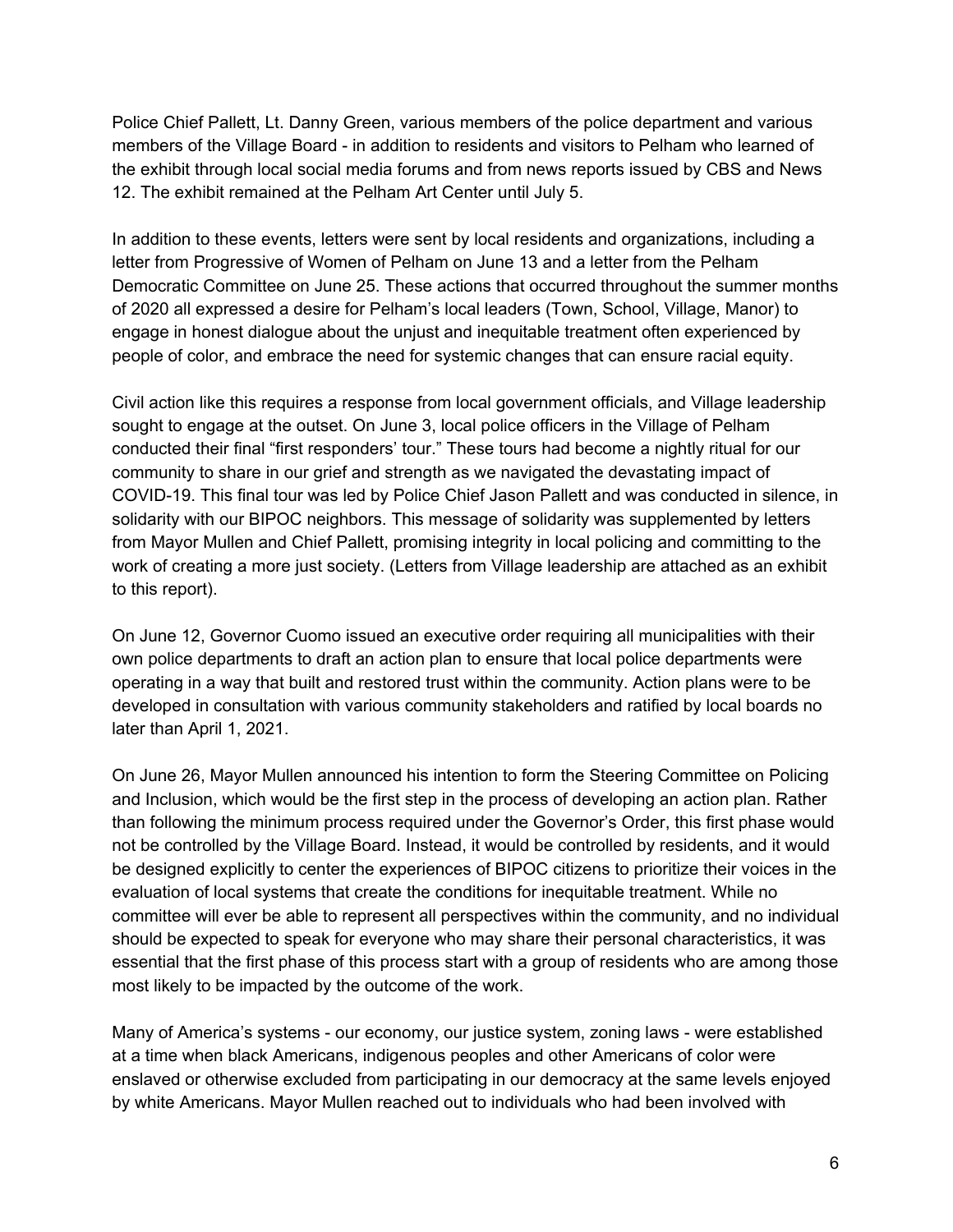organizing local demonstrations, as well as residents who held leadership roles in local POC-led institutions like Bridges of Pelham and Pelham United to seek guidance on how best to conduct this work, just as residents also reached out directly to Mayor Mullen with a desire to participate in this process. This led to the establishment of the Steering Committee on Policing and Inclusion, which includes resident volunteers Krystal Howell, Okey Obudulu, Teisa Salmon, Veronica Stern, Ella Stern and Jeff Watkins. We are proud to have embarked on this journey with a commitment to centering historically-marginalized voices, even as we recognize that many other voices could not be included until now. We look forward to expanding this conversation to include the broader public.

We believe that establishing the first phase of our review in this way also affirmed a unique benefit we enjoy in the Village of Pelham: we are neighbors. In far too many communities, local governments respond to issues like these by erecting barriers that separate executive decision-makers from the people impacted by the decisions made. These barriers prevent the honest dialogue needed to make progress. In the village, our elected officials serve in a mostly volunteer capacity, and even many of our local police officers live right next door to those who organized demonstrations in our park. Our kids go to school together. We shop at the same stores and eat in the same restaurants. Our path is one that we must travel together.

This report is not intended to be conclusive. It is intended to provoke productive dialogue within the community, among members of the Village Board, and among all those who serve in a leadership capacity in our town. It reflects our desire for residents to come together in recognition of the fact that we all want the same things: safety for ourselves and our families, respect from those around us, and to thrive in this wonderful place we all call home.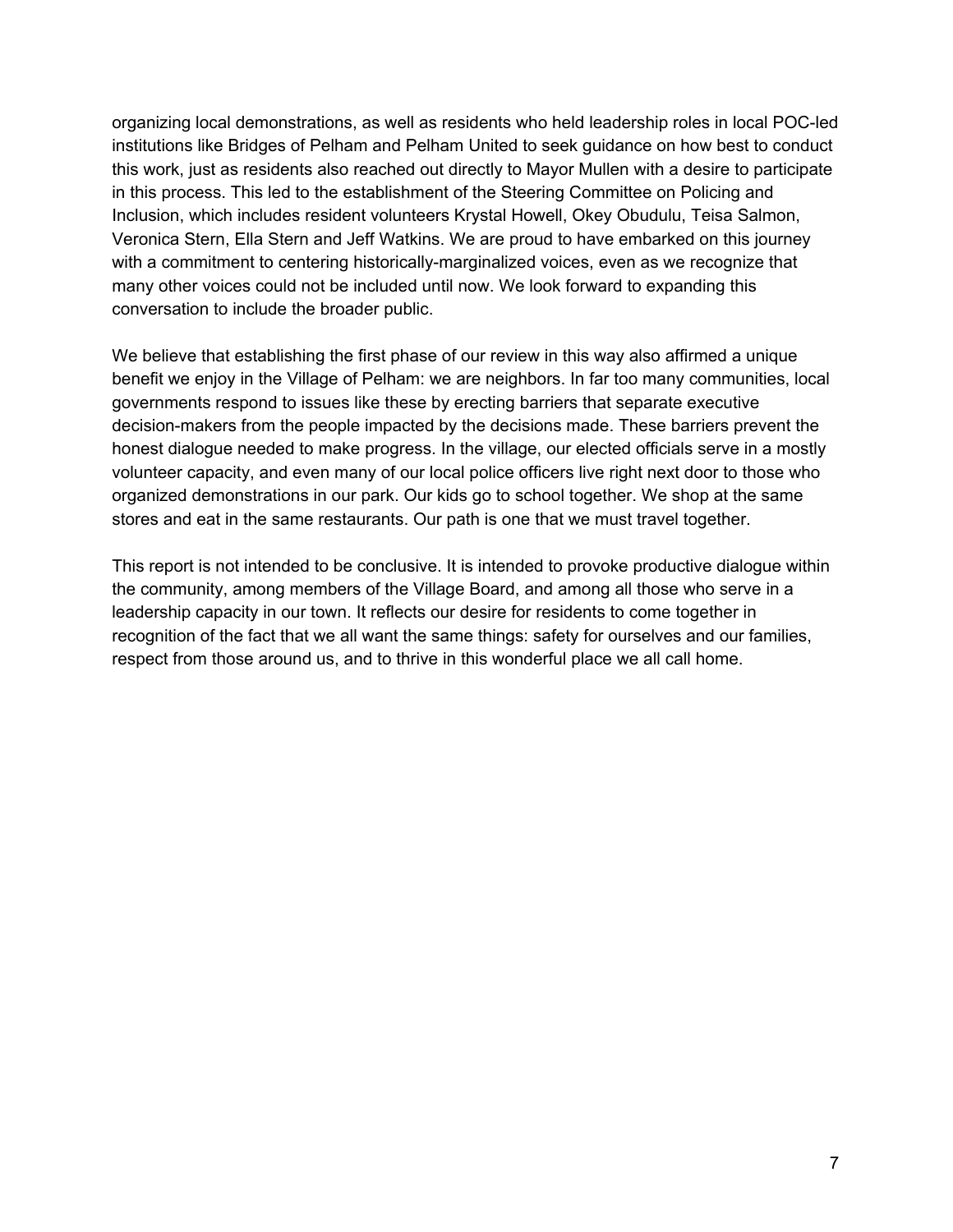# <span id="page-7-0"></span>**Pelham's Governance Structure**

It is important to begin this report with a broader view of the governmental structures that maintain statutory responsibility for services provided to Pelham residents.



The Village of Pelham (\$15.8 million annual operating budget) and the Village of Pelham Manor (\$16.3 million) are two separate and distinct municipalities. Each village maintains its own jurisdictional boundaries and provides the following core services to those who reside within its municipal borders:

- Village Administration
- Public Safety (Fire, Police, EMS)
- Buildings Department
- **Public Works & Sanitation**

In addition to these core services, residents of each municipality "share" services provided by the

Pelham Union Free School District, the Town of Pelham and Westchester County.

The Pelham Union Free School District (\$76.7 million annual operating budget) provides educational services for K-12 students who reside in either Village.

The Town of Pelham (\$4.3 million) provides an array of shared services related to:

- Courts Administration
- Ambulatory Services
- Assessor's Office
- Receiver of Taxes
- Recreation
- Library
- Senior Services

Westchester County (approx. \$2.1 billion annual operating budget) provides the following services, as well, which are provided for all county residents:

- Social Services, Mental Health, etc.
- County Police and Public Safety Academies
- Civil Service (regulates hiring practices)
- County Parks and County Land Management (sewers, parkways, etc.)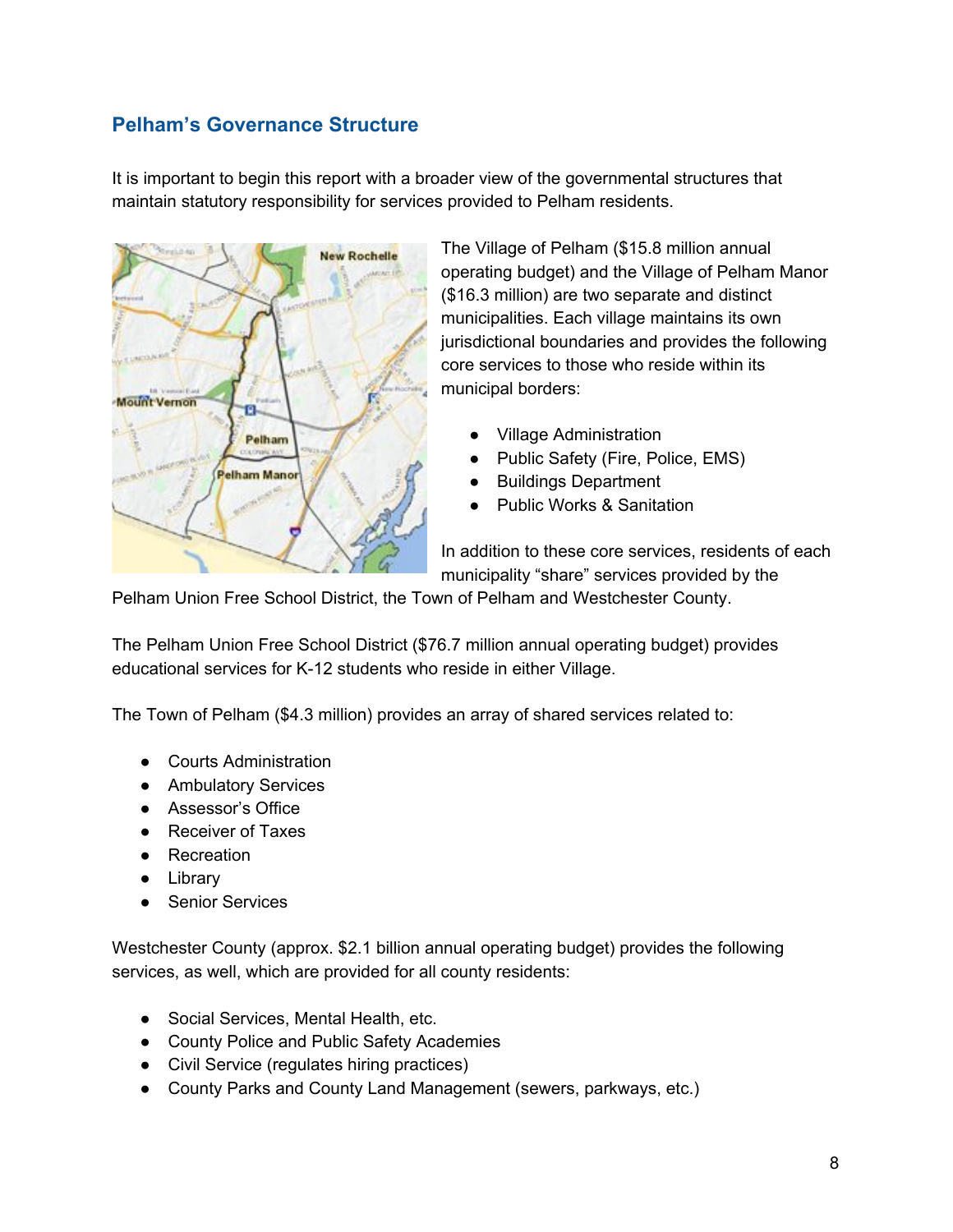- Additional shared services such as public transportation, etc.
- **Elections**

Accountability for equitable treatment is decentralized in Pelham, with each governmental entity being responsible for its own policies and practices pertaining to equitable service delivery and personnel conduct. Fiscal authority is similarly decentralized, which makes it difficult (though not impossible) to compare with other municipalities.

The decentralization of leadership in governmental systems throughout Pelham creates potential gaps in accountability. Accountability requires transparency and clarity of responsibility, but the nature of Pelham's patchwork governmental structure can make it difficult for some residents to know who is responsible for which employees, and where misconduct complaints should be directed. There are also reputational risks that the Village Board of Trustees must keep in mind, since inequitable treatment perpetuated by one jurisdiction is likely to create a negative perception of all local jurisdictions.

In addition to the myriad governmental boards that maintain responsibility for different services within Pelham, the Village of Pelham local government is unique in its own right. The Village of Pelham is an "administrator-style" government. The Mayor serves as Chief Executive Officer and the Village Administrator serves as Chief Operating Officer, both directed and constrained by the Village Board of Trustees, which maintains statutory authority for directing nearly all aspects of Village business. Unlike the forms of government typically utilized in cities, the Mayor does not have absolute authority to hire, appoint, promote, discipline or terminate employees of the Village. Village policy and personnel decisions are determined by majority-vote of the Village Board of Trustees, and the Mayor is afforded only one vote among seven.



### **Different Systems of Government**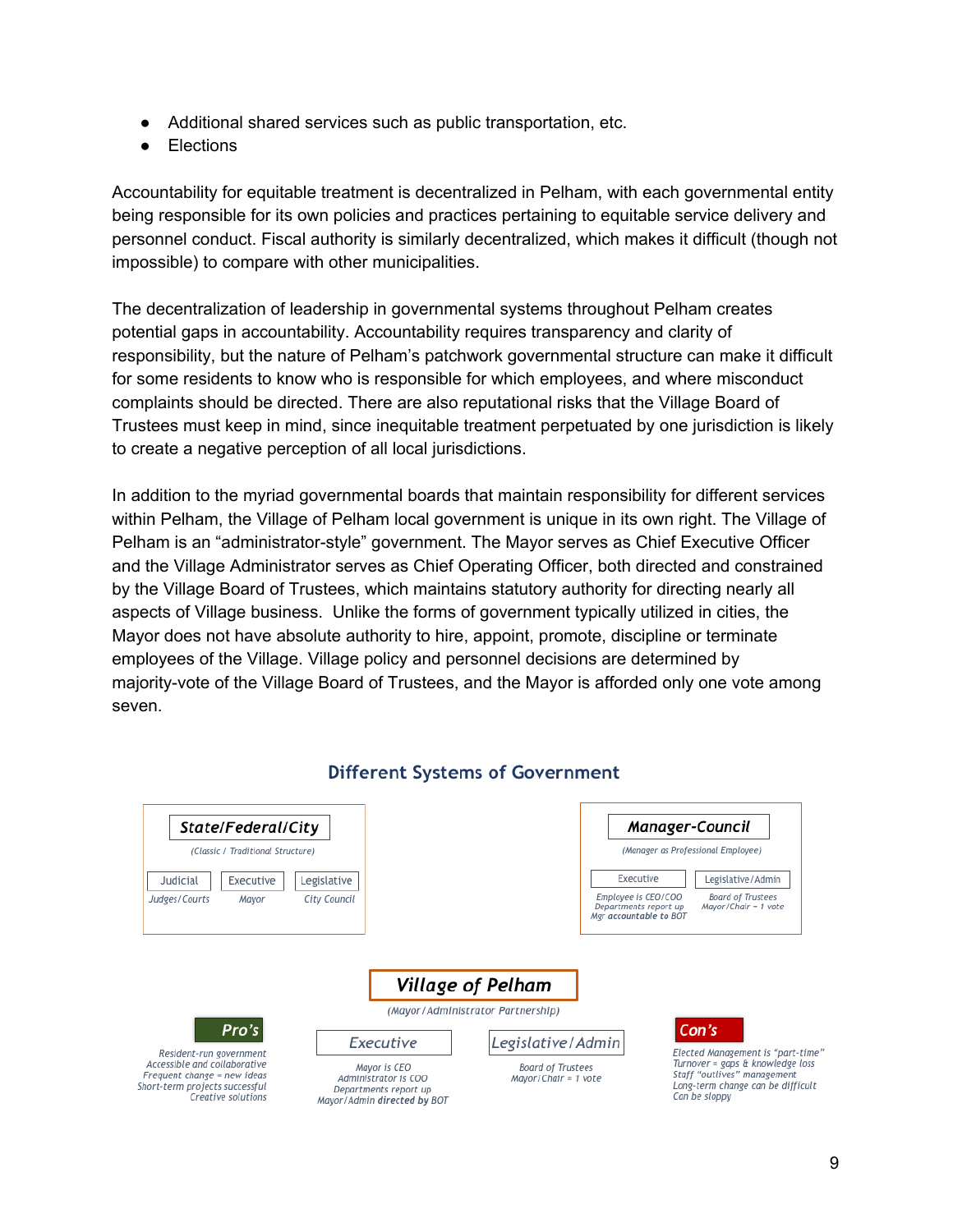One key benefit to this form of municipal government is that it's essentially "resident-run." The Mayor and Trustees receive a minimal annual stipend (currently \$5,000 for Mayor and \$2,000 for Trustees), intended to offset expenses incurred by elected officials who typically maintain full-time careers while serving the Village on a mostly-volunteer basis. When done well, this type of government has the potential to be more accountable, accessible and collaborative than other forms of municipal government.

As it pertains to oversight, there are also some downsides. Since turnover on the Village Board is relatively high compared to the tenures of Village employees, incoming Trustees may have less knowledge of operational policies and personnel history. Clear policy, consistent practice and routine procedural oversight is essential to ensure that those elected to serve are aware of issues that may exist and will be proactive in carrying out their oversight responsibilities.

### **Consolidation of the Villages**

It is understandable that many residents would view our local governmental systems as overly bureaucratic and duplicative. For many, the existence of two police departments within such a small area can feel like "over policing," even if those departments are minimally staffed. We also believe that the municipal delineation between Pelham and Pelham Manor creates significant social divisions within our school district and within the broader community, since it reinforces cultural and class narratives that are inaccurate and serve no practical purpose. Students often experience the different policies from each municipality as a sign of disagreement, when it may simply be the natural differences that exist between all municipalities, as a byproduct of each municipality's priorities and governing strategies. Consolidating services by merging both villages would help to bridge that divide while ensuring a more efficient way to provide core services to Pelham residents at a discounted price. There's no reason to believe the quality of services would be diminished.

That being said, the Steering Committee on Policing and Inclusion is not recommending consolidation at this time. Our goal is to ensure equitable treatment of Village of Pelham residents and visitors, regardless of structural divisions at the municipal level. The Village of Pelham is a more diverse community and one which is closer to the overall demographic makeup found in most American communities. We are not confident that consolidating services with Pelham Manor would serve our goal, since we have not reviewed the policies that govern Pelham Manor operations. Instead of explicitly endorsing consolidation, we believe that both municipalities should continue finding opportunities to bridge the divides created by our governmental systems, so that Pelham can be unified in its approach to policing. Specifically, we recommend that Pelham Manor officials also adopt the measures contained in this report, including some of the excellent policies already adopted by the Pelham Police Department (if those policies have not already been adopted by the Pelham Manor Police Department).

If members of the community would like to pursue full consolidation, we suggest that the effort be led by Pelham Manor residents, which can be done through referendum, if necessary.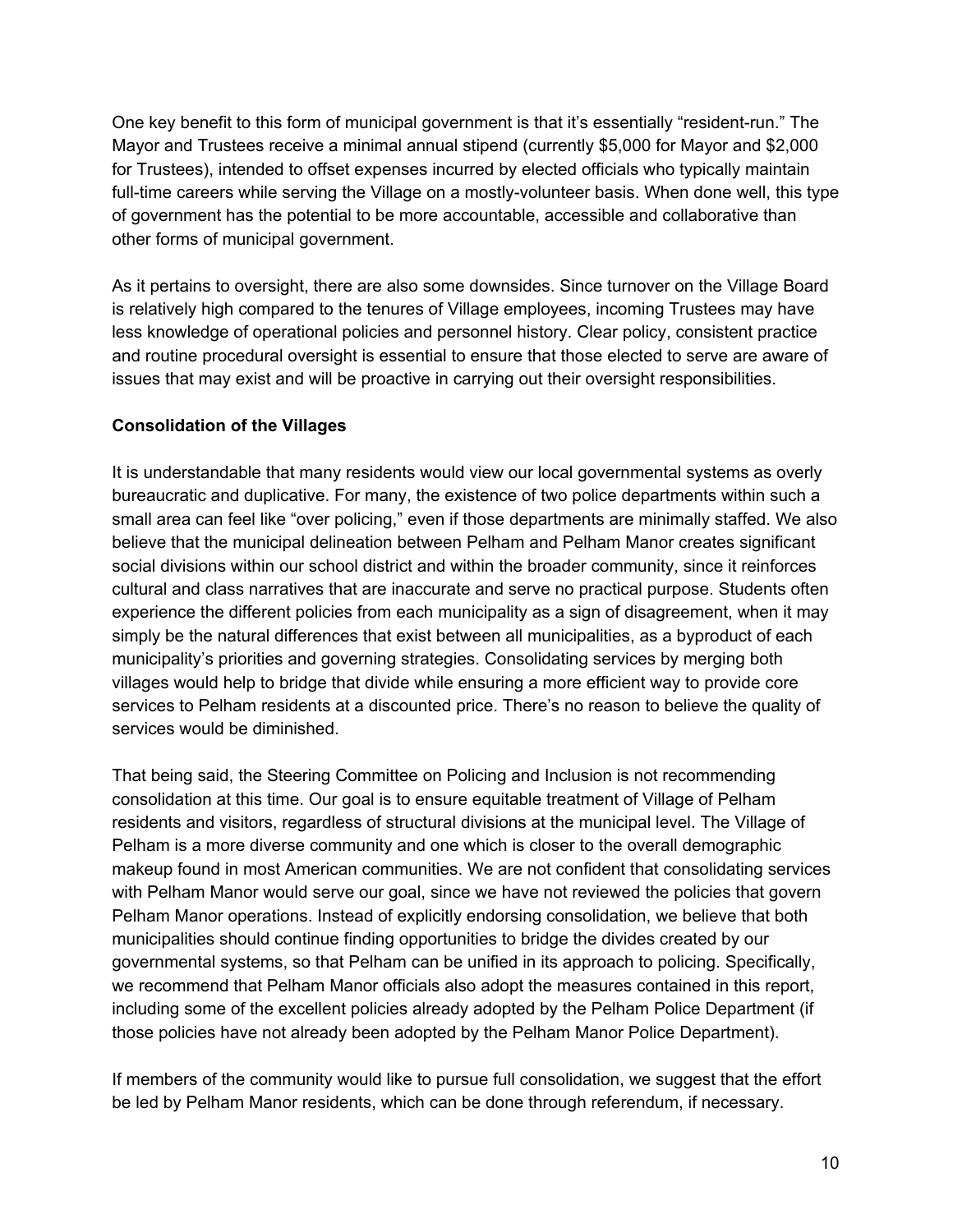Consolidation is likely to be more complicated for Manor residents, since they are currently the beneficiaries of advantageous tax treatment resulting from an unequal distribution of land value within the town. The Village of Pelham (.8 square miles) is approximately 40% smaller than Pelham Manor (1.4 square miles), which diminishes the potential assessed value of the Village's tax base. It is further diminished by the Village committing significantly more land for townwide purposes. Parcels of land dedicated for public purposes do not generate property tax revenue, and in the Village, many parcels of land are dedicated for parks that are utilized by residents and visitors alike, Town government buildings, the middle school and high school complex, and multiple commuter parking lots that are used overwhelmingly by Pelham Manor residents (commuters pay for parking permits, which offsets some of the lost tax revenue). Since property tax rates are determined by distributing a village's tax levy proportionally across all taxable property values, the depleted cumulative assessed value in the Village of Pelham generates a relatively higher tax rate for Village of Pelham taxpayers when compared to the tax rate enjoyed by Pelham Manor taxpayers. This persists even though the Village's tax levy (the total amount collected through property taxes) is nearly \$1.5 million *less* than Pelham Manor's tax levy, and the Village's annual operating budget is half a million dollars less. Correcting for this imbalance by consolidating the villages could lead to a slightly higher tax rate for Pelham Manor homeowners, at least temporarily, since savings delivered through employee attrition would take time to materialize. Unfortunately, the current tax benefit enjoyed by Manor residents creates a disincentive for meaningful discussion of consolidation since many may view this loss of advantageous tax treatment as a penalty for cooperation.

The Steering Committee on Policing and Inclusion is focused on ensuring that our village continues to be the best village in Westchester. We recommend that the Village Board of Trustees considers the following when developing the Village's action plan:

- ❏ Policies and interventions related to racial equity should leverage the inherent benefits of "resident run" government, by adopting explicit annual practices to ensure Trustees are proactive in their oversight of personnel conduct
- ❏ Incoming Trustees should review all reports of misconduct from the previous three years to prevent institutional knowledge loss and ensure familiarity with existing personnel issues

The Steering Committee on Policing and Inclusion further recommends that all of Pelham's jurisdictions commit to a similar process of review to ensure racial equity in operational policies, since Pelham's reputation depends on all jurisdictions operating with similar standards of integrity.

### **[Potential Community Prompt: What can each jurisdiction do to promote unity and cooperation town-wide?]**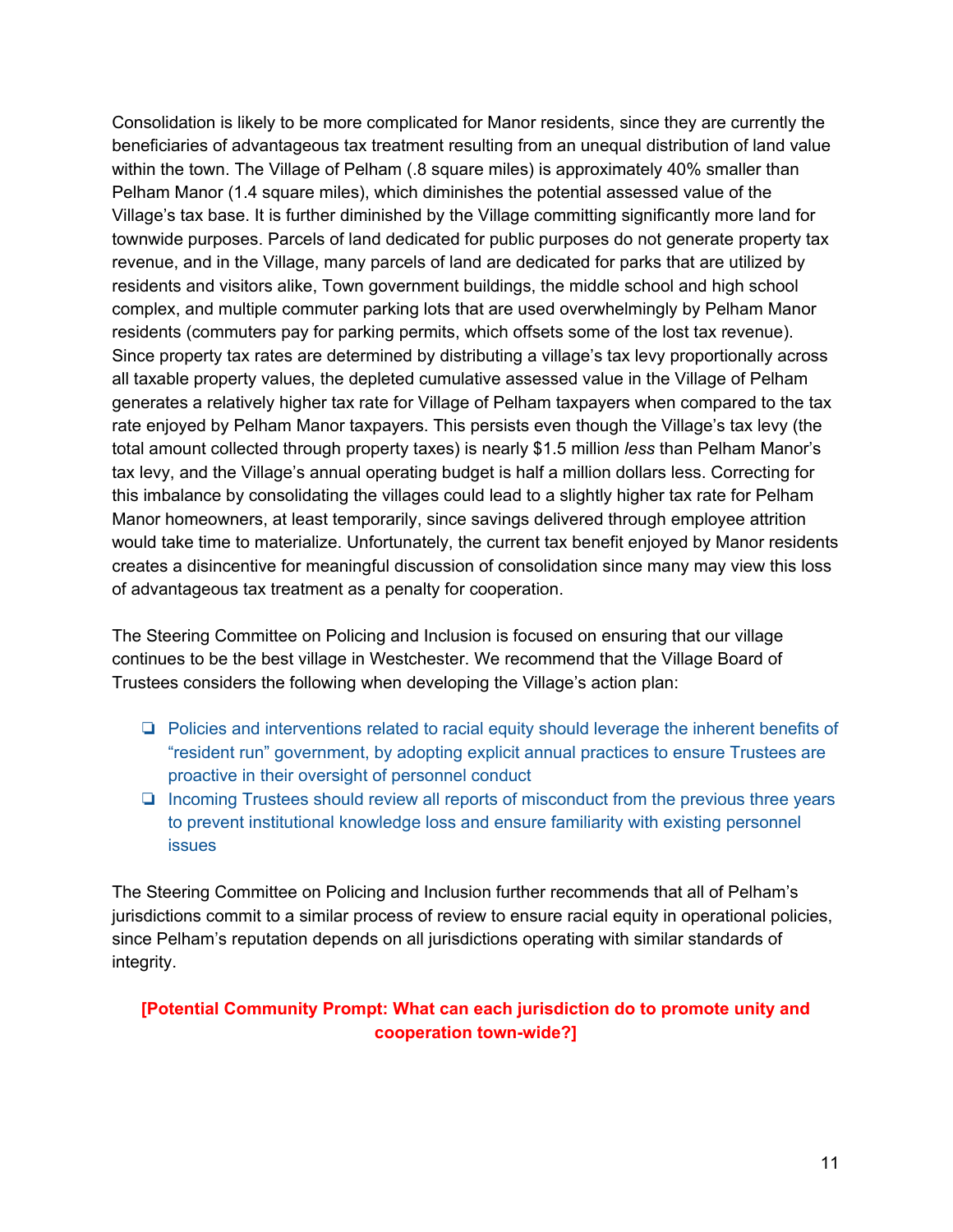# <span id="page-11-0"></span>**Police Department Scope and Annual Activity**

The Police Department's annual report, available on the Village's website, is a helpful distillation of the department's scope and annual activity. The report includes:

- Department Roster
- Personnel Diversity Metrics vs Community Diversity
- Key Annual activity for each division / unit
- Traffic and Safety information
- List of training opportunities utilized by department personnel
- Crime statistics and calls for service
- Department Vehicle Fleet information

Key responsibilities of the Pelham police department include protecting life and property, enforcing traffic and other village laws (4,719 total violations in 2019), enforcing parking rules (10,900 violations in 2019), conducting walk-thru's of all public schools (PPD does *not* provide onsite security, which is managed by the school district), conducting property checks of residents' homes that are on vacation, erecting traffic barriers daily around school zones & private streets to route traffic, conducting foot and vehicular patrols, conducting nightly checks on storefronts and bars, investigating criminal reports and responding to all emergency situations reported through the 911 system.

In 2019, there were 5,849 calls for service in the Village of Pelham, up from 4,789 in the prior year. The bulk of calls were related to aided cases / medical emergencies (339 calls), auto accidents (251 calls), local law violations (198 calls), suspicious vehicles (131 calls), noise complaints (123 calls), arrests (116 calls), suspicious persons (102 calls), and domestic disputes (60 calls). Arrests made by Pelham Police officers included 34 arrests for unlicensed operation of a motor vehicle, 20 arrests in response to a warrant, 12 arrests for larceny, 12 arrests for suspended registration, 7 arrests for driving while intoxicated, and 6 arrests for harassment, among others.

Despite the high number of calls for service, crime within Pelham remains relatively low compared to the surrounding area. In 2019, there were 39 larcenies, 2 burglaries, 1 aggravated assault, 1 motor vehicle theft and 1 robbery. The vast majority of violations issued by Pelham Police officers are moving violations. In 2019, the highest number of moving violations issued were for Illegal U-Turns (370 violations), usually in the Village's downtown corridor.

#### **Race-Based 911 Calls**

It is important for Pelham residents to understand that most interactions our local officers will have with other residents or visitors to Pelham will be the result of a call that came in from a resident. While our officers are trained (and will receive further training) to ensure they are not motivated by implicit bias, this is not a skill most citizens spend time developing. As a result,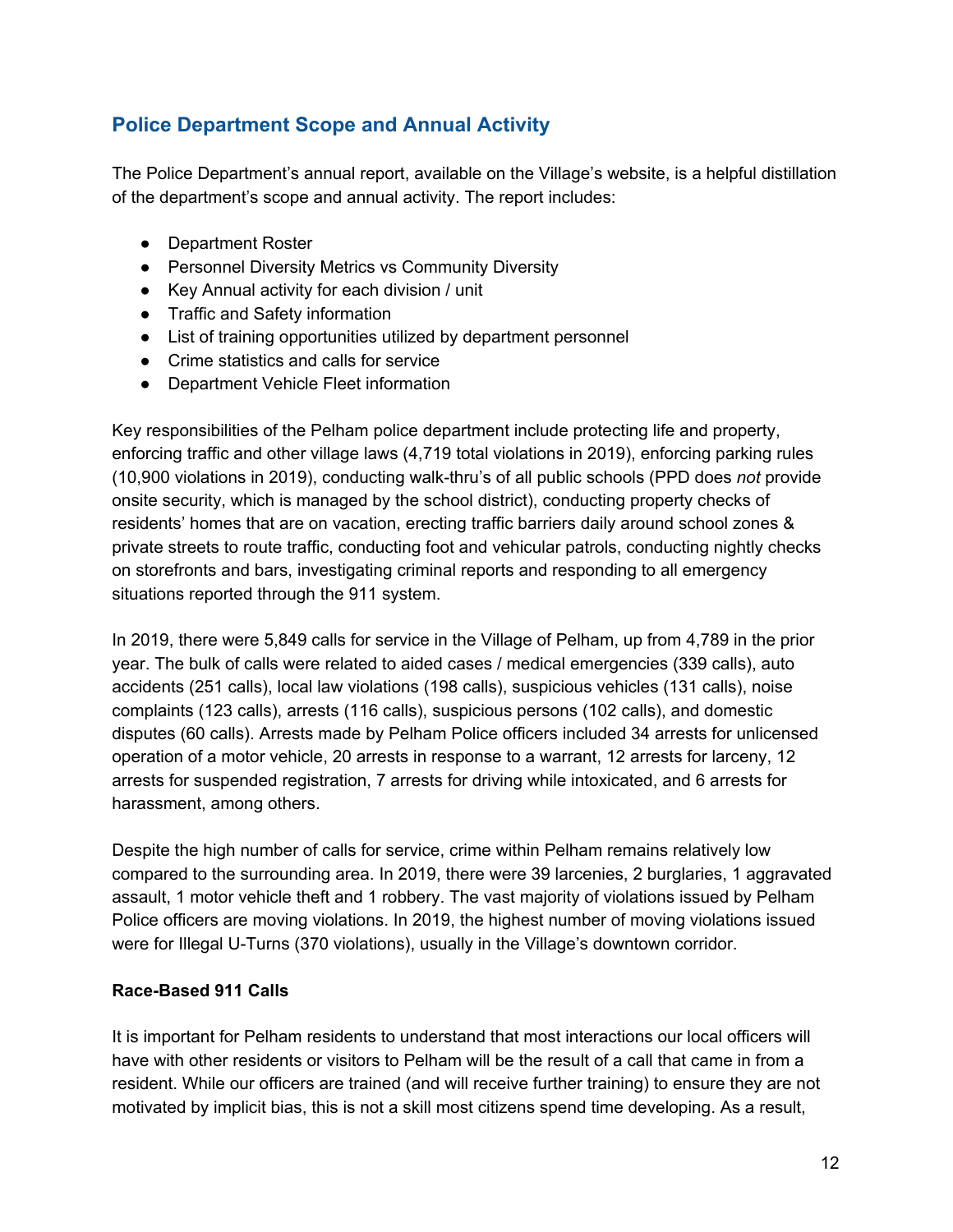even if our local officers operate with integrity, they may still be involved in creating an experience for people of color that does not align with the experience of most white residents and visitors. When officers are called to investigate persons of color who have done nothing unlawful, it also undermines the reputation of the Pelham Police Department. In 2019, over 230 calls were made to report "suspicious" persons or vehicles. Overwhelmingly, these calls did not result in arrests or the discovery of unlawful activity.

On June 12, 2020, Governor Cuomo signed the 'Say Their Name' Reform Agenda package following the killing of George Floyd and an ongoing pattern of police brutality against minority communities across the nation. These policing reforms are intended to reduce inequality in policing and ensure accountability throughout New York State's criminal justice system. In addition to prohibiting false race-based 911 calls, other reforms include:

- Allowing for transparency of prior disciplinary records of law enforcement officers by repealing 50-a of the civil rights law (currently working its way through the courts);
- Banning chokeholds by law enforcement officers (this has been banned in Pelham for over 20 years); and
- Designating the Attorney General as an independent prosecutor for matters relating to civilian deaths when police officers are involved.

Recent years have shown numerous examples of people making frivolous and false calls to 911 based on the callers' personal discomfort with other people and not for any particular threat. During the summer of 2020, Amy Cooper, a New York City resident, called 911 on a black man in Central Park named Christian Cooper, attempting to "weaponize" local police officers against this man who had done nothing unlawful. The new law makes it a civil rights violation to call 911 to report a non-emergency incident involving a member of a protected class without reason to suspect a crime or an imminent threat. We strongly support this reform, as a protection for both residents of color and police officers.

The Steering Committee on Policing and Inclusion has concerns about the enforceability of this new law, but in an effort to support its implementation, we recommend the following:

- ❏ Police Officers responsible for dispatch should be proactive when callers report issues unlikely to be related to an actual threat, reminding callers of the penalties included in New York State's reform package
- ❏ The Village of Pelham should include a summary of the reforms and penalties for making false 911 calls on the Village's website

Additionally, there are opportunities to further utilize the annual report, which is a helpful and appropriate repository for key metrics. We recommend that the Village begin to include additional information relevant to race and officer conduct. It is important to note that we do not believe Pelham Police officers should attempt to collect additional demographic data from subjects of 911 calls unless the data is already available through the normal course of the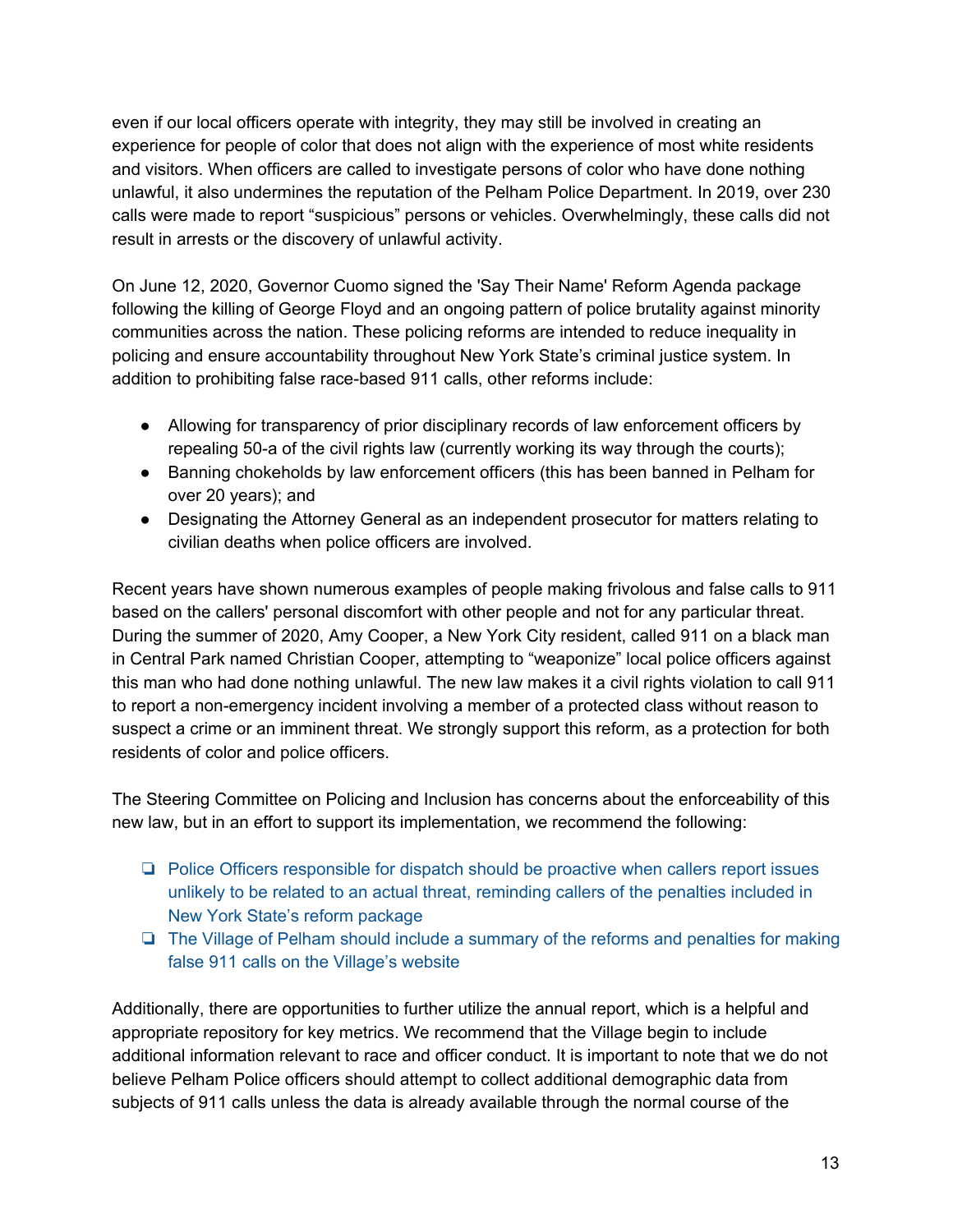interaction. The following represents key data we believe should be included in future annual activity reports:

- ❏ Demographic data related to arrests and violations issued
- ❏ Demographic data of subjects of 911 calls
- ❏ Demographic data related to suspicious persons and suspicious vehicles reported
- ❏ Demographic data related to new hires, promotions and special assignments
- ❏ Total number, nature and resolution of misconduct complaints (more on this below)

### **[Potential Community Prompt: What additional data does the public need to know each year?]**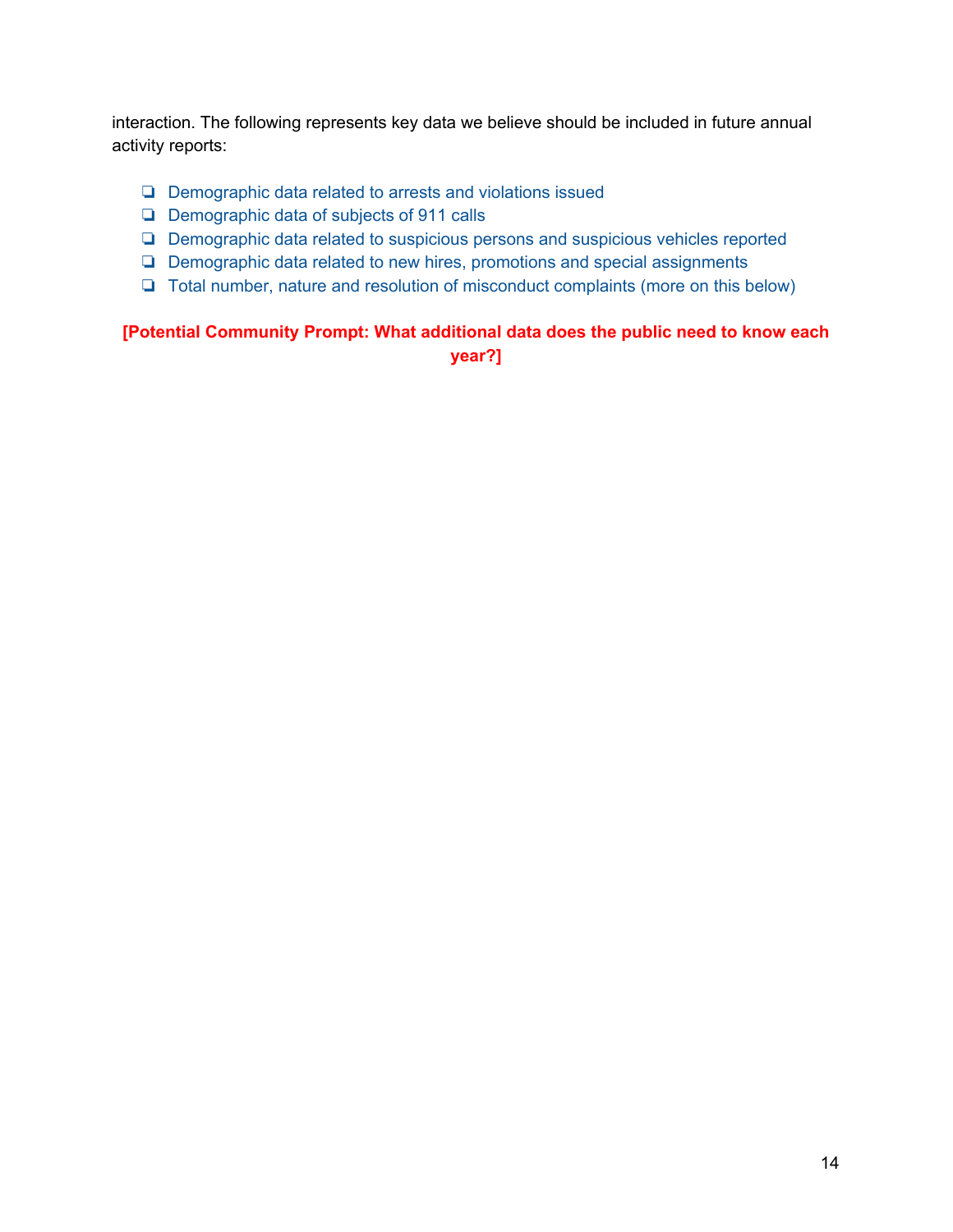## <span id="page-14-0"></span>**Police Department Budget**

All annual budgets adopted by the Village of Pelham Board of Trustees for the last 19 years are currently available on the Village's website. The FY2020-2021 Adopted Budget of \$15,795,071 includes appropriations for police department operations totaling \$3,864,462, a 6% decrease from the FY2019-2020 adjusted police department budget of \$4,122,723.

Mandatory expenditures for personnel services (salaries, compensated absences and other negotiated benefits, overtime, off-duty training, etc.) for sworn officers, crossing guards and parking enforcement officers account for roughly 95% of all police department expenditures (\$3,658,627). Contractual expenses (computer services, medical testing, education reimbursements, training materials, canine supplies, utilities, phone services, etc.) account for approximately 4.6% of police department expenditures (\$180,835). Equipment and capital outlays constitute the remaining \$25,000 in budgeted expenditures for the police department. It is important to note that this final category represents the only area considered "discretionary" in the police department budget, although other areas in the budget may change from year to year, depending on the circumstances (number of injuries, open headcount positions, adjustments to training regimen, mix of different salary grades among PD personnel, etc.).

The Village of Pelham Police Department is minimally staffed to cover call volume and ensure a safe and efficient response to local emergencies. The overall headcount for the police department is primarily the product of ensuring this minimum coverage for daily work shifts 24 hours a day, 365 days a year. Providing continuous coverage can be particularly challenging for a small municipality since police personnel are entitled to 40-hour work weeks, paid vacation time, sick days, paid training days, and other negotiated time off allowances. Apart from consolidation, it is unlikely that the Village would be able to reduce the headcount lower than its current levels while still being able to respond safely to all emergencies.

It's important to note that there are scenarios wherein reducing headcount may actually cause the budget to increase, not decrease, since a lower overall headcount would not necessarily reduce the number of shifts that need to be filled in a daily tour. For example, the Pelham Police Department is currently operating with diminished capacity due to multiple long-term injuries. Since staffing is already at minimum levels, every time a police officer is injured and unavailable for work, the injured officer's shift needs to be filled by another officer who must cover the shift in addition to their standard tour. Filling an open shift is necessary to maintain service and comply with collective bargaining agreements, but this can create a potential safety risk for the officer who may end up working as much as 24 hours in a single day. It also incurs significant expense for the Village, since overtime is typically paid at 1.5x to 2x the standard rate. Reducing headcount would exacerbate this issue. The FY2020-2021 budget includes \$340,000 for police department overtime. While this number includes salary costs for training during off-duty hours, it is driven mostly by covering absences related to injury and sickness, an issue directly caused by lower staffing levels. The budgeted amount for police department overtime has come down in recent years, due to management changes made in departmental scheduling practices. This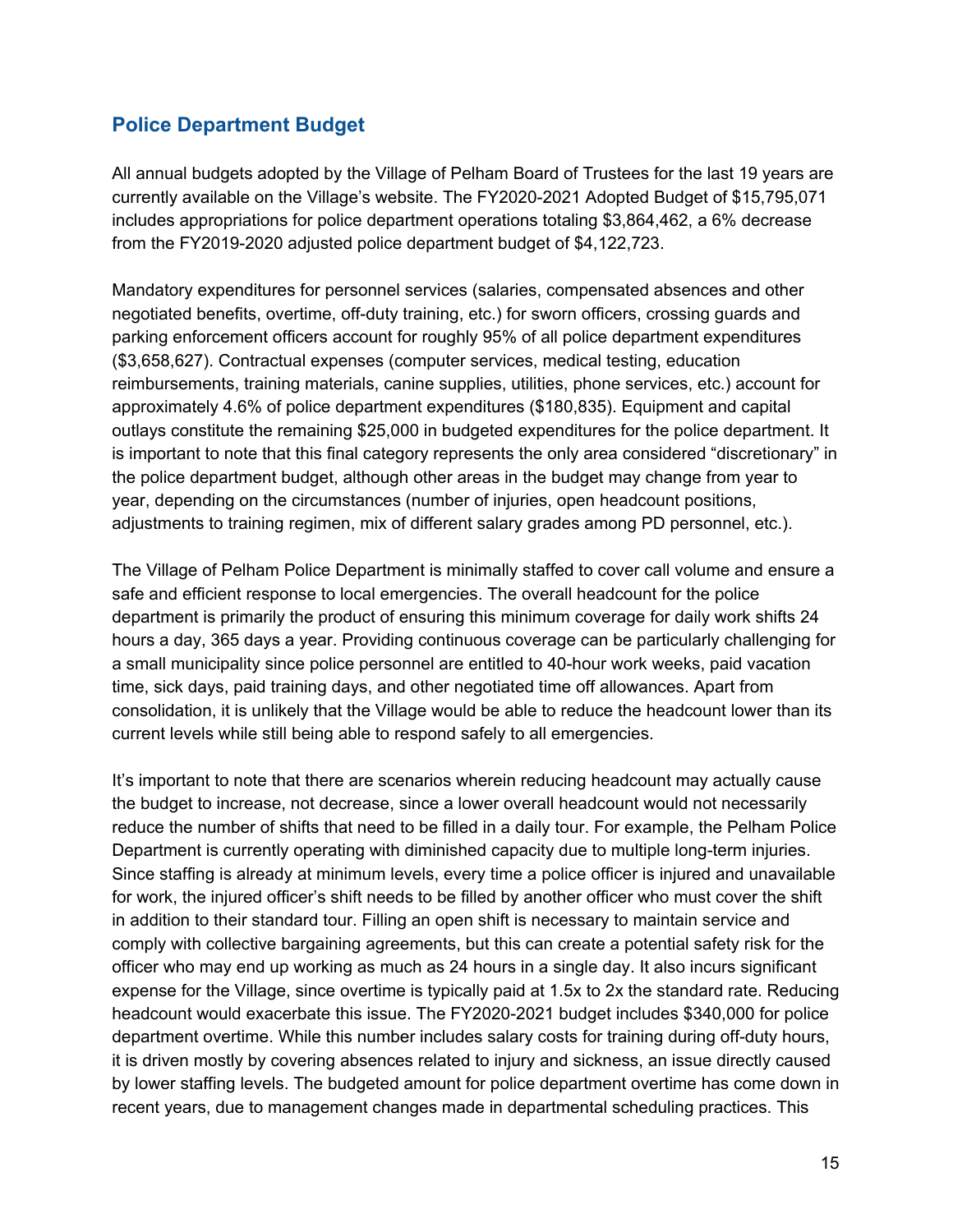has proven to be a far more effective strategy for reducing expenditures required for police services.

There are other downsides to maintaining such a low level of staffing. Recently, the Pelham Police Department was able to create a dedicated "CPOP Officer" (Community and Problem Oriented Policing), which allowed an individual officer to patrol Pelham's downtown on foot (or on a bike) and attend local events like Chamber of Commerce meetings and school functions. Creating opportunities for informal, face to face interactions between police officers and community members is a proven and effective way to build and engender trust. Notably, after only a few months, the officer needed to be reassigned to patrol duty, due to a number of injuries that left the department without adequate coverage. Currently, two officers are out on long-term injury, which prevents the department from being able to commit personnel to this important assignment.

### **A Brief Note on Defund the Police**

Over the summer, many proponents of police reform began using the phrase "Defund the Police" as an organizing principle. Those who use this phrase are not monolithic in their views and it has been used to advocate for a wide range of potential reforms. Some use the phrase to advocate for outright abolition of policing as an institution, grounded in the distinctly American tradition of prohibiting taxpayer funding for governmental programs viewed as irretrievably corrupt or unaccountable to the taxpayers footing the bill. Grover Norquist once famously sought to systematically reduce the size of government as a whole, to the point that one could "drag it into the bathroom and drown it in the bathtub." Abortion opponents have sought to "Defund Planned Parenthood." Most recently, opponents of federal actions related to immigration enforcement sought to defund ICE (Immigration and Customs Enforcement). America itself was the product of fighting against "taxation without representation." While there are many relevant interpretations of the phrase, it is most commonly used to reference disparities in how tax dollars are allocated within lower-income communities, typically communities of color.

In many cities and urban neighborhoods, there is a very real disparity in how public funding is allocated. For decades, governments at all levels have prioritized funding for increased policing, while promoting "tough on crime" laws like minimum sentencing standards, "three strikes" laws, the war on drugs, and a general tendency to treat social ills—like poverty, homelessness, unemployment, drug abuse and mental illness—as crimes. At the same time, federal funding to support low-income communities has been systematically diminished to reduce federal income taxes primarily for higher-income earners. Combined, many communities have experienced an increase in policing while also grappling with reduced funding for education, healthcare, after school programs, jobs—the very things that actually address the root causes of crime.

Pelham residents have experienced this trend very differently, since the reduction of funds for low-income communities has generally resulted in tax cuts for higher-income earners living in relatively affluent areas. Since crime is typically lower in communities with higher median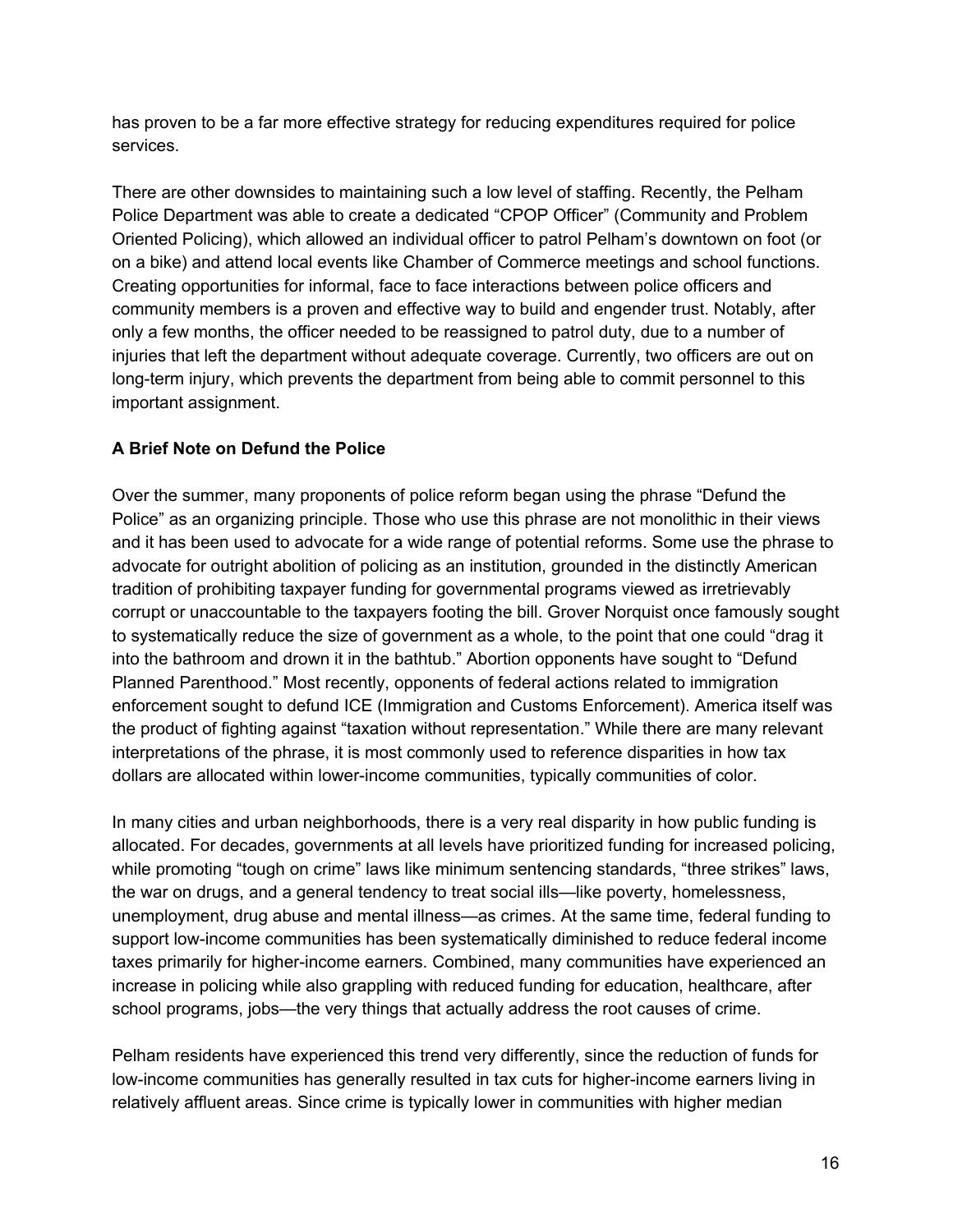incomes, the increased personal income resulting from these tax cuts has been directed not toward policing, but toward other local priorities like nonprofits and local cultural institutions, parks, recreation programs, and most notably, our schools.

In Minneapolis, which recently committed to "defunding" its police department and replacing it with a new system of law enforcement (which may end up being closer to the minimum-sized institutions seen in places like Pelham), the ratio of school spending to police spending is approximately 3:1. In the town of Pelham, the ratio of school spending (townwide) to police spending (townwide) is almost 10:1.

We live in a well-resourced community. As we consider how we allocate funds equitably, it's important to remember that Pelham residents have not experienced the same disparities felt by individuals in low-income communities. It would be unwise to assume that solutions proposed for those communities are relevant to Pelham.

Ultimately, our goal is to ensure the equitable treatment of residents and visitors in Pelham, which is not necessarily an issue related to funding. The Steering Committee encourages the Village Board to continue finding efficient ways to deliver police services and recommends the following actions be taken:

- ❏ Separate overtime expenses related to training from overtime expenses related to coverage in the annual budget, in order to ensure that tight fiscal periods do not undercut resources needed for adequate training of police personnel
- ❏ When the department returns to full capacity, the Village should reestablish the CPOP position and find opportunities for informal interactions with the community, and particularly with students in the school district (as suggested recently by local students after the debate involving the Thin Blue Line flag face masks worn by district employees)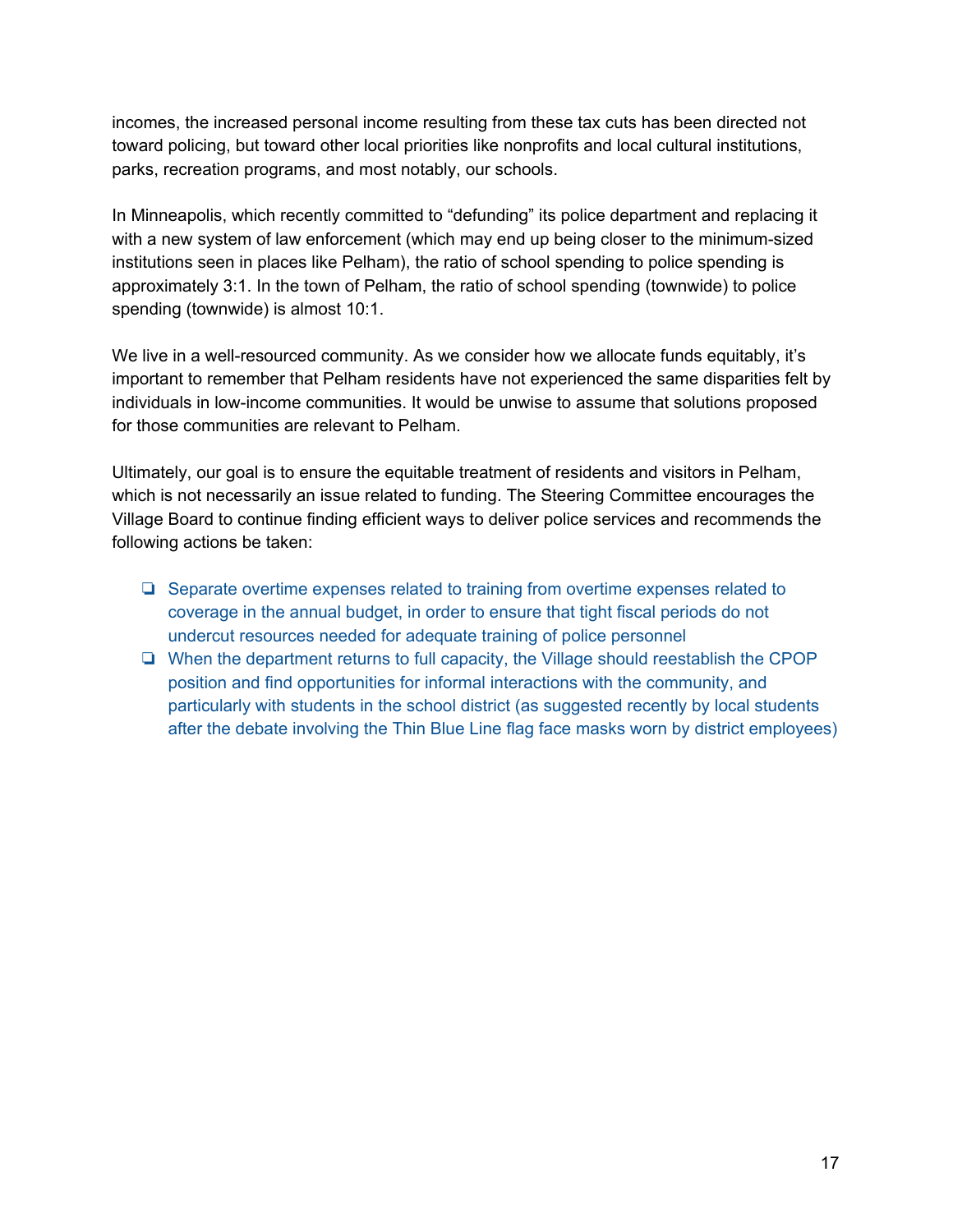# <span id="page-17-0"></span>**Demographics and Hiring Practices**

The 2019 Police Department Annual Activity Report, currently visible on the Police Department page of the Village of Pelham website, identifies the current demographic makeup of sworn members of the department by race/ethnicity, as follows:

- 85% White/Caucasian
- 8% Black/African-American
- 4% Hispanic
- 3% "other"

The demographics of Pelham's "service population" change from year-to year, but according to 2019 estimates provided by the U.S. Census Bureau, race/ethnicity in the Village of Pelham is currently as follows:

- 59% White/Caucasian
- 17% Hispanic
- 12% Black/African-American
- 8% Asian
- $\bullet$  4% "other"

Gender is not identified in the 2019 activity report, although it should be noted that while the police department currently employs many female crossing guards, there are no female "sworn" police officers employed by the Village of Pelham. It is generally agreed by members of the Steering Committee on Policing & Inclusion that a more diverse workforce, which more accurately reflects the diversity of the service population, is beneficial to the department's operations and reputation, but the regulations that govern hiring practices make this more difficult to achieve than it may seem at first glance.

The Civil Service Law Rules and Regulations, next to collective bargaining agreements, are the most important documents affecting the hiring of public sector employees. Civil Service Rules and Regulations, which have the force and effect of law, provide the system for administering Civil Service Law. The Westchester County Department of Human Resources serves as the civil service administrative oversight agency for all divisions of government in Westchester County's towns, villages, school districts, special districts, and the cities of Rye and Peekskill, as well as Westchester County government and Westchester Medical Center (Public Benefit Corporation). The cities of Mount Vernon, New Rochelle, White Plains and Yonkers are excluded as each has its own Civil Service Commission.

The State Constitution requires that "appointments of all promotions in the civil service of the state and all of the civil divisions thereof, including cities and villages, shall be made according to merit and fitness to be ascertained, as far as practicable, by examination which, as far as practicable, shall be competitive." These rules were created to prevent nepotism, bias or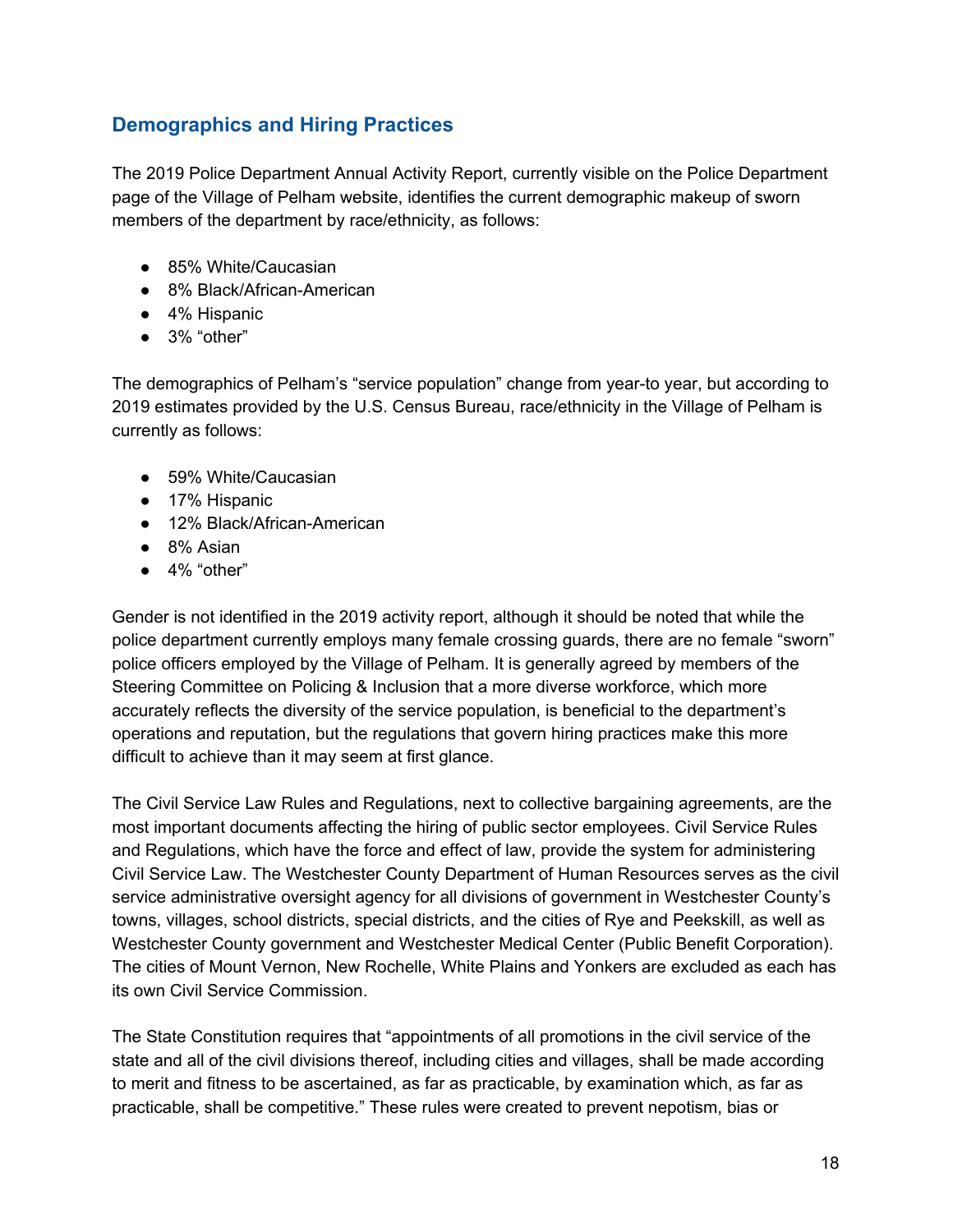favoritism in hiring, and with the exception of transfers, all sworn police officers within the Village of Pelham are hired following the "Competitive Class Appointment Process," as follows:

- 1. **Examination announcement** exams are administered once every four years by the Westchester County Department of Human Resources, according to a schedule stipulated by New York State.
- 2. **Examination appeal process** there are several types of review and appeal offered to candidates for different examinations, and this process is also governed by the Westchester County Department of Human Resources.
- 3. **Promotion appointments** competitive class vacancies must be filled by promotions whenever possible, and require promotion examinations.
- 4. **Eligible list and the certification process** eligible lists are created when the names of the candidates who passed the examination (scored 70 or higher) are listed or ranked according to their score on the county-administered examination, highest to lowest.
- 5. **Canvassing a list** prior to filling a vacancy in the competitive class, the appointing authority canvasses the eligible list, or a portion of the list, in order to discover which candidates would consider accepting an appointment if offered. Once the list is canvassed, assuming there are at least three candidates who indicate a willingness to accept (binding list), the appointing Authority can then select one of those candidates who is willing to accept, who is among the three who stand highest on the eligible list. If the position is to be filled, the appointing authority is legally bound to appoint one of these candidates.
- 6. **Selecting candidates from eligible lists** When a vacancy or vacancies are to be filled, the village requests a certified eligible list from the Westchester County Department of Human Resources. The certified eligible list provides the names of enough candidates who can be canvassed in order to determine if there are at least three willing acceptors. After the canvassing of the list the village is limited to the names of the candidates who expressed a willingness to accept the appointment and who are considered "reachable." To be reachable, a candidate's name must be equal to or greater than the name of the candidate who ranks number three on the resulting certified eligible list. For example, if 5 candidates receive a score of 100, and 50 candidates received a score of 95, the village, assuming all candidates were willing to accept the appointment, is required to appoint from among the 5 candidates who scored 100. Candidates who scored a 95 would not be reachable until or unless there were less than three willing acceptors with a score of 100.

In practice, when the Village of Pelham seeks to hire a police officer, there are typically only three candidates to choose from, all provided to the Village on a list developed by the Westchester County Department of Human Resources. There are exceptions, such as when the Village hires a "transfer" from another jurisdiction. Transfers require the approval of the candidate, the acquiring jurisdiction and the Westchester County Department of Human Resources prior to the effective date of such transfer. Transfers - and all new personnel - are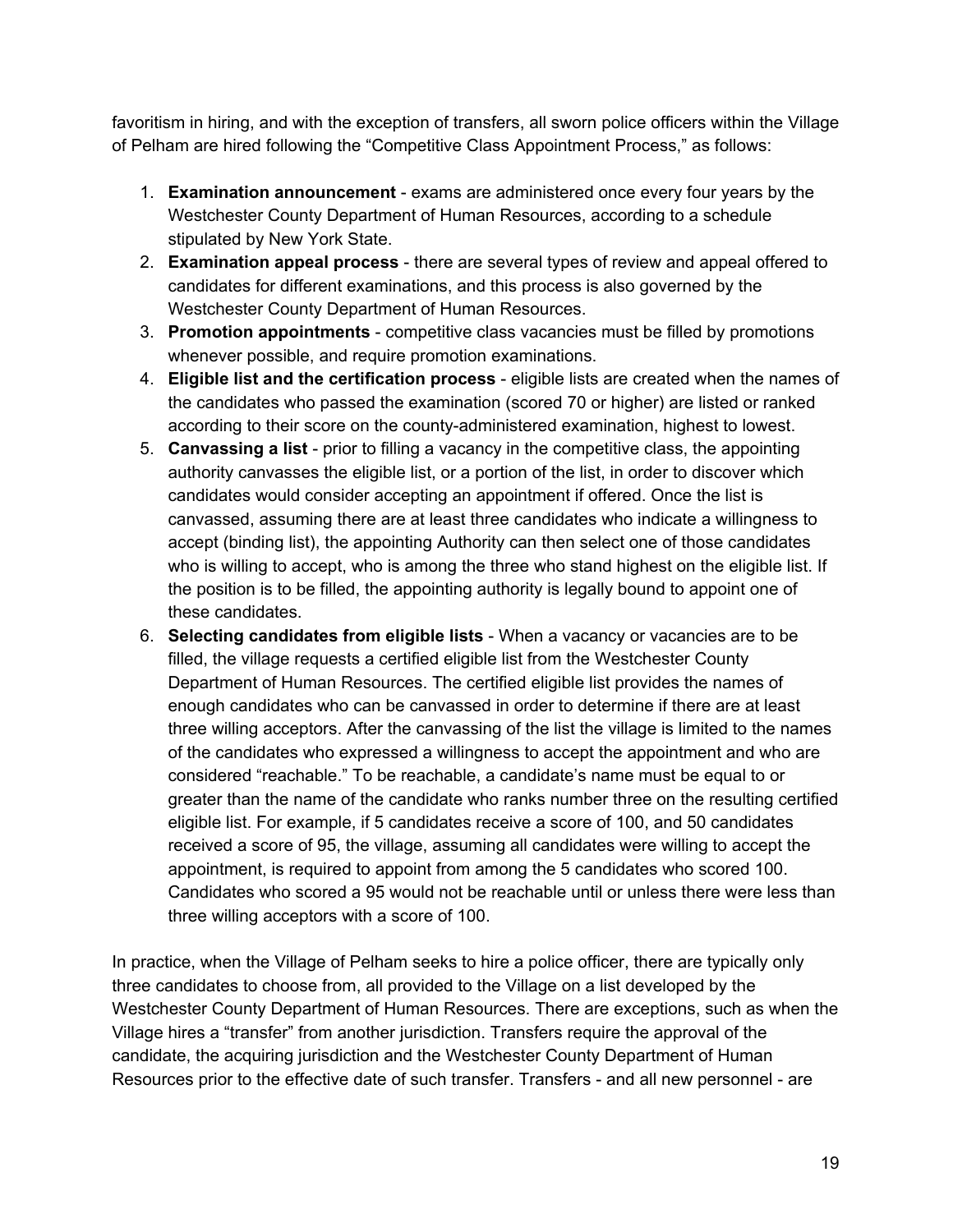subject to a mandatory probationary period in accordance with Westchester County Civil Service Rules.

For municipalities that seek a more diverse workforce, there are still choice points during this process that can lead to a workforce more reflective of the community:

*Ensuring a more diverse pool of interested candidates* - examinations are administered by the Westchester County Department of Human Resources once every four years, as dictated by NY State agencies. The dates of each examination are publicly released, but municipalities seeking a more diverse workforce are encouraged to better communicate these dates to their local populations alongside a clear and explicit policy that encourages minority candidates to apply.

*Choosing a different eligible list for candidates* - candidates are chosen from two separate "eligible lists," one that contains only local residents and one that contains candidates from around the county who have indicated interest in working in the Village of Pelham. It is important to note: if the Village chooses a "local list," the Village must continue to hire solely from the local list until a new exam is administered, or until all candidates on the list have been given consideration. Currently, half of all Pelham police officers live in the Village of Pelham and all but one graduated from Pelham Memorial High School. Hiring locally is a significant benefit to our community, since resident officers often have a personal stake in the success of the community and are more likely to know the population personally. On the other hand, diversity of background and experience is also helpful in a local police force. Finding opportunities to hire from a countywide list of candidates could increase the likelihood of choosing from a more diverse candidate pool.

*Establishing formal positions* - there are two formal positions that could be created by resolution that would allow the Village to hire from different eligible lists specific to those positions. The first position is "female police officer." This position is allowed under the law, since there are some duties in every department that can only be done by a female officer (ie, guarding a female prisoner). The second position is "spanish speaking officer." It's likely that this pool of candidates would include candidates who speak spanish natively, and even though the Village of Pelham currently has one spanish-speaking officer, it would be helpful to have more officers who are capable of speaking spanish to ensure coverage and long-term continuity for this skill.

The Village of Pelham is a wonderfully diverse community and not significantly divergent from our country's overall diversity. This community characteristic is a point of pride for many residents (of all races and backgrounds). Pursuing a local government workforce that reflects the full diversity of our village should be a strategic priority for the Village Board of Trustees, and should be applied across all Village of Pelham departments.

The Steering Committee on Policing and Inclusion recommends the following:

❏ Adopt a diversity policy and post it on the Village's website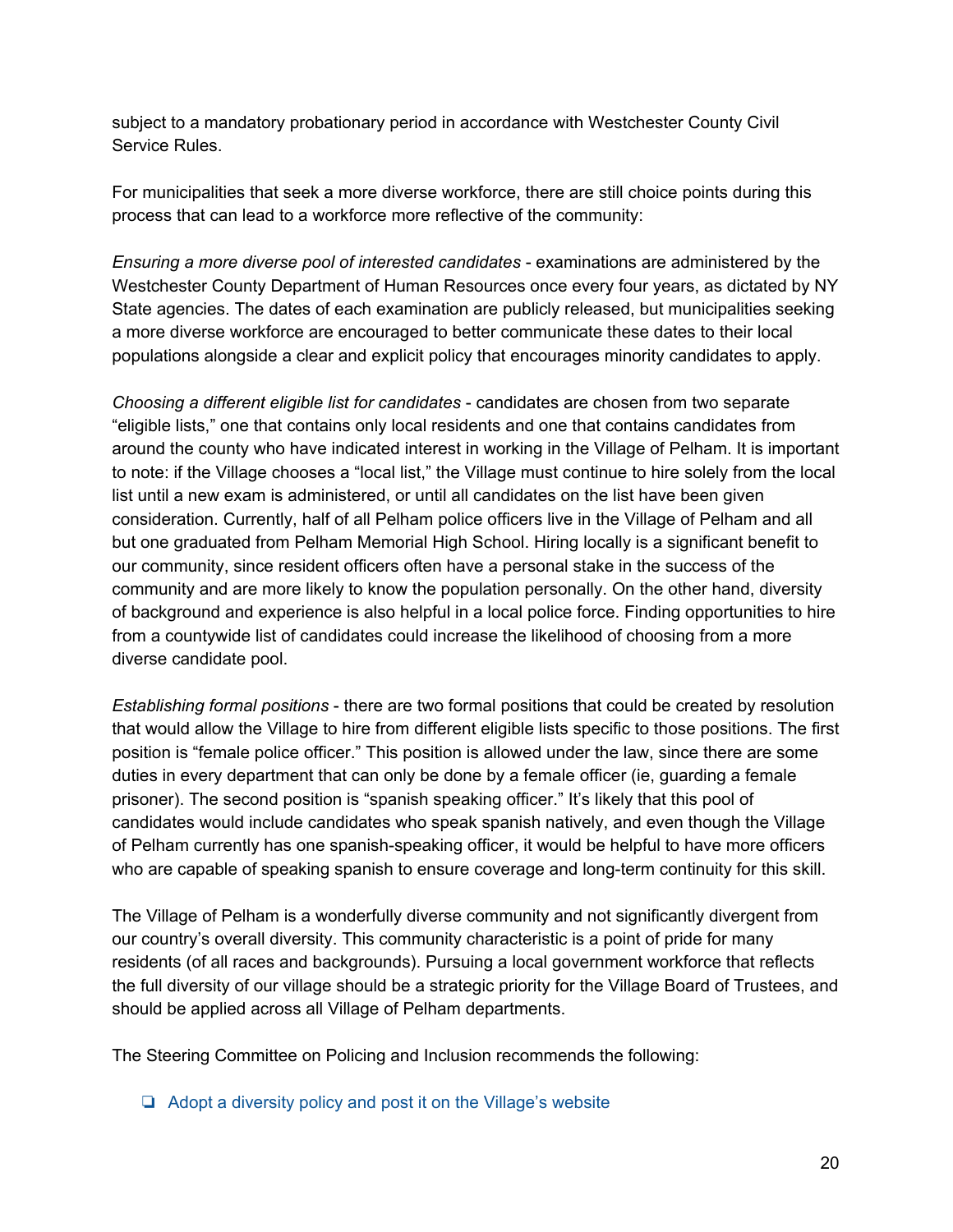- ❏ Formalize a strategy for publicizing county test dates (for all civil service positions) and promoting the Village's desire for a diverse candidate pool
- ❏ Establish a "spanish speaking police officer" position, with the goal of hiring at least 2 or more spanish-speaking officers to ensure coverage and long-term continuity
- ❏ Establish a "female police officer" position, with the goal of hiring at least 2 or more female officers to ensure coverage and long-term continuity
- ❏ Consider choosing some candidates from the "county list," which is likely to include a more diverse candidate pool
- ❏ Include gender in the demographics analysis included in the annual PD activity report
- ❏ Work with each department head to identify opportunities to diversify the entire Village of Pelham workforce, since the Police Department is actually more diverse than other departments in the Village
- ❏ Include reference to the diversity policy when advertising open advisory board seats

### **[Potential Community Prompt: What communication channels could be utilized locally to ensure public knowledge of upcoming examinations?]**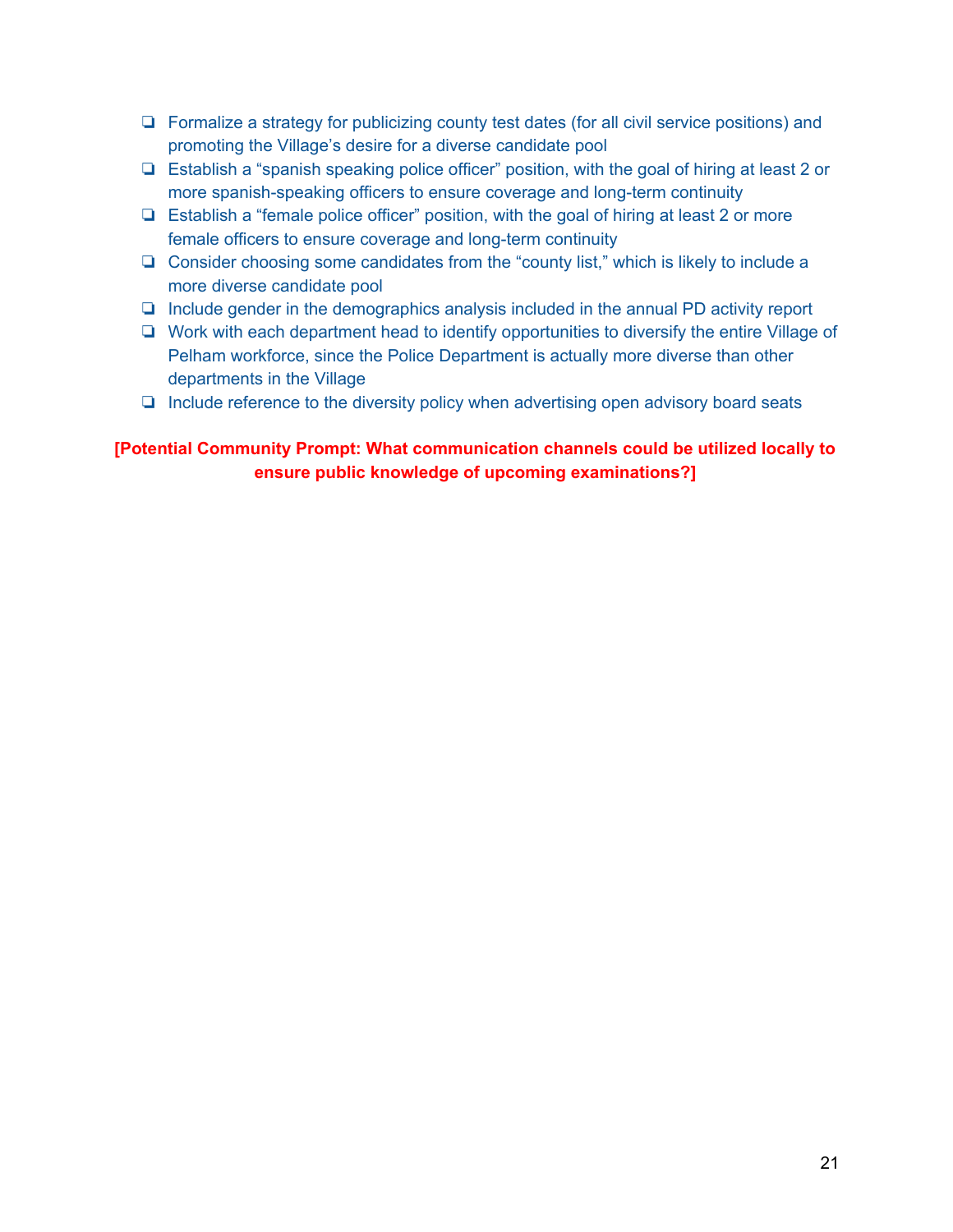# <span id="page-21-0"></span>**Standards for Police Conduct**

Conduct expected of Village employees is governed by the Village of Pelham Employee Handbook, the Pelham Police Department Rules, Regulations, Policies and Procedures, and collective bargaining agreements established with each department's bargaining unit. The Village of Pelham establishes a high level of conduct required for police officers, defined most explicitly under "Personal - Professional Business Conduct," which is contained in the PPD Procedural Orders and stipulates that "members of the Department shall conduct themselves at all times, both on and off duty, in such a manner as to reflect most favorably on the Department. Conduct unbecoming an officer shall include that which brings the Department into disrepute or reflects discredit upon the officer as a member of the Department or that which impairs the operation or efficiency of the Department or officer." Forty-five key components are explicitly stipulated, including an expectation that officers:

- Shall maintain a level of "moral conduct in their personal and business affairs, which is in keeping with the highest standards of the law enforcement profession"
- "Shall be courteous and tactful in the performance of their duties and shall demonstrate patience and discretion when dealing with the public."
- "Shall not engage in any type of activity which expresses prejudice concerning race, sex, religion, politics, national origin, lifestyle or similar personal characteristics."
- Shall not "harass any other member of the Department or any member of the public."

Alongside these stipulations related to engagement with the public, PPD personnel are also prohibited from using or possessing marijauana or illegal drugs, engaging in partisan political activities, drinking alcoholic beverages on duty or in uniform, using profane and vulgar language or gestures while on duty, publicly criticizing or ridiculing the official actions of the Department or any of its members, representing the Department before the media, or using their official position in the Department, their identification card or their police shield to obtain privileges not otherwise available to them.

Supervisory personnel are required to "take proper disciplinary action when and where it is evident those members of the Department, under their command, are engaging in conduct characterized as discourteous, prejudicial, or harassing," and that violations "of any law will be considered a departmental disciplinary offense *as well as* an illegal act subjecting the violator to criminal penalties." Members of the Department who have an abusive sick leave record, a pattern of disciplinary problems, or substandard work performance may be barred from the following: (1) Additional compensation assignments, including but not limited to, special detail employment and overtime; (2) Tour switches with oneself or other employees; and (3) Consideration for a specialized unit/assignment.

If an officer violates the Department's Rules, Regulations, & Procedures, or any other expectation set by the Police Chief, the Chief is authorized to suspend an officer up to 20 days (paid). Further disciplinary action requires authorization from the Village Board of Trustees,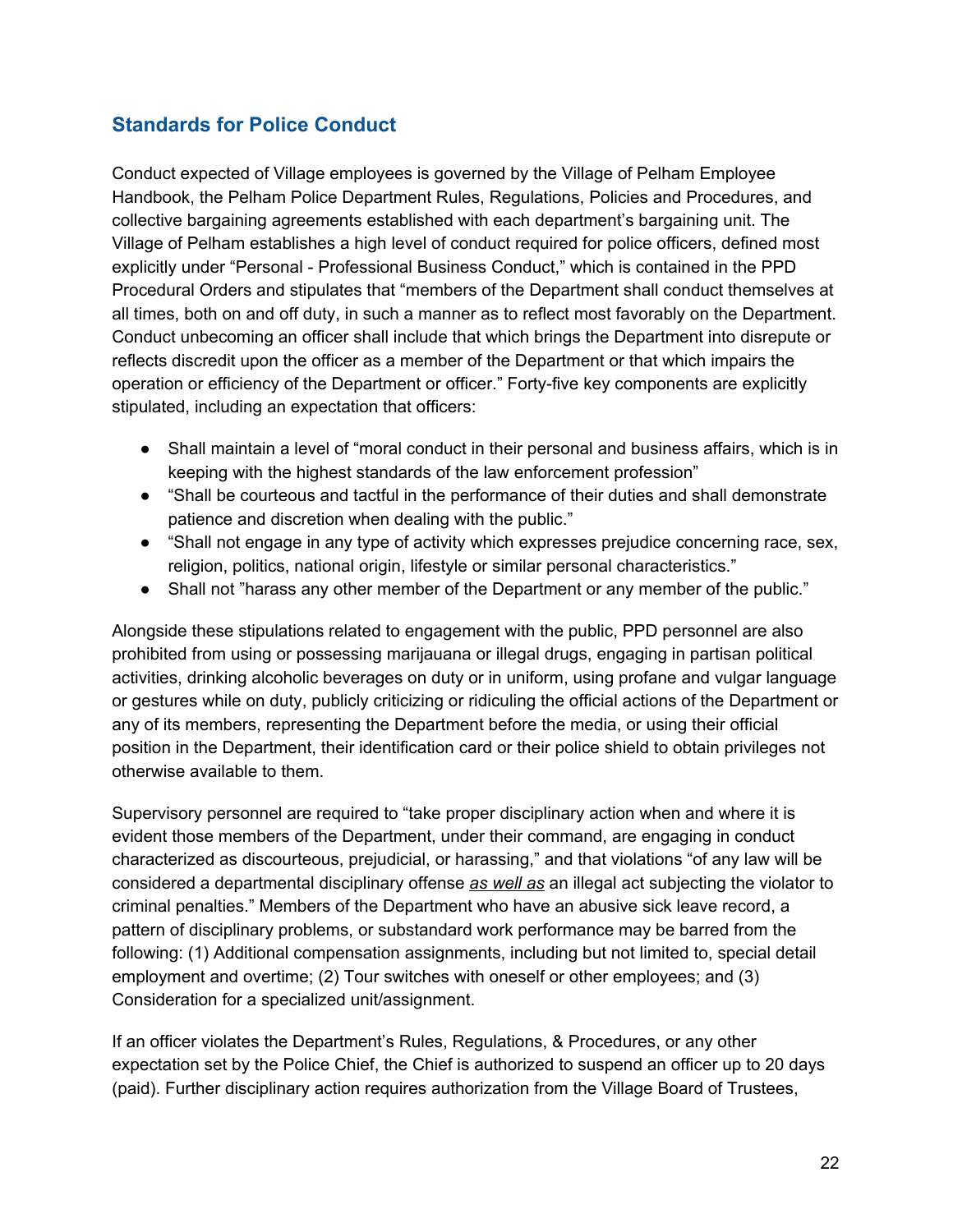which has statutory authority over all personnel matters. This is beneficial for ensuring accountability and is a product of the Village's unique governing structure, as noted above.

### **Social Media Policy**

The Police Department Procedure Order that outlines permissible Use of Social Media is different from the Social Media policy contained in the Village of Pelham Employee Handbook (which generally covers non-represented staff).

Under the current policy, members of the police department are free to express themselves as private citizens on social media sites to the degree that their speech does not impair working relationships of the Department for which confidentiality is important, impede the performance of duties, impair discipline and harmony among coworkers, or negatively affect the public perception of the Department. As public employees, members of the department are cautioned that speech, on-duty or off-duty, made pursuant to their official duties, is not protected speech under the First Amendment and may form the basis for disciplinary action if deemed detrimental to the Department. Department members are encouraged in the policy to remember that their speech and related activity on social media sites will reflect upon their office and the Pelham Police Department.

While the language in the policy forbids and cautions against many forms of potential misuse, much of it, as written, is subject to interpretation and difficult to enforce. Members of the police department are cautioned not to disclose their employment for safety and security reasons, but it is not strictly prohibited, which permits officers to identify themselves on social media as a local police officer while simultaneously sharing personal views that may be perceived as official statements. Notably, the Employee Handbook version of the policy requires employees to clearly include language in social media profiles indicating that their views are not the views of the Village of Pelham. This provision is not included in the Police Department Procedure Order.

Village management is currently reviewing this policy to ensure that it is in line with professional standards. Given the fact that many officers live locally and are likely to have personal political opinions that could affect the perceptions held by local residents they are sworn to serve, the policy needs to be more explicit regarding use of social media platforms. Maintaining separation between an officer's role as a public employee and their opinions as a private citizen, is essential to mitigating reputational risk for the Village of Pelham.

### **Recommendations**

Establishing a reliable system for reporting misconduct so that potential violations are known to the Trustees responsible for ensuring corrective action, will be addressed in the next section. To ensure that residents are aware of the conduct they can expect from a Pelham Police officer, we recommend redesigning and organizing the Police Department page on the Village's website to include: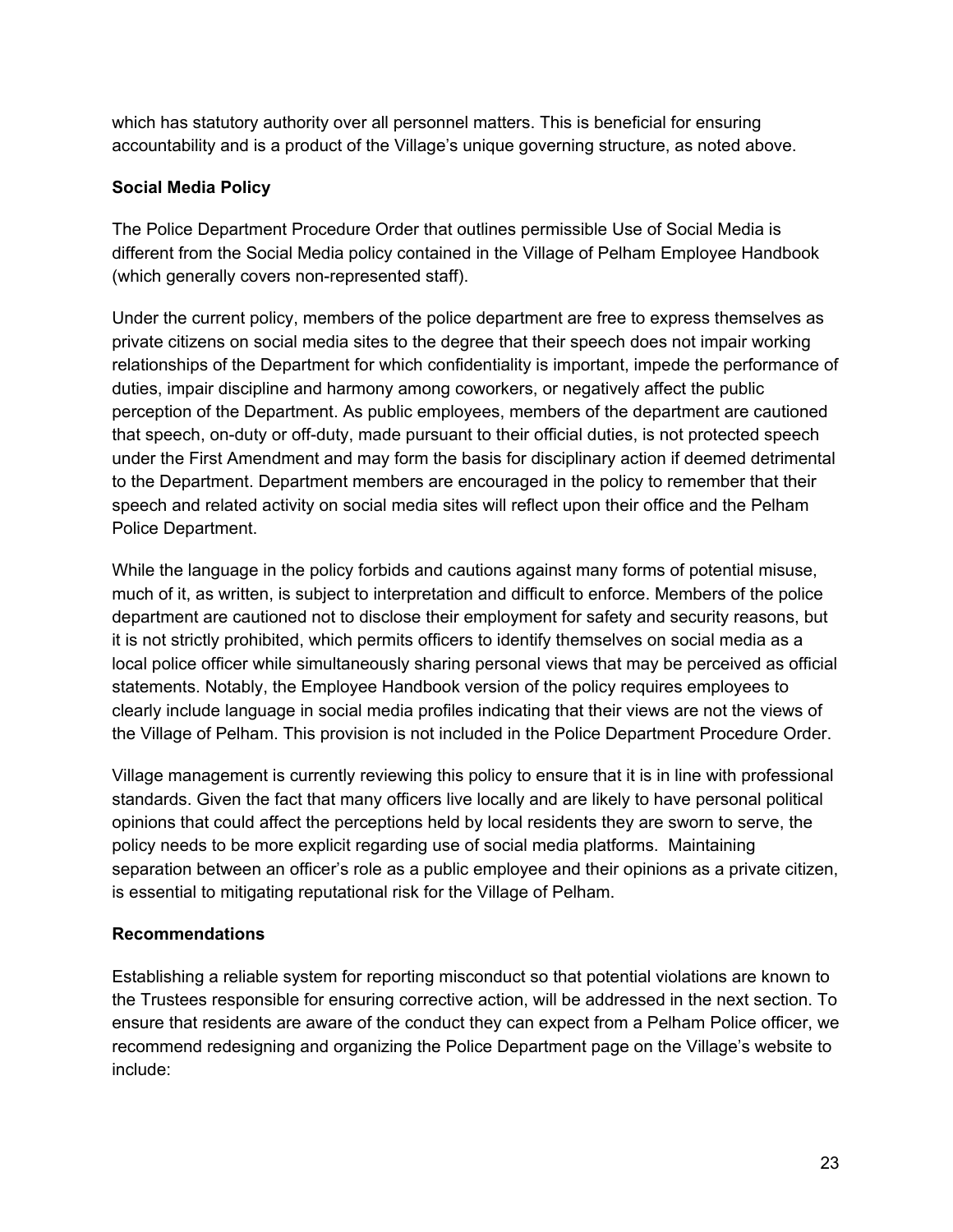- ❏ A statement indicating that no officer shall engage in any type of activity which expresses prejudice concerning race, sex, religion, politics, national origin, lifestyle or similar personal characteristics
- ❏ A summary of the standards identified in the Police Department's Rules and Procedures, including the stipulations related to an officer's interactions with the public and the legal rights afforded to all people under the law
- ❏ Periodically review all employee conduct policies to identify areas where further guidelines and training are needed to ensure an employee's personal conduct does not interfere with their professional role in the community.

**[Potential Community Prompt(s): What standard of behavior do you expect from a law enforcement officer? What actions could the Village take to communicate these standards to all who live in, and visit, the Village of Pelham?]**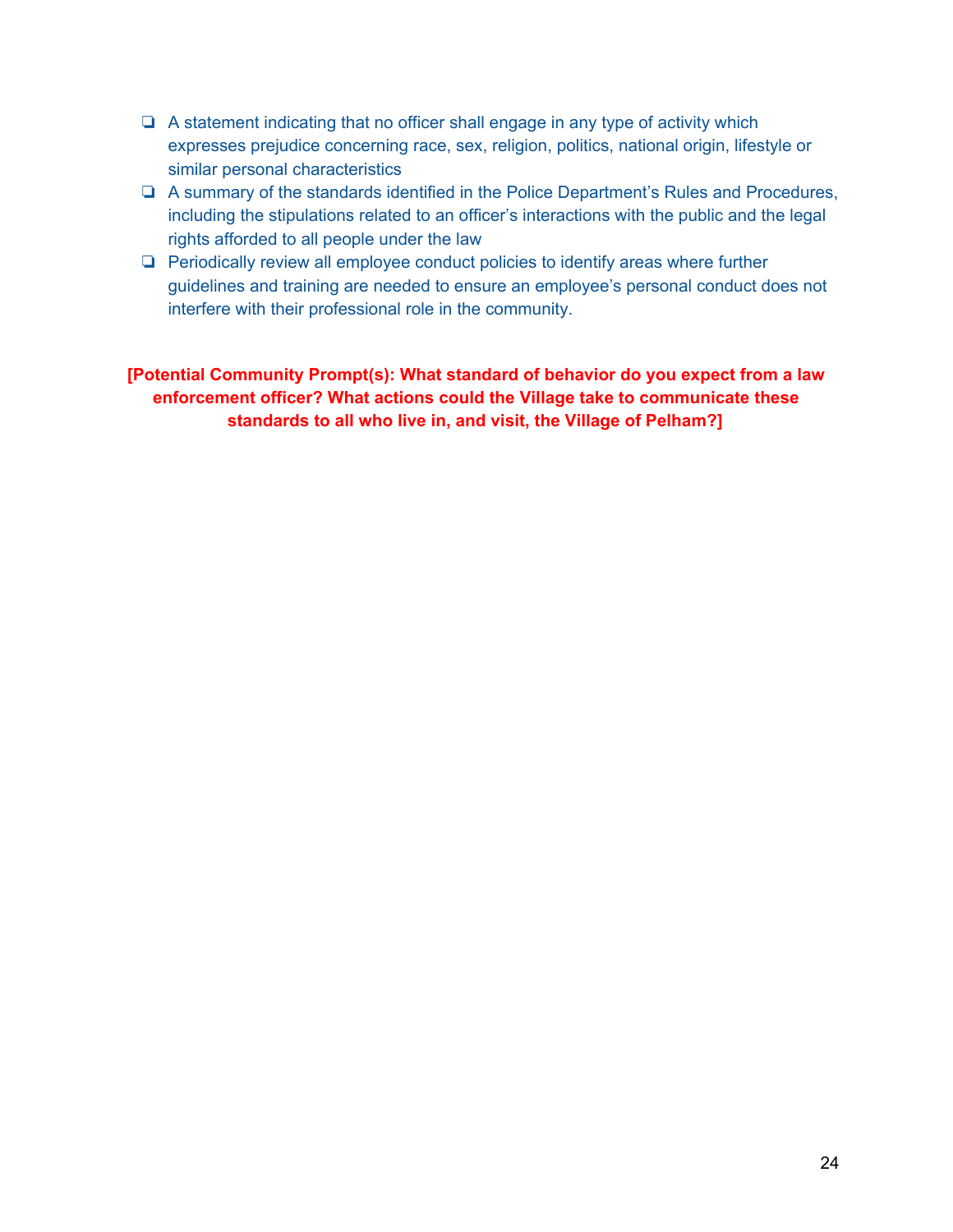## <span id="page-24-0"></span>**Misconduct Reporting and Internal Affairs**

Current practice requires residents to report police officer misconduct to police department management, either Chief Pallett, Lt. Danny Green or an on-duty Sergeant/supervisor. Upon receipt of a complaint, which can be communicated anonymously, an internal investigation occurs, led by Lt. Danny Green who is responsible for the Internal Affairs function. The investigation is to either substantiate the allegation or gather information for a complainant to provide an understanding of the findings. Complaints may also be reported to the Village Administrator or Village Trustees, but this is not well communicated to the public.

All personnel complaints trigger an investigation and a final report of findings and recommendations are forwarded to the Chief of Police for final review. The Police Chief determines the appropriate disciplinary action, but is only authorized to suspend an officer with pay for up to 20 days. Any misconduct that requires more significant disciplinary action must be referred to the Village Board of Trustees which maintains statutory authority for handling personnel matters, in consultation with outside counsel and in accordance with existing employment laws and collective bargaining agreements. As is appropriate and allowable, the Village Board may issue further disciplinary actions, up to and including termination. The attorney that represents members of the PBA provides support for police officers facing disciplinary action.

There is strong support among the Village Board and Police Department management for ensuring proper conduct of police officers, for reasons related to moral integrity, legal liability and community relations. In 2017, the Internal Affairs policy was formalized by then-Lieutenant Jason Pallett. The Internal Affairs policy is important for the maintenance of professional conduct in a law enforcement agency. The integrity of the agency depends on the personal integrity and the discipline of each employee. To a large degree, the public image of the agency is determined by the quality of the internal affairs function in responding to allegations of misconduct by the agency or its employees. The established procedure provides guidelines for the receipt, prompt recording, investigation, and disposition of complaints and allegations of misconduct made against a member of the department.

Ensuring a high standard of conduct is also essential to protect the reputation of the individual officers within the department. Even a single incident by one officer may undermine the trust needed for all local police officers to do their jobs safely and productively.

In the past two years, there have been three personnel complaints, none of which involved allegations of excessive force or a breach of an individual's civil rights. The anecdotes shared by residents recently indicate that some in our community may have experiences that never get escalated to Village management. To ensure that residents have safe channels for reporting misconduct and to ensure that Village leadership is able to investigate said allegations, this gap must be addressed. The Village Board can borrow from the Village's Anti-Discrimination Policy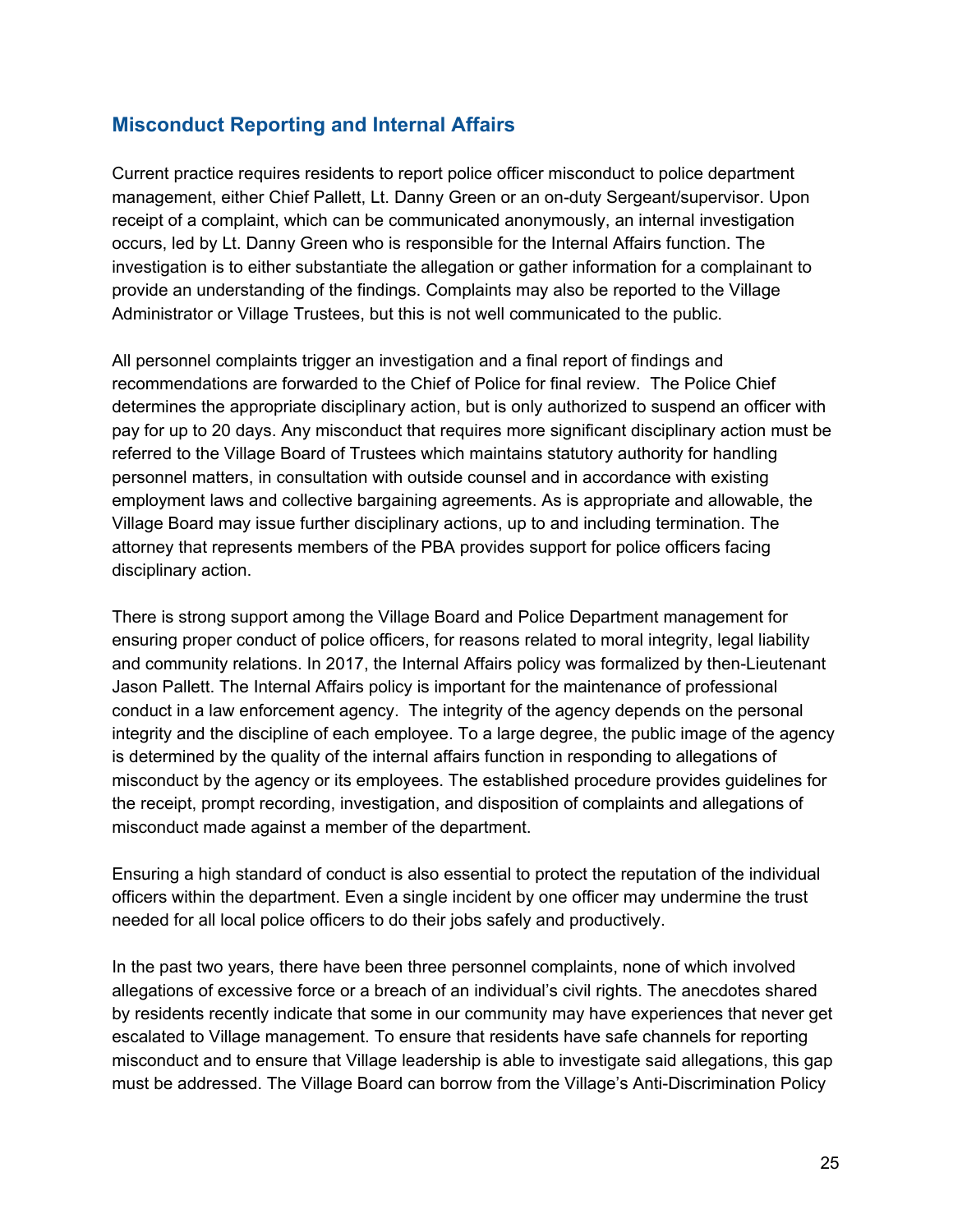in the Employee Handbook, which was adopted in 2019 and includes many ways to protect employees from harassment. Similar protections should be afforded to residents.

Preliminary recommendations from the SCPI include the following key priorities when the Village Board develops its plan to address this item:

- ❏ Residents should be able to report misconduct to someone outside the police department since it can be intimidating to report misconduct to a member of the police department
- ❏ Anonymous complaints are already allowed but this should be explicit [with the disclaimer that anonymous complaints may be more difficult to substantiate and that false statements are punishable as a misdemeanor (article 210 of Penal Law), but claims that are unsubstantiated will not necessarily be considered a false claim]
- ❏ Complainants should be made aware of their protection from retaliation
- ❏ The complaint process should be simple, straightforward, and easily accessible on the Village website
- ❏ All misconduct reports from residents warrant a response, even if the allegations cannot be substantiated
- ❏ Dedicate one Trustee during the annual organizational meeting as an auditor of all employee misconduct incidents so that a member of the Board is aware of all misconduct complaints, in addition to the Mayor (this responsibility could fall under the newly created Liaison to Equitable Affairs role)
- ❏ Include metrics on misconduct (# of reports, category of misconduct, outcome/result) in the annual PD activity report and post the full report on the village website each year so that the public is aware (personally identifying information of the officer and complainant should not be included unless permissible under state law)
- ❏ Publicize relevant external resources available to residents experiencing unlawful treatment by local police personnel

**[Potential Community Prompt(s): To whom would you feel comfortable reporting a complaint related to officer misconduct? What would restore your faith in Pelham's police department if an incident were to occur?]**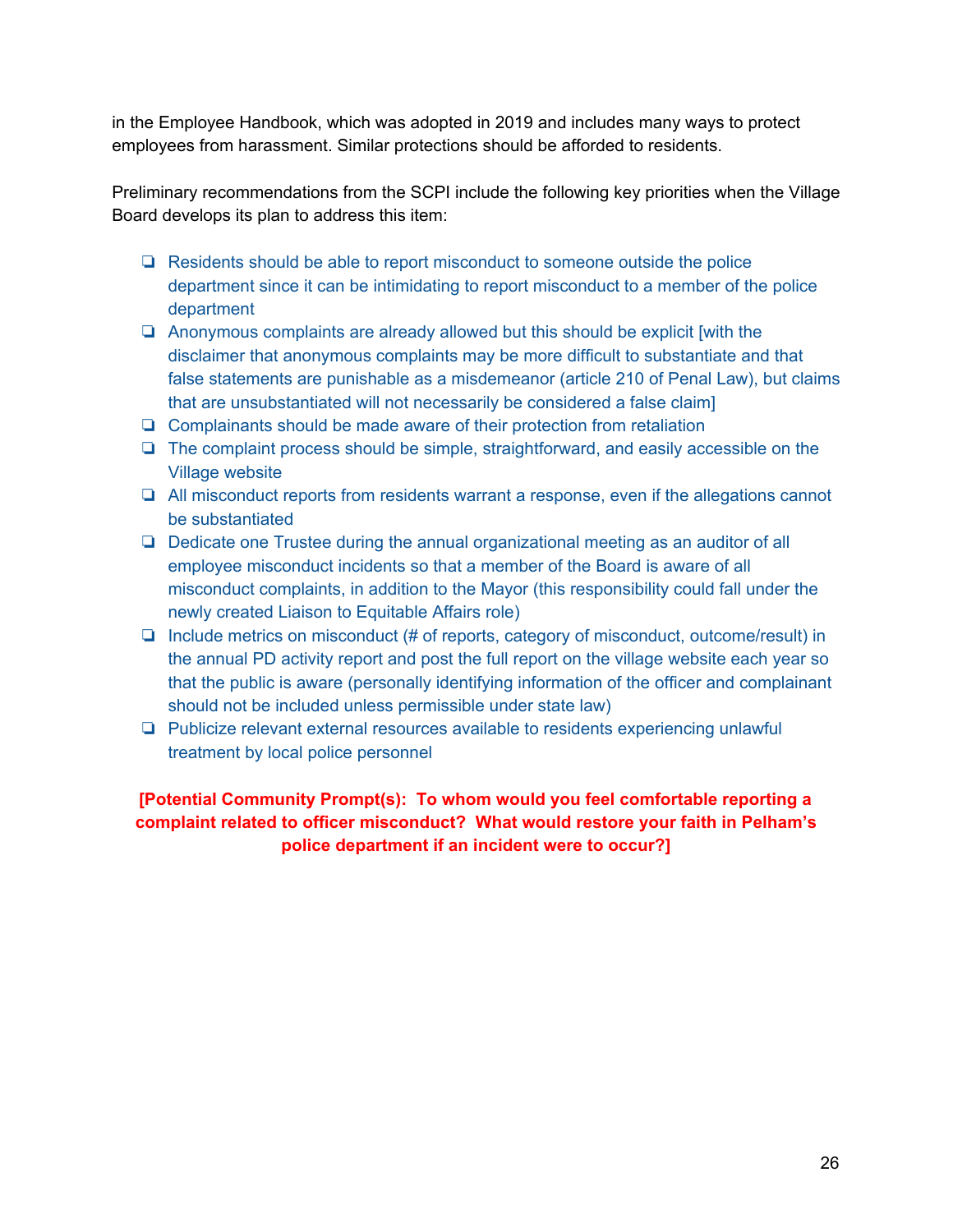# <span id="page-26-0"></span>**Body-Worn Cameras**

Body-Worn Cameras record events and dialogue exactly as they happen and provide an impartial account to law enforcement officials and the public alike. Aside from documenting encounters with the public, body camera technology also helps officers record what they see at accidents and crime scenes.

Currently, Village of Pelham police officers do not wear body cameras while on patrol, relying instead on written documentation of significant incidents prepared afterwards. We believe this represents a gap in accountability and a potential source of liability for the Village. Many incidents involving the police have the potential to create questions of objectivity, and body-worn cameras have been shown to promote accountability, transparency and legitimacy. If a local officer ends up in a situation where misconduct is alleged, a body-worn camera will be essential for ensuring that justice is served, either to provide resolution for an individual who was treated unfairly or to exonerate an officer who made appropriate decisions during the interaction.

Footage captured from a body-worn camera can be used as evidence in arrests or prosecutions, may help document the occurrence and nature of various types of crime, can corroborate evidence presented by prosecutors, has been shown to lead to higher numbers of guilty pleas in court proceedings, and fosters better behavior by both officers and civilians alike. In many police departments where body-worn cameras have been adopted, officers are encouraged to let the public know that the interaction is being recorded and it can result in better behavior (and a stronger sense of personal safety) for all those involved.

From mid-September through mid-October, the Pelham Police Department conducted a 30-day test of Axon 3 Body-Worn Cameras, manufactured by Axon Enterprises, which yielded positive results. Notably, these cameras can be activated to turn on for any reason, using signal units. For example, an officer's camera could be activated by turning on a vehicle's emergency light bar, or if a Taser is turned on.

The cost for 26 cameras and all the various equipment can be spread out over a 5 year period. Initial quotes indicate a year 1 cost of approximately \$49,000 and \$16,944 for years 2-5. Year 1 is higher due to the initial hardware costs, but Axon can also break out hardware costs over the 5 year period to mitigate the budgetary impact in the first year (which is particularly important given the current fiscal environment we are in due to COVID).

We consider body-worn cameras a tool that provides administrative efficiency each day while also acting as an "insurance policy," in case the Village finds itself in need of objective data. The Steering Committee on Policing and Inclusion recommends that the Village Board:

- ❏ Commit to purchasing body cameras by end of year, FY2021-22
- ❏ Draft a policy which ensures equipment activation during all encounters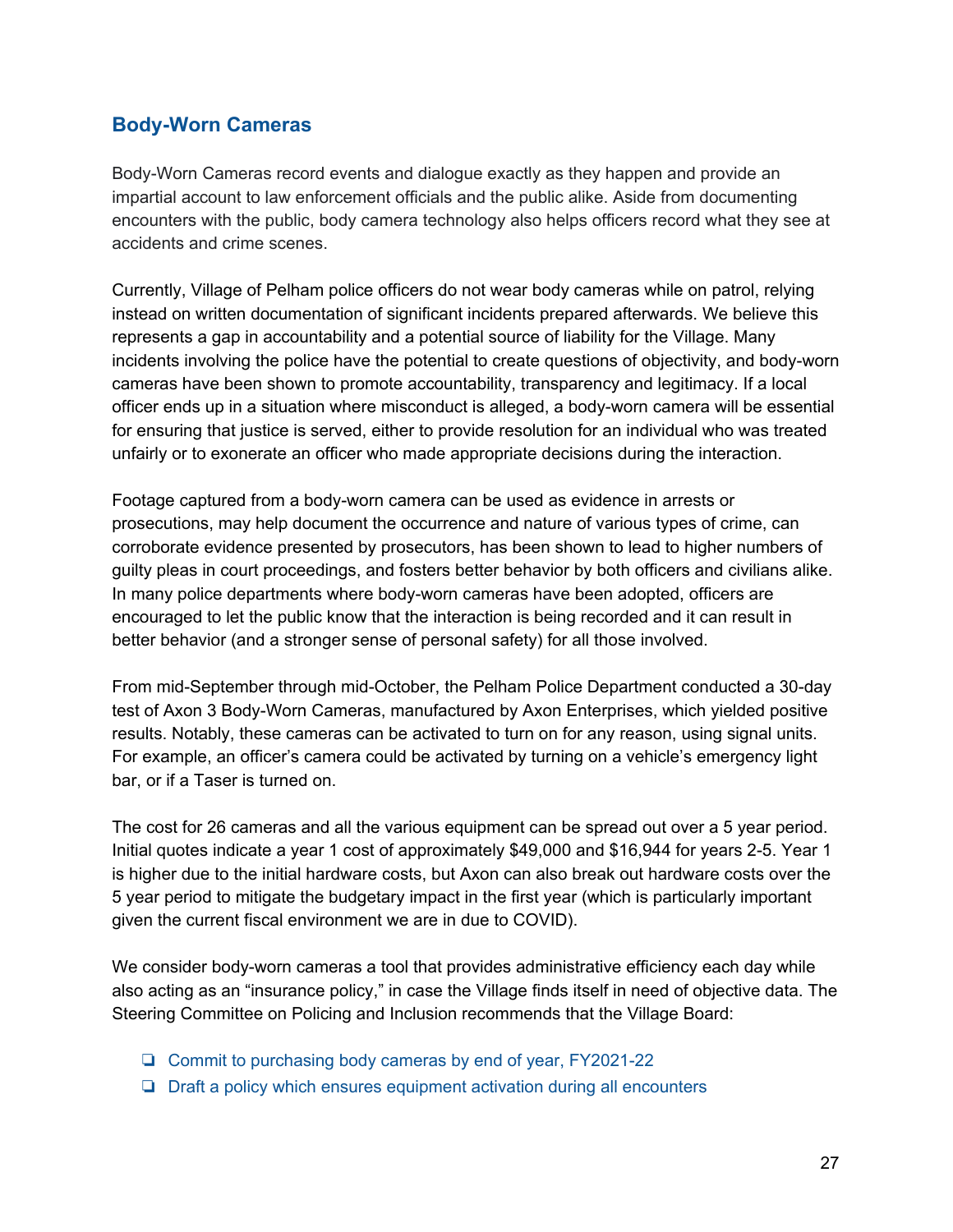# <span id="page-27-0"></span>**Operating Policy: Use of Force**

Deadly force must always be used as a last resort. Unfortunately, many communities throughout the United States do not operate under that principle and many do not even maintain proper written policies in their departments. The Village of Pelham has maintained a Use of Force policy since 1997, and in 2019, updated it to reflect New York State's model policy on Use of Force. Over the summer, in the wake of the killing of George Floyd, minor modifications were made to ensure the language was more explicit and Chief Pallett required police department personnel to re-acknowledge the tenets of this critically important policy.

The Village's local policy aligns closely with Campaign Zero's "8 Can't Wait" Project, which champions eight key policy components that are proven to save lives and reduce police officer-involved killings, including:

- requiring de-escalation
- establishing a duty to intervene
- banning chokeholds and strangleholds
- requiring warning before shooting
- prohibiting shooting at moving vehicles
- requiring an officer to exhaust alternatives before shooting
- requiring comprehensive reporting of incidents of force
- utilizing a force continuum

Adopting these provisions was voluntary and we commend Chief Pallett for his leadership on this front. In addition to incorporating the tenets of New York State's policy into the Village's policy, all Village police officers are trained on it twice a year.

Since each municipality is allowed to establish their own policies, It can be difficult for residents to distinguish between departments that operate with integrity and those that do not. Policies like these should be celebrated and communicated by the Village Board. We recommend the following:

- ❏ Post a brief synopsis of this policy on the Village website along with links to the formal policy documents and the training materials and reference to the semi-annual cadence of training
- ❏ Urge state and federal representatives to make the Model Use of Force policy mandatory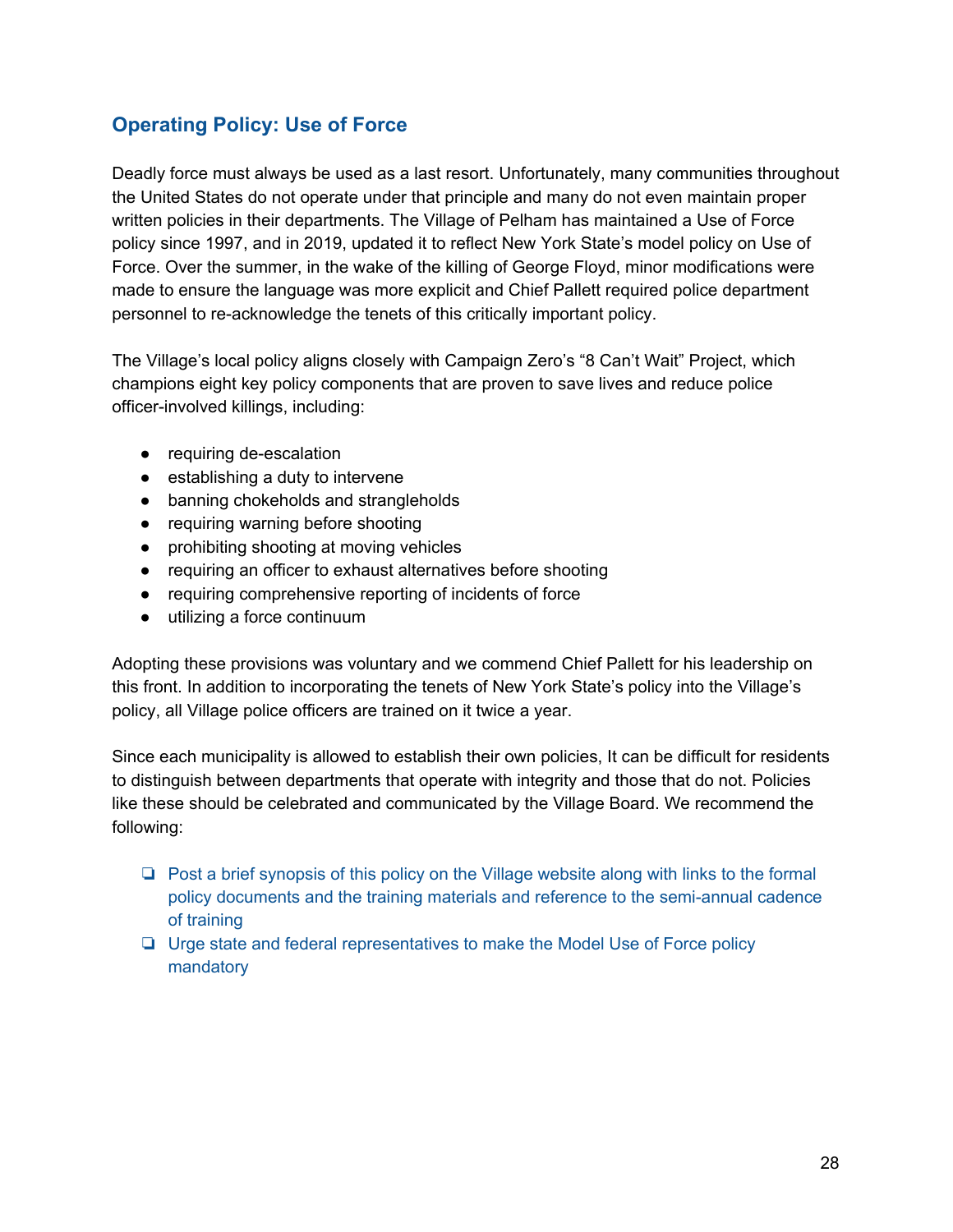# <span id="page-28-0"></span>**Operating Policy: Immigrant Protections**

On October 24, 2017, the Village of Pelham Board of Trustees adopted a Resolution Regarding the Consideration of Federal Immigration Status in the Village of Pelham, reaffirming the Village's commitment to civil rights and equal access to Village services, including police and fire protection, and all other services. The purpose of the resolution was to establish procedures to be followed by Village of Pelham departments when encountering persons who actually or are suspected to have entered or remained in the United States unlawfully, and was drafted to align with the New York State Attorney General's "Guidance concerning Local Authority Participation in Immigration Enforcement and Model Sanctuary Provisions."

Key provisions of this policy include a prohibition for any employee of the Village of Pelham to engage in enforcement activities solely for the purpose of enforcing federal immigration law or based solely upon the suspicion that such person has entered or remained in the United States. Procedures stipulate that members of the police department shall not stop, question, interrogate, investigate or arrest an individual based solely on suspected immigration or citizenship status, members shall not inquire about the immigration status of an individual (including a crime victim, a witness, or a person who calls or approaches the police seeking assistance, unless necessary to investigate criminal activity by that individual), and members shall not perform the functions of a federal immigration officer or otherwise engage in the enforcement of federal immigration law. The policy also outlines Village of Pelham procedures for responding to Immigration and Customs Enforcement (ICE) or Customs and Border Protection (CBP) detainer requests and ICE or CBP requests for certain non-public, sensitive information or CBP detainer requests.

The Pelham Police Department is responsible for the enforcement of criminal law, not civil law, and this policy sought to clarify that distinction, since federal immigration policy is predominantly a matter of civil law and it would not be appropriate for local police officers to enforce statutes that fall outside the Village's purview. This clarification of procedure is important for ensuring that local residents are afforded their rights under the law, including the presumption of innocence until proven guilty. Fundamentally, this policy protects not just those who may reside in the United States without proper documentation, but most significantly, those who may end up being mistaken as undocumented.

The enforcement of federal immigration laws by local police departments have been shown to increase strains on already limited local resources, increase racial profiling and litigation, and increase the potential for unlawful detention of persons who have committed no crime. The provisions adopted by the Village of Pelham in 2017, sometimes referred to as "sanctuary" policies, are associated with lower crime rates, reduced litigation risks and stronger relationships with all community members, especially those may be less likely to report a crime if their citizenship status may come into question during the course of their interaction with local officers.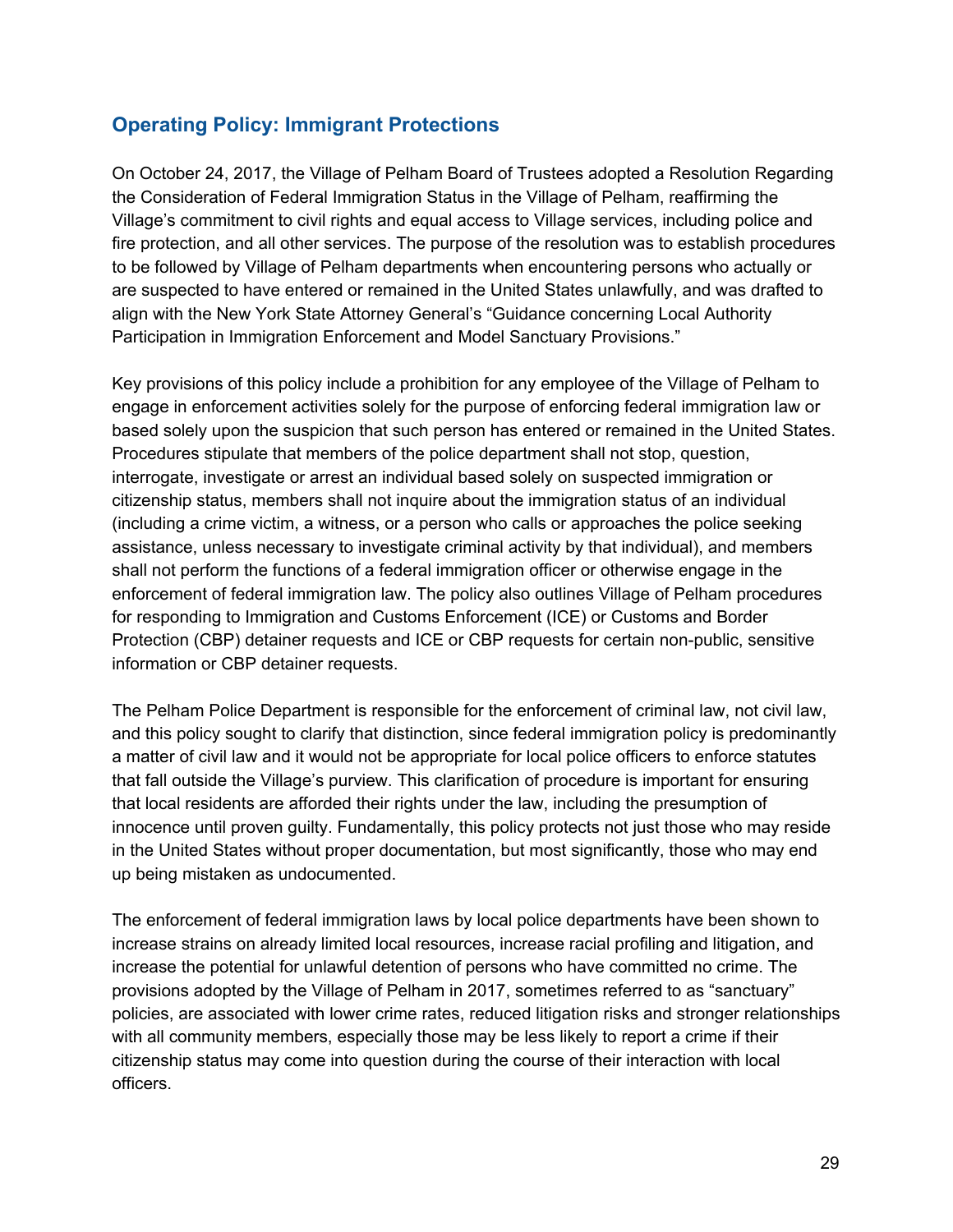The Steering Committee on Policing and Inclusion strongly applauds the Village of Pelham for its foresight in adopting these provisions and recommends the following:

- ❏ Post a brief synopsis of this policy on the Village website along with links to the formal policy documents
- ❏ Village employees should re-acknowledge this important policy on an annual basis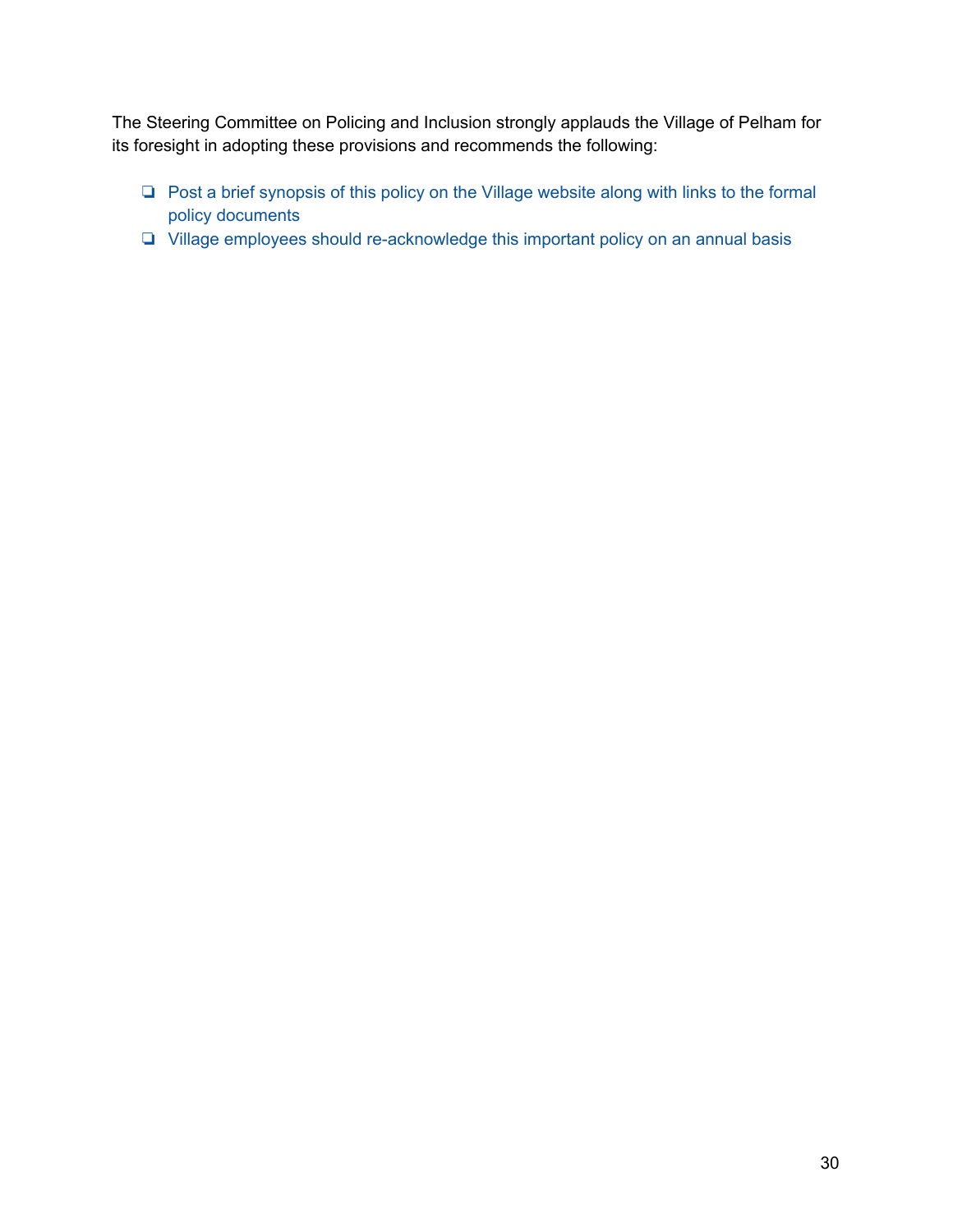# <span id="page-30-0"></span>**Operating Policy: Mental Health Response**

The Village of Pelham's commitment to safeguarding those who may be mentally ill or emotionally disturbed is another bright spot in this report. The Village does not manage or provide mental health services. For Westchester residents, these services are provided through the Westchester County Department of Community Mental Health, which plans, oversees and coordinates services for individuals - and their families - with mental illness, developmental/intellectual disabilities and substance use disorders. While services are not provided locally, police department personnel still must be trained in their response, since members will - and do - encounter situations involving apparently mentally or emotionally disturbed individuals who may pose a danger to themselves or others, and who have committed no offense other than disruptive or peculiar conduct.

Crisis Intervention training is a five-day, seven-module, 50-hour course that is mandatory for all new officers who attend the Westchester County Police Academy. The Crisis Intervention Team (CIT) program was founded as a community partnership of law enforcement, mental health professionals, mental health consumers and their families. The goal of the program is to help persons with mental disorders access treatment rather than place them in the criminal justice system for illness-related behaviors.

The training covers the following topics (among others):

- Indicators of Emotional Disturbance
- Information Gathering and Assessment
- Mental Hygiene Law
- Mental Health and Recovery
- Specific Mental Health Issues (psychotic disorders, mood disorders, anxiety disorders, trauma and stress-related disorders, personality disorders) and other causes of emotional disturbance (alzheimer's, dementia, veteran's issues, youth mental health issues)
- Autism and other developmental disabilities
- Responding to High-Risk Situations
- Communication Skills and De-Escalation
- Documentation and Liability
- Interactive Scenario-Based Training

The Village has established clear policy and practice on this front, and has expanded training in recent years to ensure more officers are well-versed in proper Crisis Intervention techniques. Ten police officers received this training as recruits or via in-service training through the Westchester County Police Academy. The county offers this training once-a-year as a refresher for officers (and for those who haven't yet received it), and the Village was able to allocate funding for 5 additional officers to receive the training in 2019 - an effort spearheaded by Trustee Hanan Kamal-Eldahry and Chief Jason Pallett. The number of officers trained on these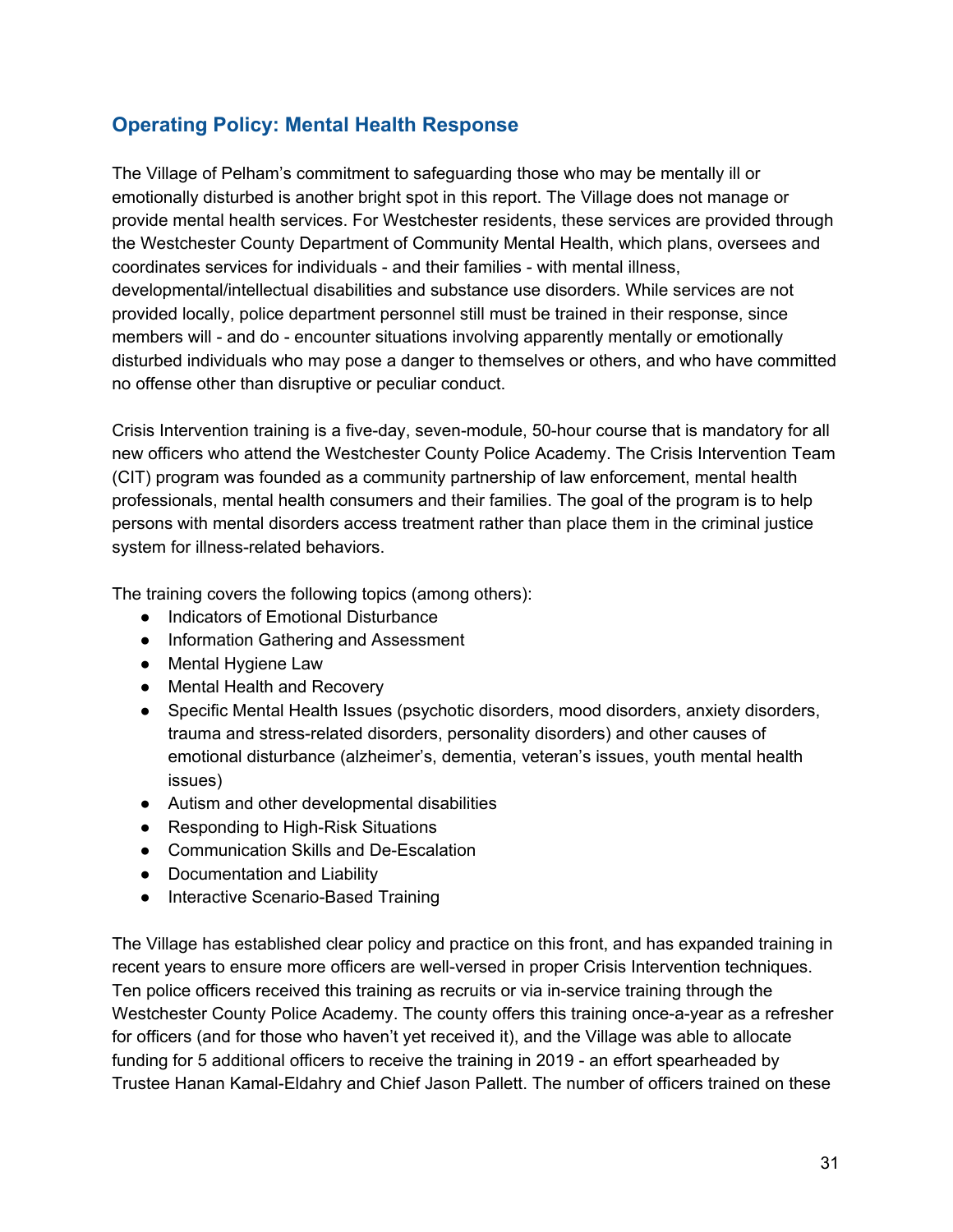techniques surpasses the program's recommendation of having one officer per tour specially trained in these techniques.

Additionally, the Village of Pelham police department is currently partnering with Project Community, a local nonprofit, to create a registry of all autistic residents (approximately 80 adults and juveniles) to ensure awareness and a safer response to any emergency situations that arise.

The Steering Committee on Policing and Inclusion recommends the following:

- ❏ The Village should establish a timeline for training all officers on Crisis Intervention
- ❏ Crisis Intervention training should be prioritized for fire department personnel, as well, since they also respond to medical emergencies and may be a more suitable first-response in situations that are low-risk
- ❏ The Village Board should work with county officials to establish County Crisis Intervention teams that are capable of responding quickly to situations where the presence of law enforcement personnel may be less appropriate
- ❏ A summary of the CIT Training should be included on the Village's website so that residents are aware of the local approach to these issues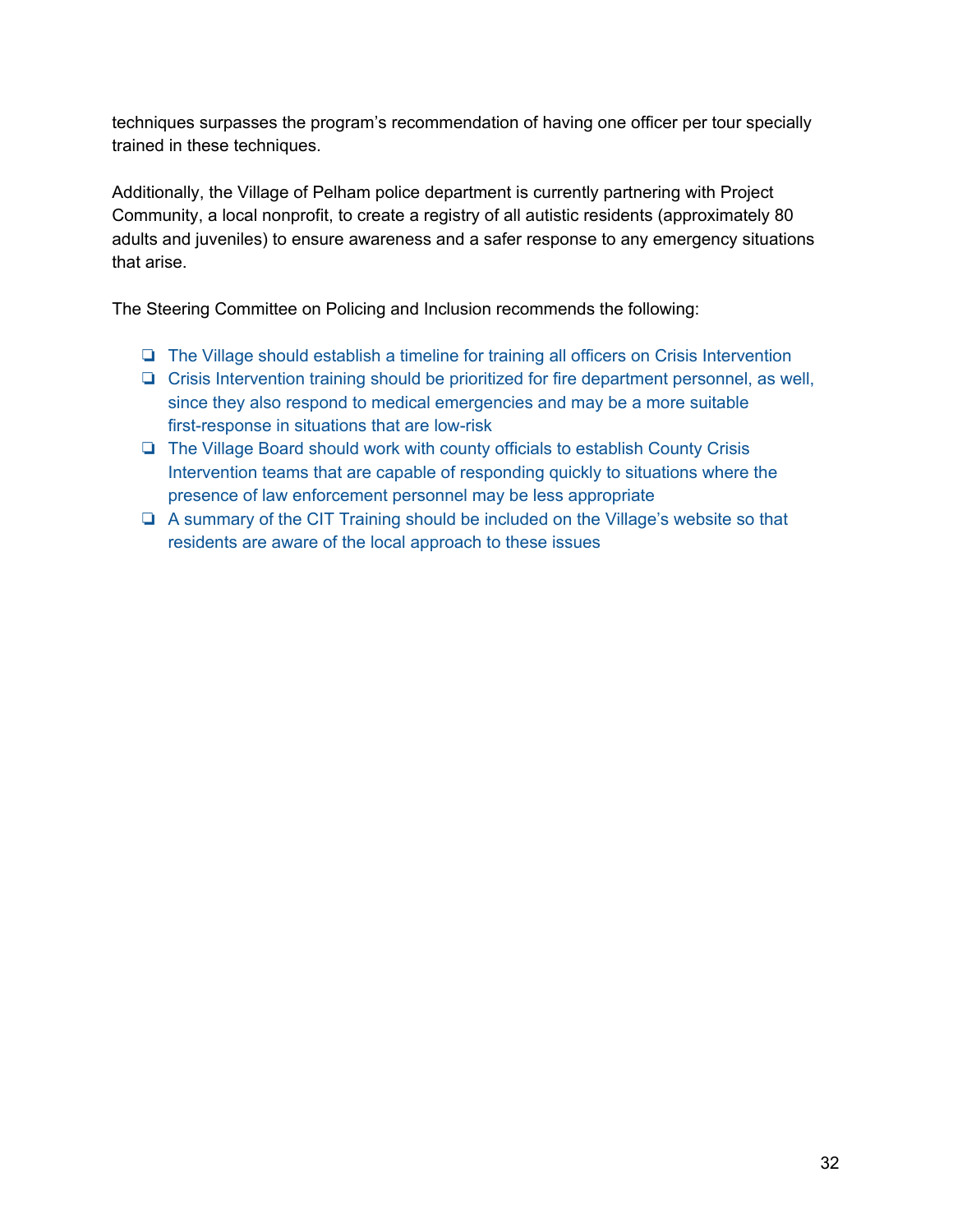# <span id="page-32-0"></span>**Required Training (Academy and Annual)**

Village of Pelham police officers are trained through the Westchester County Police Academy, prior to being placed into service in the Pelham Police Department. Recruits attend the Basic Recruit School, a 20-week training program where officers follow a curriculum specific to policing in the 21st century. Included in the curriculum are the following topics:

- New York State Penal (article 35, Justification)
- Criminal Procedural
- Vehicle and Traffic laws
- Emergency Vehicle Operation
- Firearms
- Physical Fitness
- Professional Communication
- Mental Health/Crisis Intervention
- Role Playing/Reality based training
- Cultural Sensitivity
- Cultural Diversity
- LGBTQ Community
- Procedural Justice
- Implicit Bias
- Police Legitimacy
- Response to persons with disabilities
- Officer resilience/wellness
- Domestic Violence
- Active Shooter
- Use of Force

Additionally, Pelham Police Department personnel are required to complete annual training related to the following core topic areas:

- Firearms requalification
- Use of Force (justification and response to resistance review)
- Taser recertification
- First Aid/CPR
- Anti-Sexual Harassment Policy
- Workplace Violence

The Pelham Police Department embraces opportunities for additional training of PD personnel, although it can be difficult to utilize opportunities for additional training given the budget constraints of the department. In 2019, all members were re-trained on Active Shooter response protocols, and the use of Oleoresin Capsicum. Individual officers elected to be trained on a range of topics which included: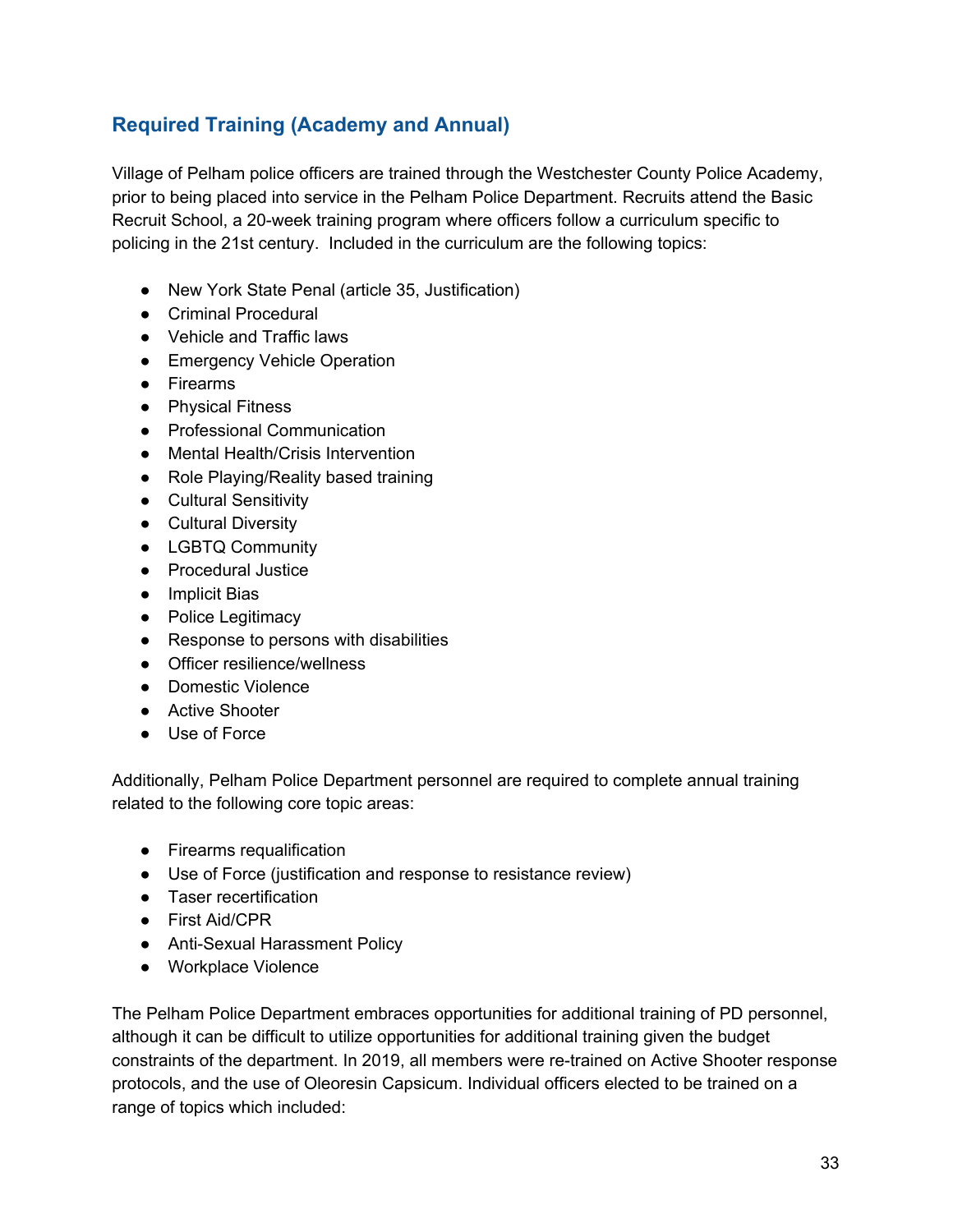- Instructor Development
- Defensive Tactics
- DWI Recognition
- Crisis Negotiation
- Domestic Violence Response
- Radar operation
- Crisis Intervention
- Emergency Management
- Various FEMA courses
- Canine Training
- Data Master Operation
- Juvenile Officer
- Police Supervision
- Under-age Drinking Party Prevention
- Field Training Officer
- Pedestrian Safety
- Autism Shield
- Sexual Assault
- Colt Armorer and Glock Armorer
- Officer Involved Shootings
- 207-C Law
- TLC Enforcement
- Law Enforcement Command

During the course of this review, Administrator Omar Small and Chief Jason Pallett sought options for additional training related to implicit bias. The Village's insurance carrier recommended an offering from PERMA's Safety Institute (online platform) on 'De-Escalation and Communication Training'. According to the description, "this training is spread over two one-hour courses. Part I will address Managing and Controlling Other People's Behavior, while Part II will look at Managing and Controlling Your Own Emotions and Behaviors. The goal of this training is NOT to tell you WHEN to use verbal or tactical countermeasures, but to equip you to assess human reactions in yourself and in others so that you can determine which countermeasures are appropriate. You will learn de-escalation techniques so you can leverage communication to gain compliance." The Pelham Police Department is scheduled to utilize this opportunity.

Regular and periodic training of police officers ensures local officers are well-versed in relevant topics and committed to personal growth and current best practices. While we do have recommendations for additional learning, the Pelham Police Department's commitment to individual and departmental training is commendable.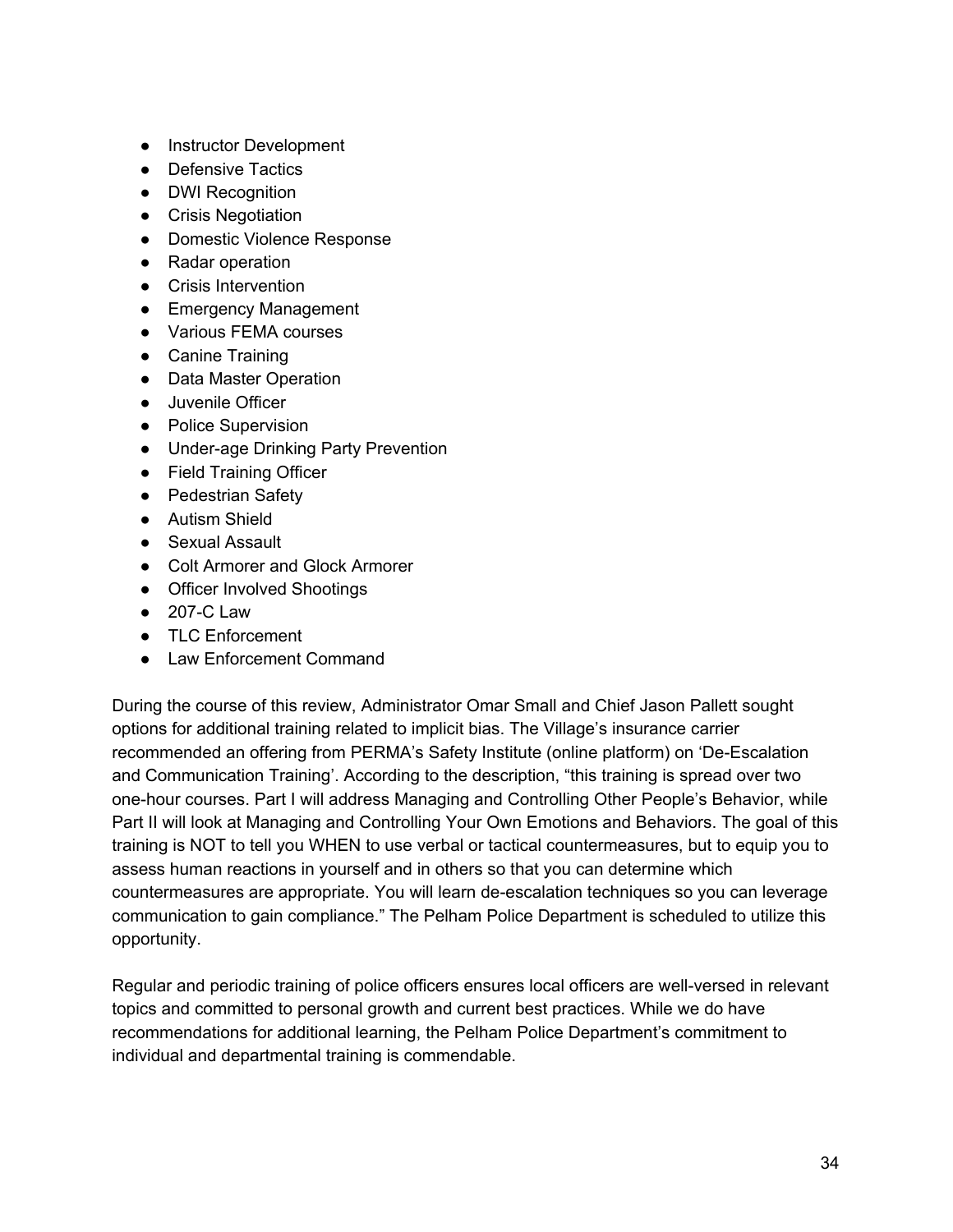The Steering Committee on Policing and Inclusion recommends the following:

- ❏ Officers should receive Implicit Bias training on a periodic basis throughout their careers as they mature in the profession and the curriculum changes (low-cost/high-quality online offerings are well-suited for the department)
- ❏ Dedicate additional funds within the department budget for re-education offerings from the Westchester County Police Academy, such as "Officer Resilience and Wellness" so that officers maintain regular connection to support resources
- ❏ Staff costs related to training are paid under the "PD Overtime" line in the Village budget, which also includes overtime paid for other reasons. As noted earlier in the report, this should be a separate line for tracking purposes, and to ensure that difficult fiscal years do not cut into the funds needed for this important priority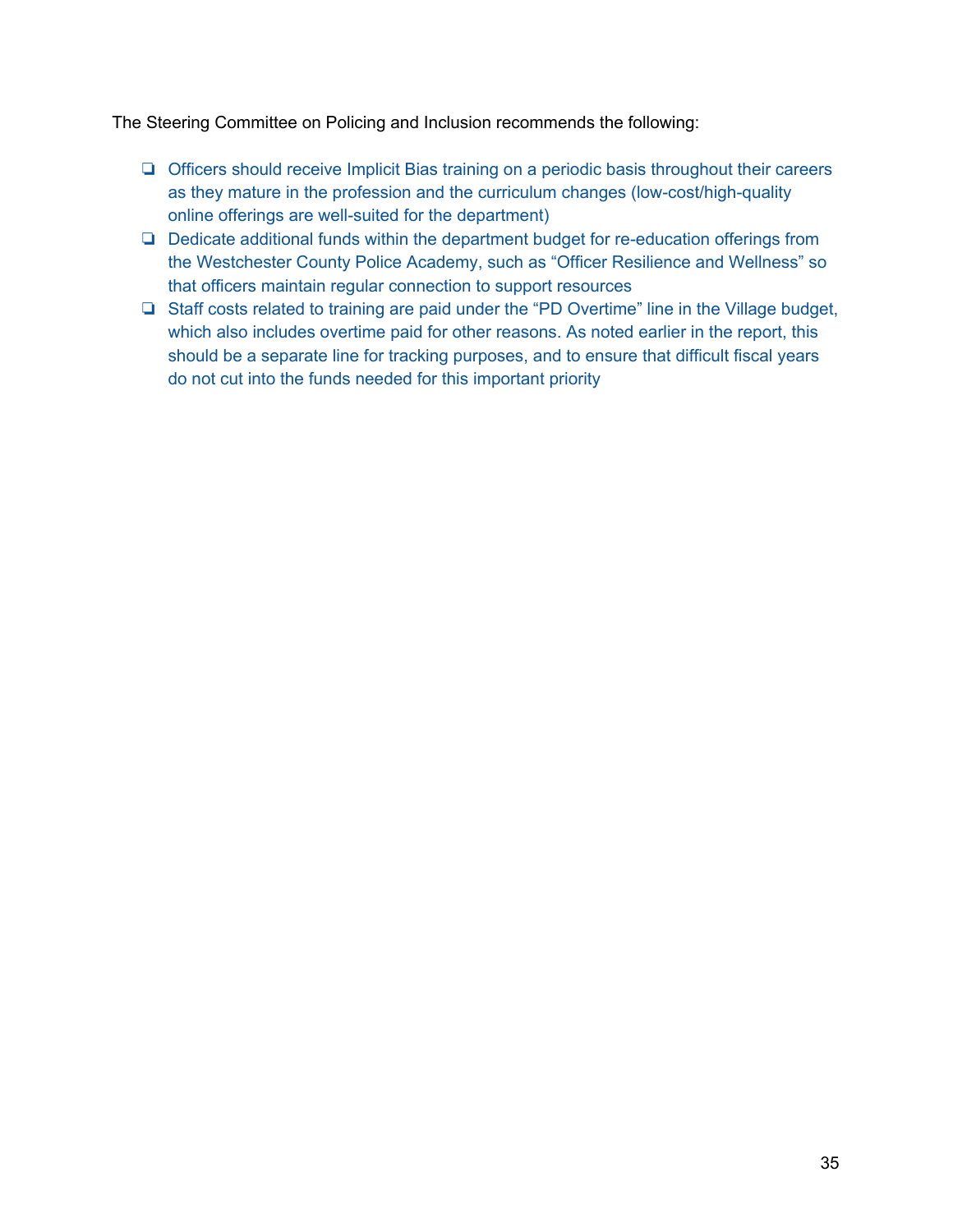## <span id="page-35-0"></span>**School Residency Investigations**

The Steering Committee on Policing and Inclusion is grateful to Dr. Cheryl Champ for meeting with the committee on Monday, October 19th and providing information about this practice, including data related to the number of investigations that have been conducted in the past five years, and clarification on the scope of the school district's equity audit. The equity audit is currently underway, conducted by the NYU Metropolitan Center for Research on Equity and the Transformation of Schools. The policies and procedures pertaining to school residency investigations were not originally included for review in the school district's equity audit, but Dr. Champ agreed that it should be added to NYU's scope.

School residency investigations are authorized and regulated by the Pelham Union Free School District (PUFSD), and they're intended to ensure that school services funded by resident taxpayers are not utilized by people who do not live in Pelham. These investigations are in addition to the required documentation needed from all families who enroll their children in Pelham's public schools, which includes various documentation to prove residency, such as: two complete copies of a utility bill, a tax bill for existing homeowners, a contract of sale for new homebuyers, a notarized lease and proof of payment for non-homeowners, health records, a completed and notarized application for admittances, and various school forms related to prior school transcripts and pupil records, among other items. Despite these requirements, investigations may be conducted when there is a suspected violation of the district's residency guidelines. It is unclear what triggers an investigation or what the standard is for determining if an investigation is necessary or warranted.

School residency investigations do not fall under the purview of the Pelham Police Department, and are instead conducted by private investigators hired directly, or indirectly, by the school district. As a criminal law enforcement agency, the PPD does not engage in the enforcement and investigation of school district policy or other civil matters, since the standards for undertaking criminal investigations are different with regard to establishing probable cause, protecting an individual's rights, etc. However, because Village employees are permitted to seek outside employment and the Village Board does not have an annual practice of reviewing outside employment agreements that could present a conflict of interest, local police department personnel have, in past years, been hired as private investigators by the school district to conduct residency investigations in an off-duty capacity. This year, the PUFSD decided to end this practice of hiring off-duty local police personnel to conduct residency investigations and PUFSD now contracts with the Boards Of Cooperative Educational Services (BOCES) for this service, but information contained in this report relates to previous years when Village employees had been involved.

Hiring a local police officer to conduct residency investigations in an off-duty capacity represents a clear conflict of interest for personnel employed by the Pelham Police Department and the Village of Pelham. It also creates a potential gap in accountability, since it's likely to be unclear to the subject of an investigation who should be notified if the investigation is not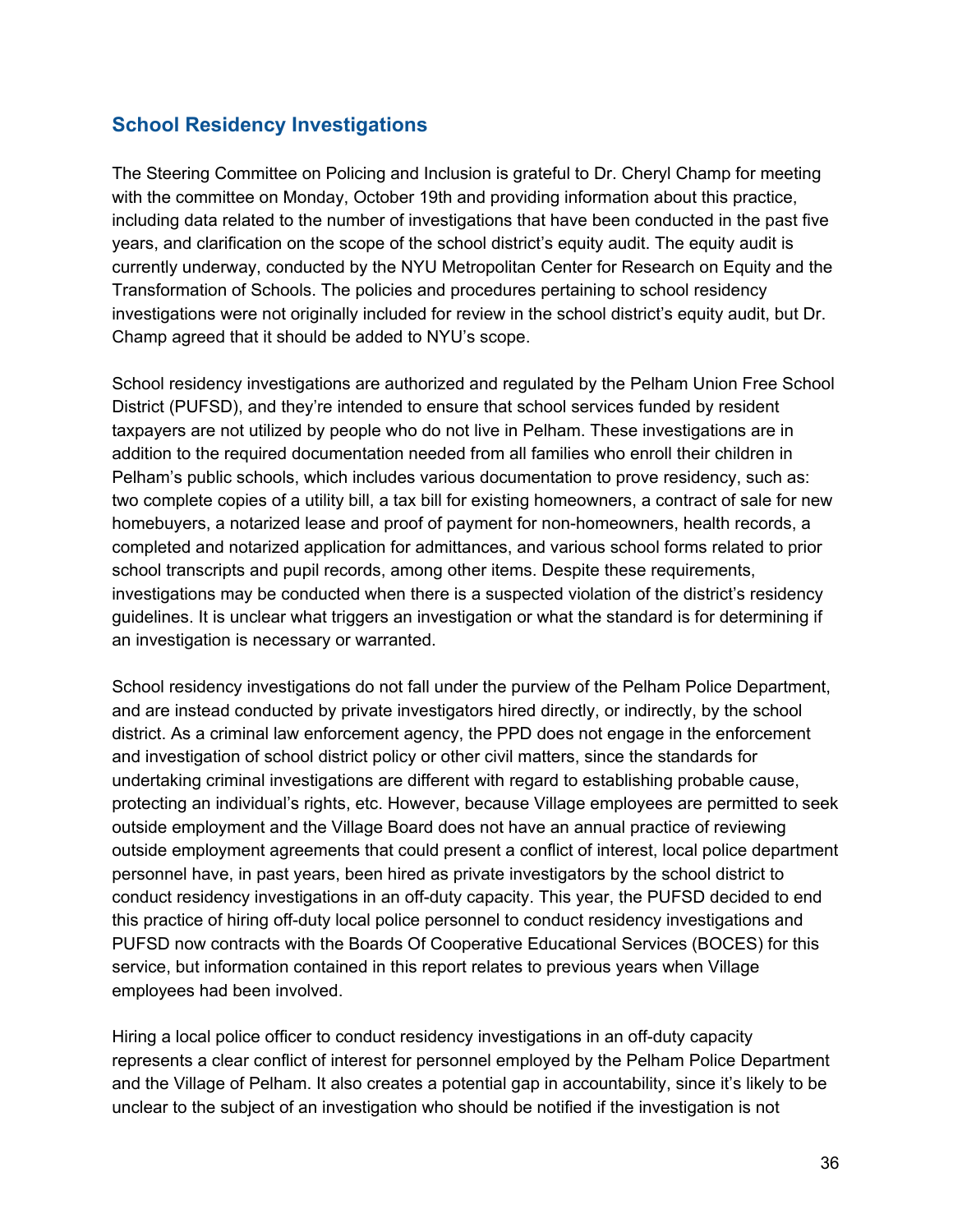conducted with integrity. This presents a severe reputational risk, since the PPD is likely to be held responsible for an investigator's behavior, even if the investigation is managed by an outside entity. An officer's relationship with the community must be considered sacrosanct by all involved, and the Village Board must ensure this does not happen again in the future.

The demographics of those investigated for potential residency violations was not readily available, although it is likely that these investigations often focus on non-homeowners, which is a population that is more diverse than Pelham's overall demographic mix.

The total number of investigations has fallen year-over-year for the last five years, which may be a sign of progress, but last year, in 2019, there were still 15 residency investigations. Most importantly, none of the investigations in 2019 led to a determination of non-residence or evidence of a violation. 2 were determined to be homeless (and thereby legally entitled to receive an education in Pelham's schools) and 13 were determined to be residents.

In the past five years, 124 investigations were conducted. Only 35 families were determined to be non-residents and therefore in violation of the district's policy. This means that 72% of all investigations conducted in the last five years involved residents who were fully entitled to attend Pelham schools, but who were subject to private investigation. At no point during the last five years has the number of non-resident violators exceeded even half of those investigated. The number of investigations (and their outcomes) is included below:

#### **2015-16 school year**

36 investigations - 24 residents, 12 nonresidents

**2016-17 school year** 30 investigations - 22 residents, 8 nonresidents

**2017-18 school year** 24 investigations - 17 residents, 7 nonresidents

**2018-19 school year** 19 investigations - 11 residents, 8 nonresidents

#### **2019-20 school year**

15 investigations - 15 residents (2 homeless), 0 nonresidents

It was clear to members of the Committee that this was a difficult process for the school district to discuss. Residency verification is a statutory requirement for all school districts, and the committee recognizes the inherently difficult optics of conducting investigations focused on school-aged children and/or their families. Since private investigators often operate with less accountability - and since the bulk of these investigations involve residents who are fully entitled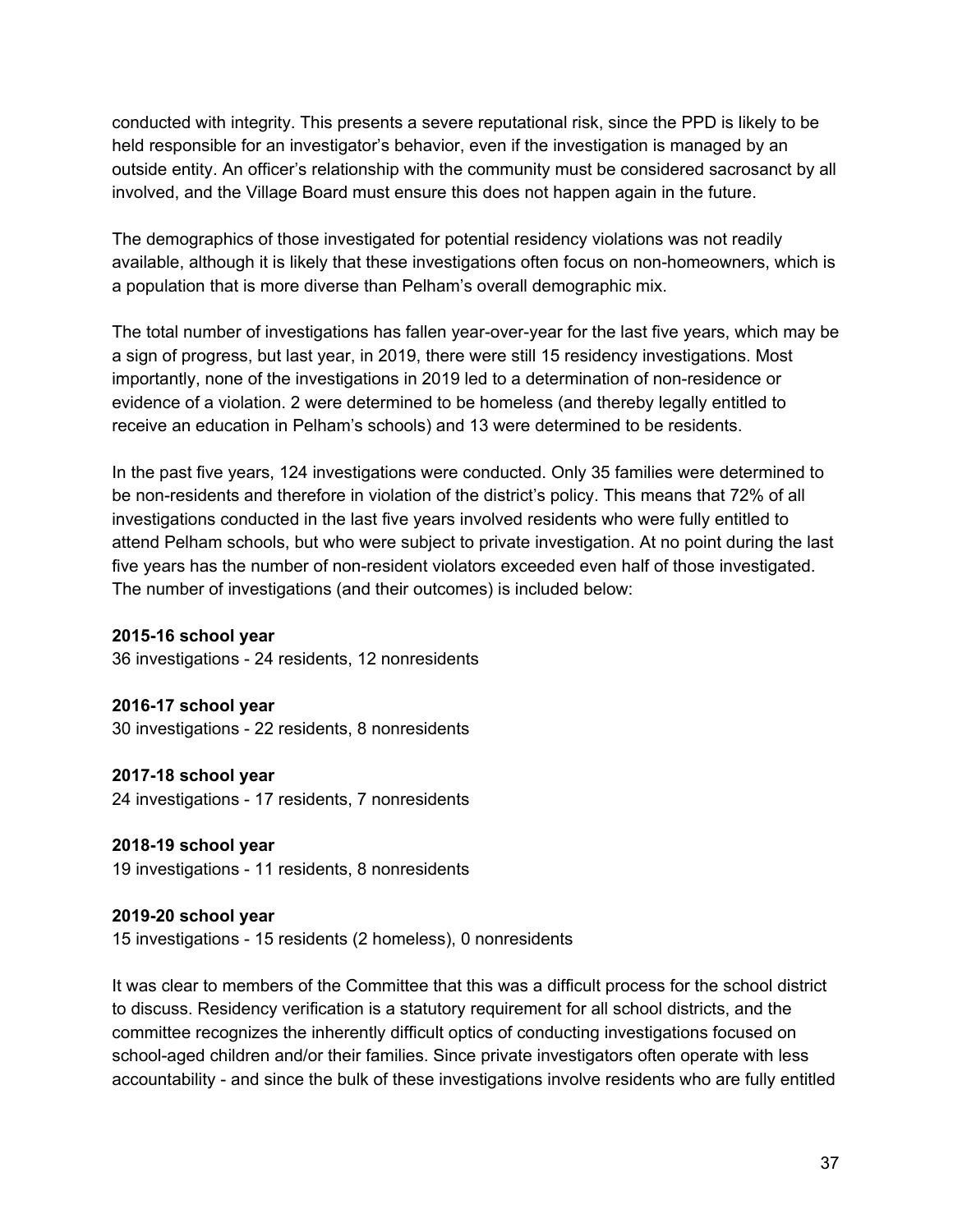to attend our schools - we must ensure that our tax dollars are not used to harm our neighbors or create an inequitable experience in our community.

The Committee does not have enough information to make specific recommendations. Instead, we submit the following concerns and questions:

- What is the threshold for triggering an investigation?
- What safeguards exist to ensure a standard threshold for people of all backgrounds?
- What is allowed and/or prohibited behavior by those conducting the investigations?
- What rights exist for subjects of school residency investigations and are they notified of those rights?
- What remedies exist for subjects of investigations who may be unfairly targeted or unfairly treated?
- What happens to a family that is determined to be non-resident and in violation of the residency guidelines?

The annual budgeted amount for these investigations is approximately \$30,000. Since removing a student from the school in the middle of the year is unlikely to reduce actual expenses, it is difficult to justify such a large expenditure. It is particularly difficult to defend this expense as one designed to "protect taxpayer resources" when so few investigations result in any actual evidence of inappropriate behavior. While it may require establishing additional safeguards, we believe the school district should set a goal of not investigating a single local family unnecessarily.

Additionally, we encourage the Board of Education to push back on the local narratives often driving this issue, including the oft-used argument that children in low-income families are trying to "sneak into the school district." This is a narrative that perpetuates racism and racist stereotypes. There is nothing sneaky about finding an affordable home in a community with good schools. If there is, nearly every parent in Pelham is guilty of the same thing.

Given the prevalence of these myths, one would expect to see far greater numbers of people determined to be nonresidents. Instead, the number is surprisingly low for a student population of nearly 3,000 children. We encourage the community to consider why these narratives are so commonplace in our community.

Our hope is that the Board of Education can address our concerns and work with NYU to determine potential policy revisions by including this topic for review during the equity audit process. While we recognize the temptation to investigate all potential violations, it is important to prioritize, first and foremost, the equitable treatment of our residents. What would it look like to create a policy that prioritizes the need for equitable treatment over the need to prevent violations of the district's residency guidelines? We believe that should be the centerpiece of the school district's policy, even if it means that a small number of violations are never investigated.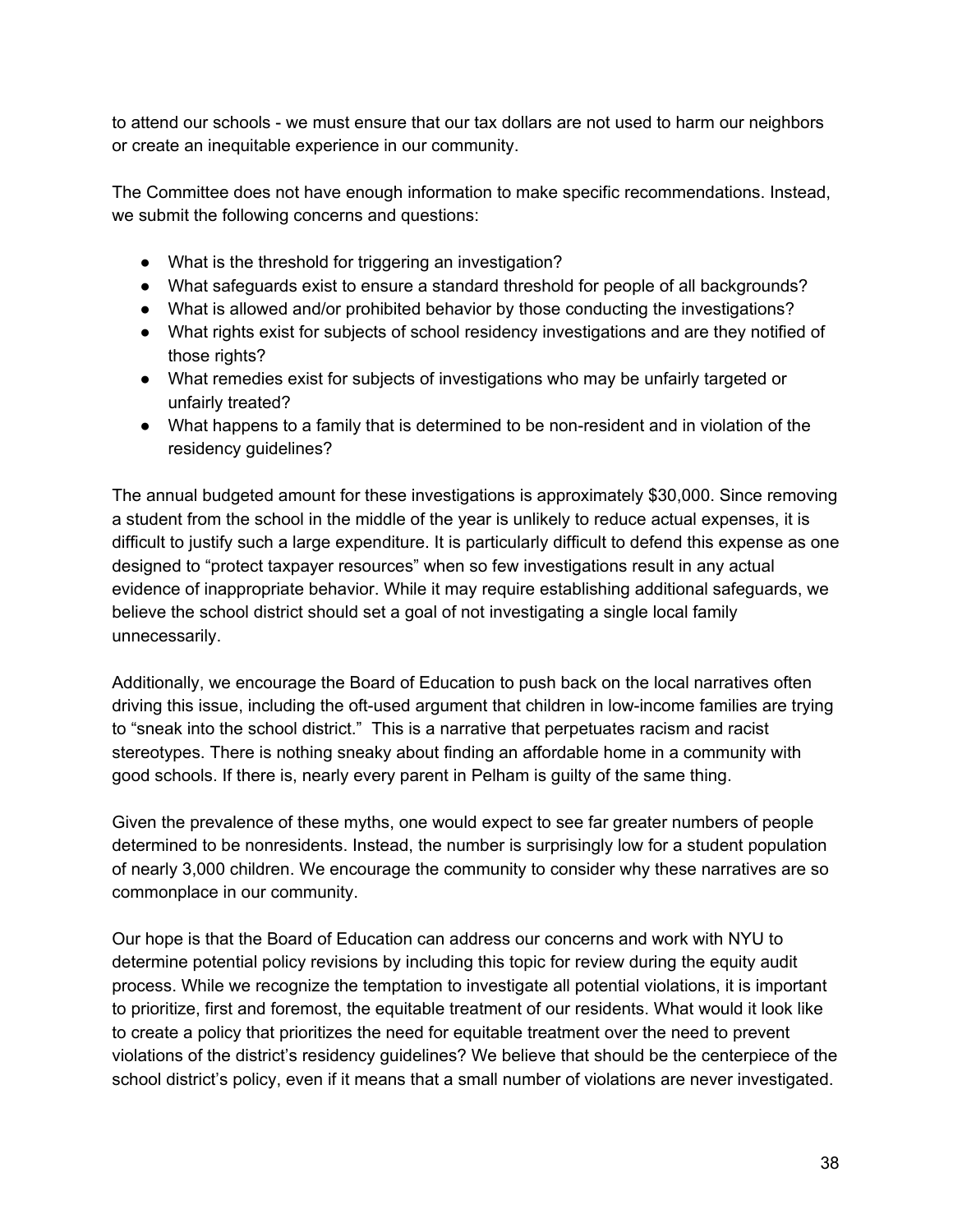The Steering Committee on Policing and Inclusion recommends the following actions be taken by the Village Board of Trustees:

- ❏ Adopt a policy for reviewing outside employment arrangements on an annual basis to ensure employees of the Village do not engage in activities that pose a conflict of interest.
- ❏ All Village employees should acknowledge the Village's policy on conflicts of interest annually
- ❏ Each department head should gather all existing outside employment arrangements maintained by employees in their departments so that the Village Board may approve or disapprove any relationships that could pose a liability for the Village of Pelham

**[Potential Community Prompt: What can we do as a community to push back on narratives that perpetuate racism and racist stereotypes?]**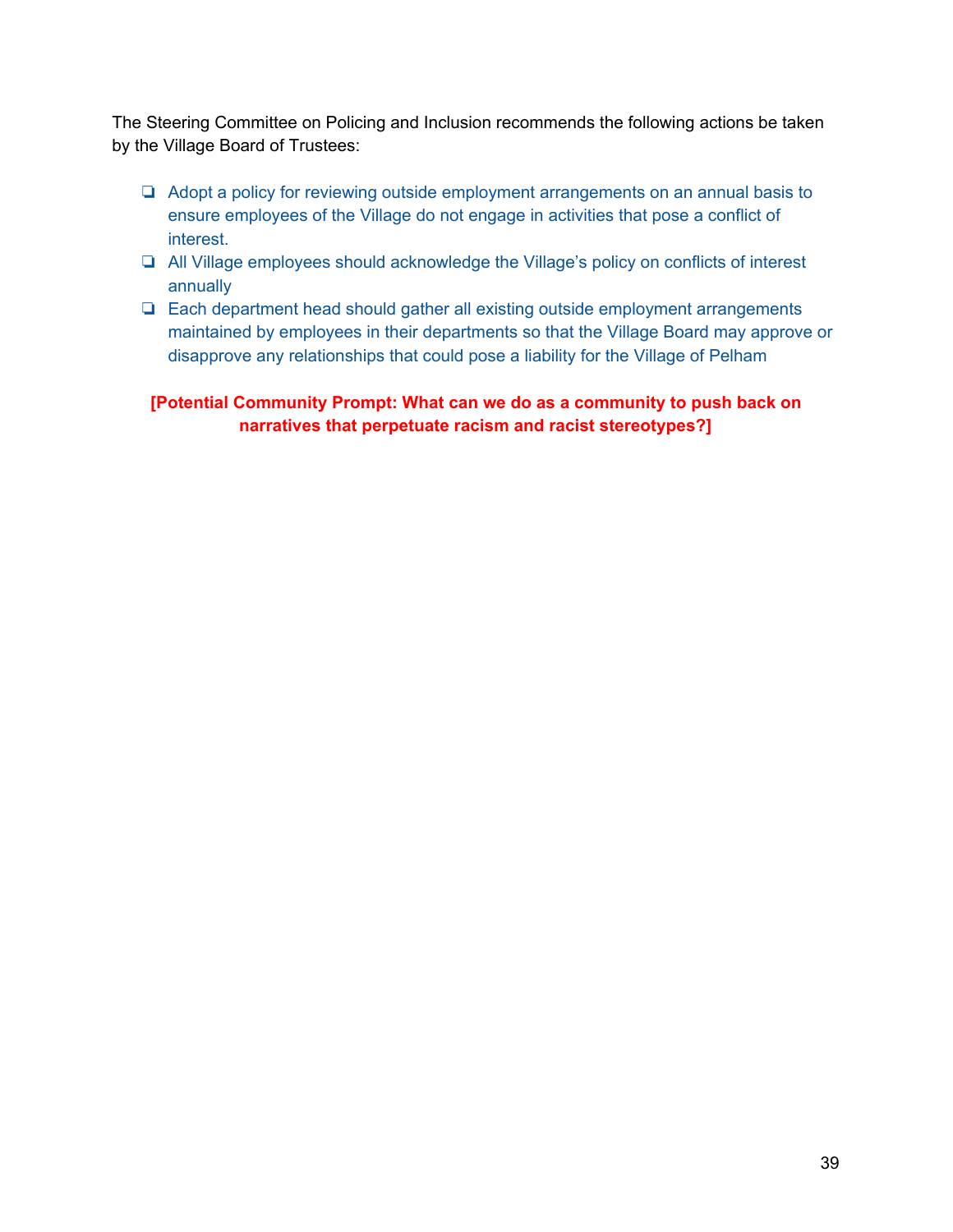## <span id="page-39-0"></span>**Housing Protections for Renters**

This particular subject does not fall squarely within the scope of this committee, but it represents a significant matter related to equity within the Village of Pelham and affects nearly a third of our local residents. The U.S. Department of Housing and Urban Development (HUD) enforces fair housing laws throughout the country. People often associate HUD with public housing, but the department also plays a role in private property transactions, including rentals.

Housing Standards pertaining to residential properties in the Village of Pelham are established under Chapter 54 "Housing Standards" in the Village of Pelham code. Additional requirements are established by the NYS Department of Health and through the Property Maintenance Code of New York State. The PMCNYS is intended to establish the minimum maintenance standards for basic equipment, light, ventilation, heating, sanitation and fire safety, in the interest of the social and economic welfare of the community. Responsibility is fixed among owners, operators and occupants with regard to code compliance. Chapter 3 of the PMCNYS, in particular, includes a variety of requirements that are intended to maintain a property's minimum level of safety and sanitation for both the general public and the occupants of a building. It further establishes the responsible parties for exterminating insects and rodents, and maintaining sanitary conditions in all types of occupancies.

The Fair Housing Act, enforced by the U.S. Department of Housing and Urban Development (HUD), was established to protect people from discrimination when they are renting or buying a home, getting a mortgage, seeking housing assistance, or engaging in other housing-related activities.

The Village of Pelham does not employ a dedicated code enforcement officer on a full-time basis, but the Buildings Department routinely pursues corrective action any time an issue is reported, typically citing the PMCNYS to support the issuance of a violation. Even when there is not technically a violation, the Village has intervened to resolve disputes between landlords and renters on various matters. While complaints and violations are not routinely tracked, a number of local property owners have historically failed to comply with minimum sanitary standards. Unfortunately, many renters may not be aware of the support available to them locally, or the more robust support available through Westchester County or through the U.S. Department of Housing and Urban Development. Given the lack of clarity on this, some violations may not be reported or corrected.

The Steering Committee on Policing and Inclusion recommends the following actions be taken by the Village Board of Trustees:

- ❏ Create a section on the Village Website dedicated to information related to housing support
- ❏ Summarize the key components of the New York State Property Maintenance Code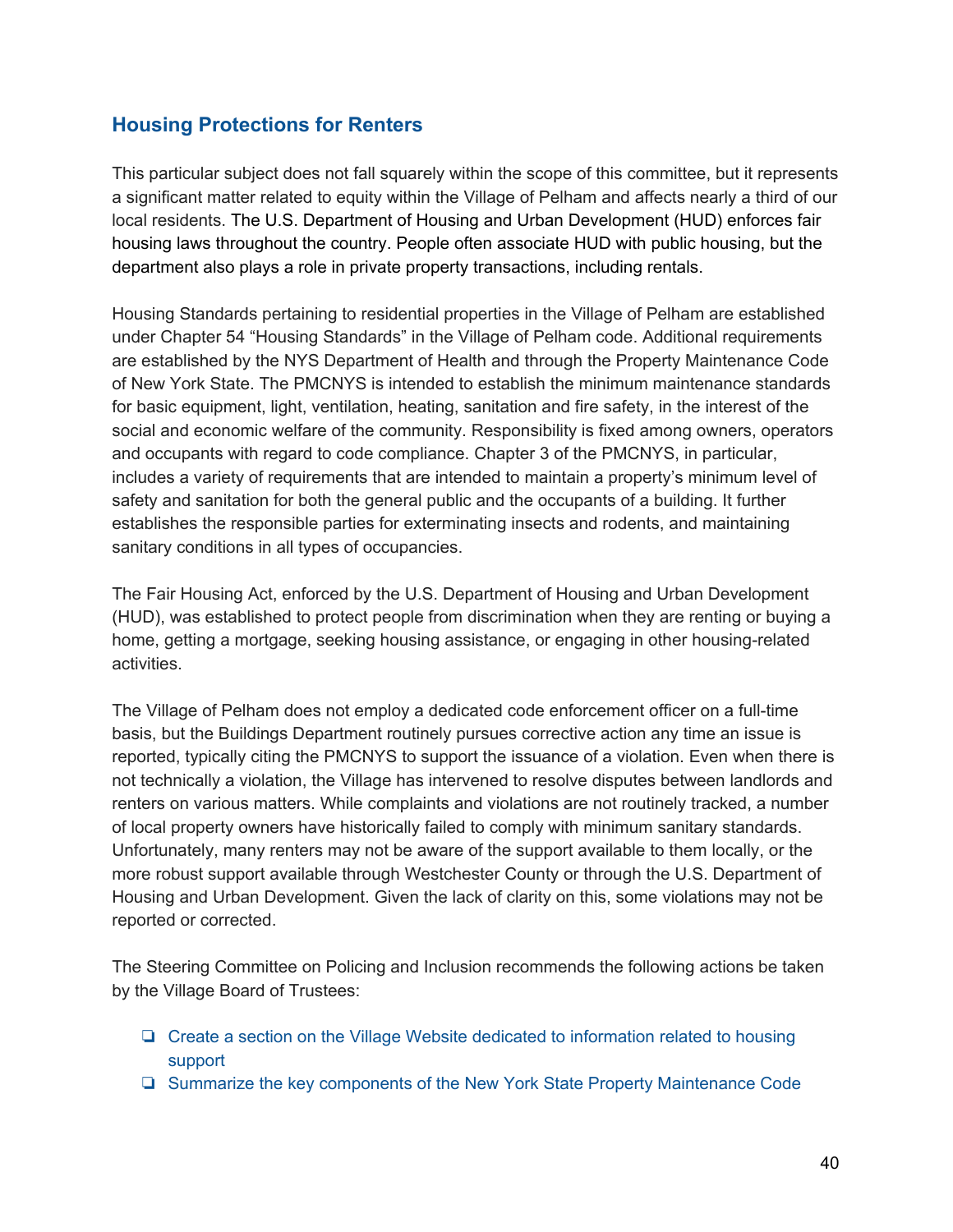- ❏ Implement a tracking system for all housing complaints (potentially using the Village's mobile app, MyVOP)
- ❏ Provide information on relief agencies and other non-local support that exists for residential and commercial renters, such as the Westchester County Eviction [Prevention](https://homes.westchestergov.com/tenants/eviction-prevention) landing page and other support related to COVID-19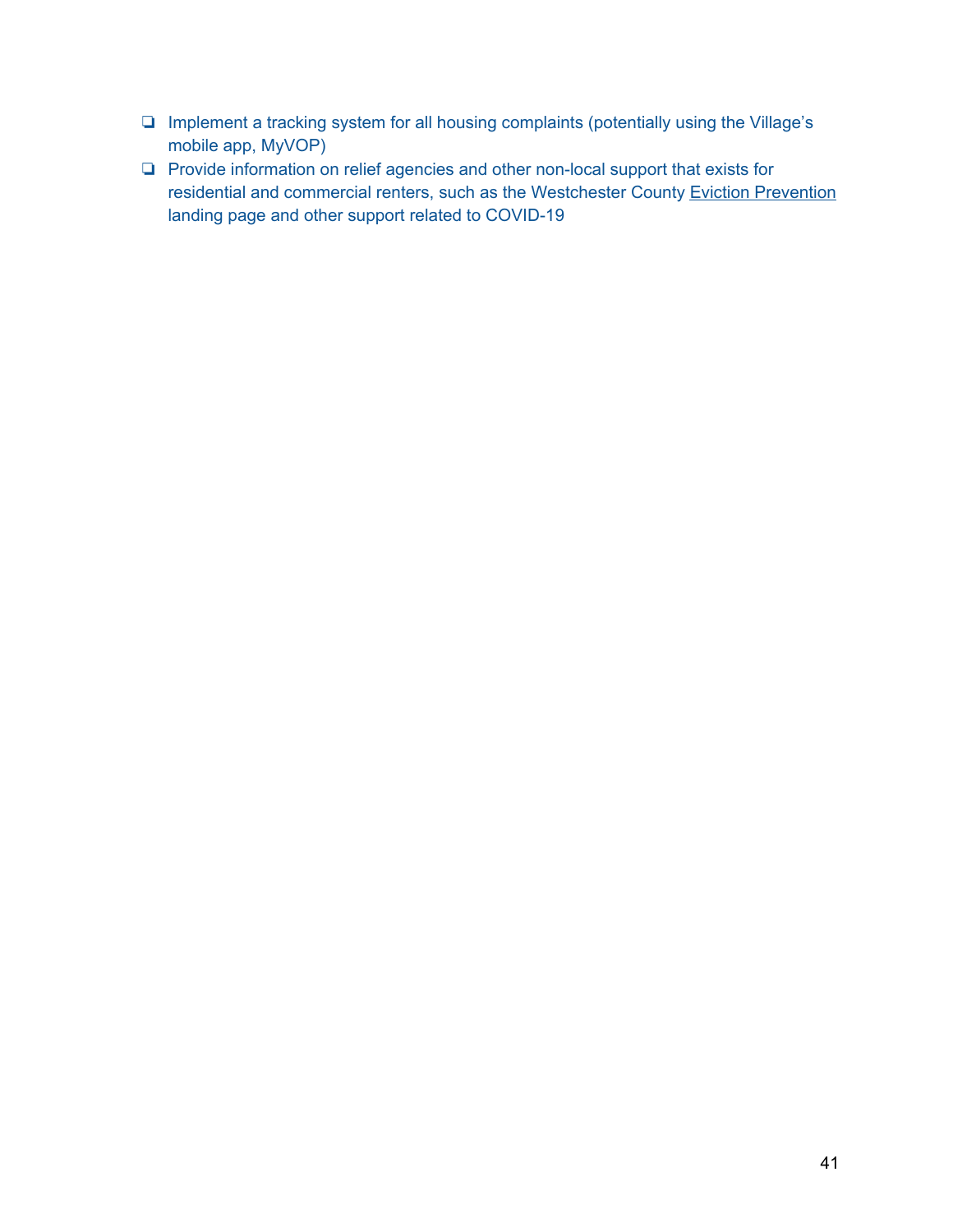### <span id="page-41-0"></span>**Public Art**

The Village of Pelham does not currently have a formal process for proactively curating or adjudicating art for public spaces. In 2016, the Village renovated Wolfs Lane Park, utilizing a grant from the Dormitory Authority of the State of New York, in an effort to revitalize the downtown core by including places throughout the park that would be attractive and engaging for residents and visitors. The "Power of Ten" concept was instrumental in those plans. The idea behind this concept is that places thrive when users have a range of reasons (10+) to be there. These might include a place to sit, playgrounds to enjoy, art to touch, music to hear, food to eat, history to experience, and people to meet. Ideally, some of these activities are unique to that particular place, reflecting the surrounding community's culture and history.

With this as a guiding principle, the Village's renovation plan included things like bocce courts, ping pong tables, the Woodland Park Playground donated by the Junior League of Pelham, and the pergola donated by Pelham Preservation & Garden Society. Among these other amenities was a sculpture garden to be curated by the Pelham Art Center. While an agreement has never been formalized, the Art Center has utilized this and other public spaces to display various works of art over the years without input or oversight from the Village Board of Trustees. While this has been a very successful program over the last four years, it also represents the only avenue available to residents who wish to display art in public spaces.

In February of 2020, a resident reached out to Mayor Mullen about the possibility of creating #LovePelham murals throughout the Village. Lacking a formal process for a Village-wide art project, the idea was postponed. In July of 2020, the Village Board received an additional request, this time to install an art exhibit, *Pelham Laundry*, in a small area in Wolfs Lane Park. *Pelham Laundry* had been on display at the Art Center. The exhibit was created to establish a voice for the unheard and to create a safe space for the unseen victims that experienced and witnessed racism in our small town. At the time, the Art Center explained that art can be a vehicle for change and social justice, as well as a platform for conversations, and it hoped that this project would encourage healing and empathy through the recognition of racism.

Unfortunately, the Village still lacked a formal process or guidelines to permit the exhibit in Wolfs Lane Park, and the Village Board felt strongly that a formal process needed to be created. Mayor Mullen tasked Trustee Carpenter to look at best practices in other communities to determine the best way to proceed.

Local government control of art frequently arises. For example, in the regulation of murals as a form of outdoor signage or advertising, in graffiti abatement, or in government selection of artwork for display in public parks or public buildings. These controls present many familiar First Amendment concerns. Because the courts have characterized art as a form of First Amendment-protected speech, regulations pertaining to artwork must be content-neutral, contain adequate procedural safeguards, and may not be unconstitutionally vague. For example, an outright ban on the display of artwork in our park is likely to fail. However, the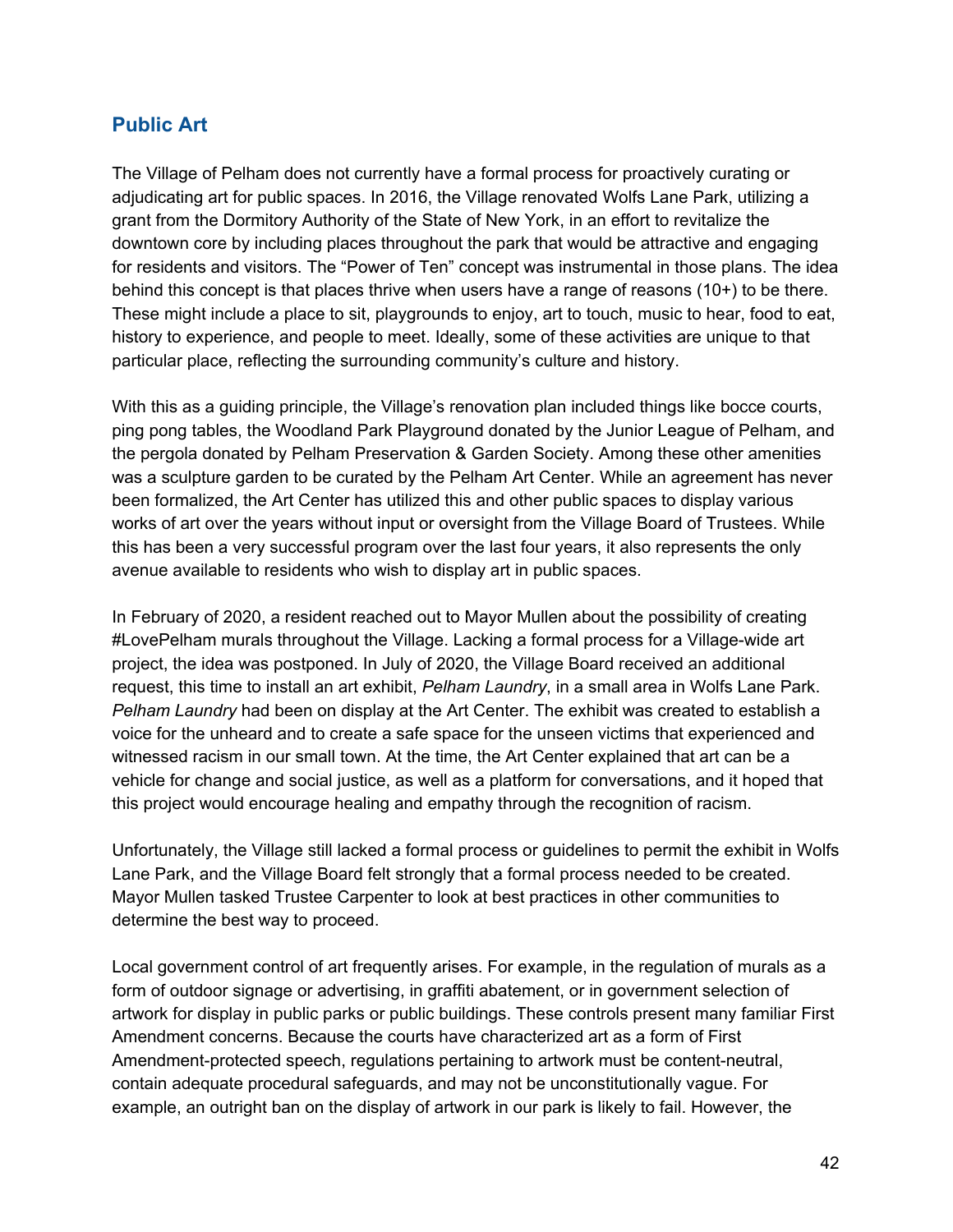Village can set time, place, and manner restrictions, for example, where necessary to limit traffic congestion along public pathways.

In general, the government has wide latitude to engage in the selection of artwork for government properties and relocate or remove that artwork if the government chooses to redevelop or otherwise modify government properties. Given recent case law, artwork selected by the government for display on public property is likely to be considered by a court to be government speech, not private speech.

Many communities that have embraced public art do so by creating boards or councils independent from the legislative body. The City of Columbus created the [Columbus](https://www.columbus.gov/planning/artcommission/) Art [Commission,](https://www.columbus.gov/planning/artcommission/) the City of Berkeley utilizes a Civic Arts [Commission,](https://www.cityofberkeley.info/CivicArtsCommissionHomepage/) and closer to home is the New [Rochelle](http://newrochellearts.org/) Council on the Arts. The Board of Trustees agreed that this approach is best and set out to pass legislation establishing the Pelham Council on the Arts with these goals in mind:

- Draft a local law establishing an art council with statutory authority over the design and placement of all works of art to be acquired by the village, placed on land owned or leased by the Village, placed anywhere in the public right-of-way, or otherwise utilizing public resources such as communications platforms and the village's government access television channel.
- Work with the Council to establish guidelines and procedures for considering temporary and permanent artworks in parks, streetscapes and similar village property, and for broadcast on the village's government access television channel.
- Empower the council to evaluate and alter the established guidelines and procedures to ensure that they correspond to the village's values in the future.

After receiving feedback at Regular Board Meetings on September 8th, September 22nd, and October 13th, a public hearing was held on October 27th, following which the law was adopted unanimously. This law created the Pelham Council on the Arts with a mission to expand the public experience with visual art and the humanities by creating and administering a public artwork program that:

- Encourages the commission of artwork for municipally supported projects;
- Engages the imagination of artists who create artwork for public consumption;
- Supports research and original scholarship;
- Preserves and provides access to cultural and educational resources; and
- Drives interest in the Village's downtown.

The Village intends that the Arts Council members consist of a diverse group of community leaders passionate in their field and the advancement of the arts in Pelham. Members will have experience and interest in the arts of architecture, landscape architecture, sculpture, painting,